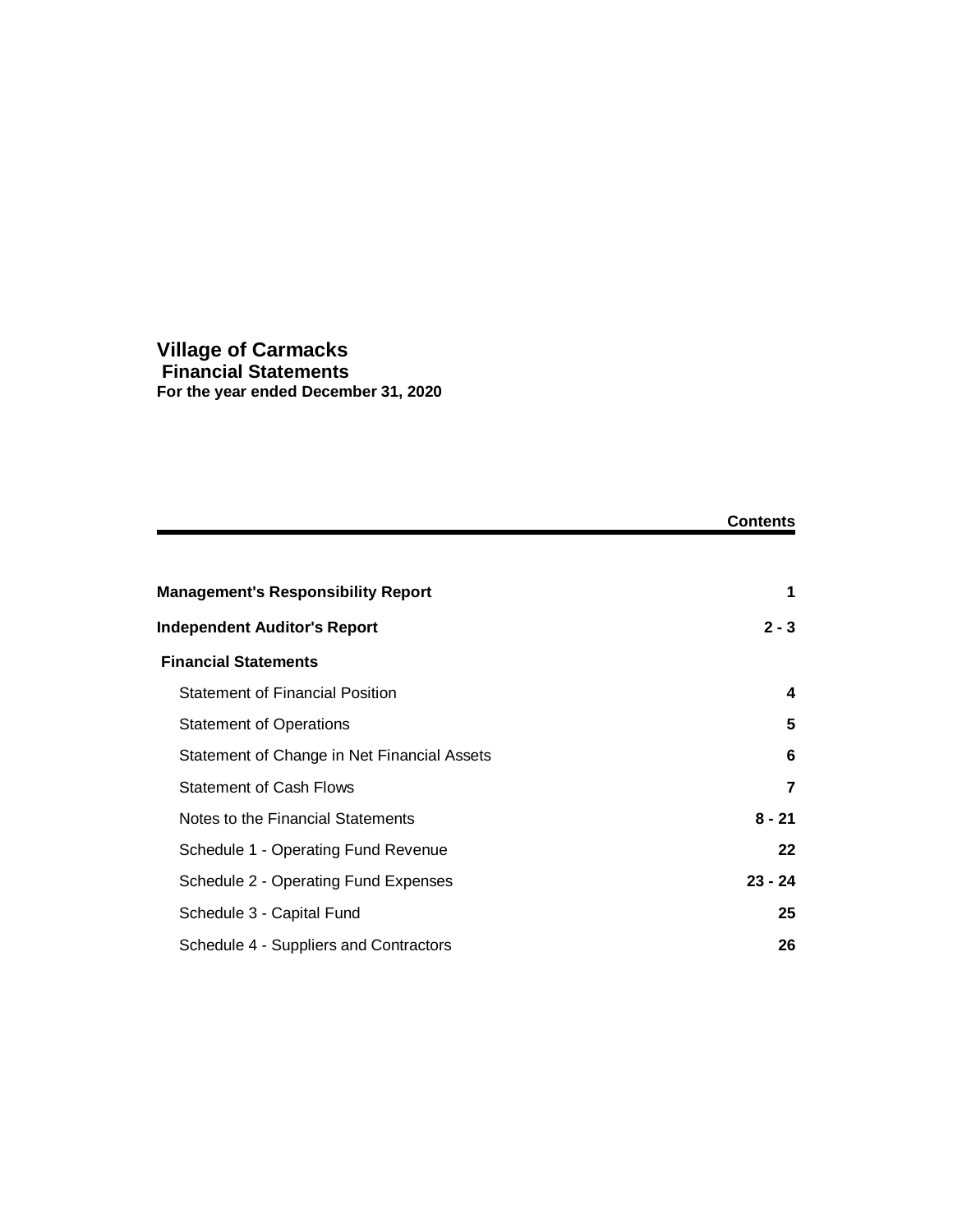### Management's Responsibility for Financial Reporting

The accompanying financial statements of the Village of Carmacks are the responsibility of management and have been approved by Mayor and Council.

The financial statements have been prepared by management in accordance with Canadian public sector accounting standards. Certain amounts used in preparation of the financial statements are based on management's best estimate and judgements. Actual results could differ as additional information becomes available in the future. When alternative accounting methods exist, management has chosen those it deems most appropriate in the circumstances, in order to ensure that the financial statements are presented fairly, in all material respects.

The Village of Carmacks maintains systems of internal accounting and administrative controls of reasonable quality, consistent with reasonable costs. Such systems are designed to provide reasonable assurance that the financial information is relevant, reliable and accurate and the Village's assets are appropriately accounted for and adequately safeguarded.

The Village of Carmacks is responsible for ensuring that management fulfills its responsibilities for financial reporting and is ultimately responsible for reviewing and approving the financial statements.

The Mayor and Council review the financial statements and recommend their approval. The Mayor and Council meet periodically with management, as well as the external auditors, to discuss internal controls over the financial reporting process, auditing matters and financial reporting issues, to satisfy themselves that each party is properly discharging their responsibilities, and to review the financial statements and external auditor's report. The Mayor and Council also consider the engagement of the external auditors.

The financial statements have been audited by BDO Canada LLP Chartered Professional Accountants in accordance with Canadian generally accepted auditing standards on behalf of the members. The independent auditors report expresses their opinion on these statements. The auditors have full and free access to the accounting records as well as Mayor and Council.

Approved on behalf of Mayor and Council

Mayor Councilor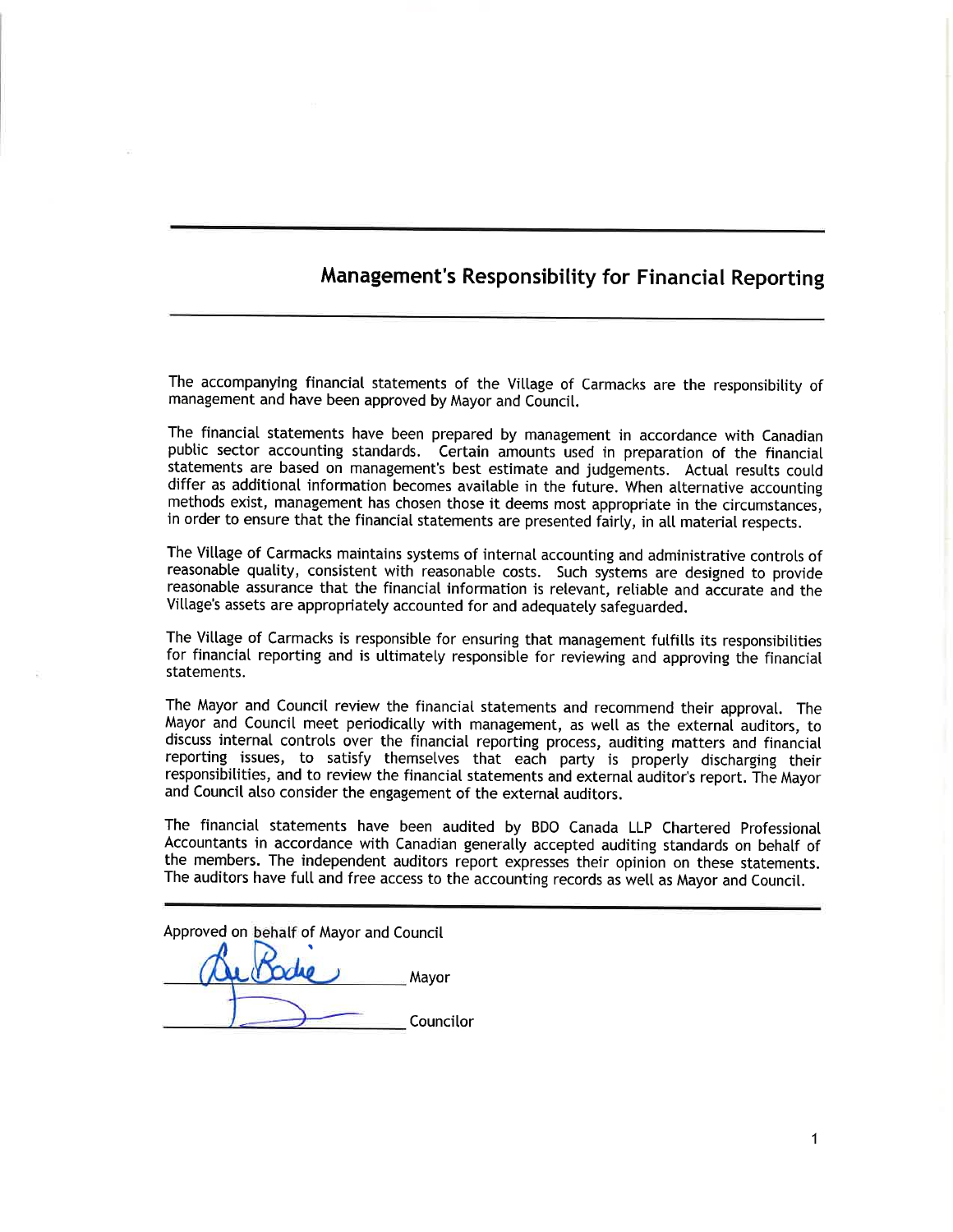

Tel: 250-832-7171 Fax: 250-832-2429 www.bdo.ca

BDO Canada LLP 571 6<sup>th</sup> Street NE Suite 201 Salmon Arm BC V1E 1R6 Canada

**Independent Auditor's Report**

**To the Mayor and Councilors of Village of Carmacks**

#### **Opinion**

We have audited the financial statements of the Village of Carmacks (the Village), which comprise the statement of financial position as at December 31, 2020, and the statement of operations, changes in net financial assets, cash flows for the year then ended, and notes to the financial statements, including a summary of significant accounting policies.

In our opinion, the accompanying financial statements present fairly, in all material respects, the financial position of the Village as at December 31, 2020, and its results of operations, its change in net financial assets, and its cash flows for the year then ended in accordance with public sector accounting standards.

#### **Basis for Opinion**

We conducted our audit in accordance with Canadian generally accepted auditing standards. Our responsibilities under those standards are further described in the Auditor's Responsibilities for the Audit of the Financial Statements section of our report. We are independent of the Village in accordance with the ethical requirements that are relevant to our audit of the financial statements in Canada, and we have fulfilled our other ethical responsibilities in accordance with these requirements. We believe that the audit evidence we have obtained is sufficient and appropriate to provide a basis for our opinion.

#### **Unaudited Information**

We have not audited, reviewed or otherwise attempted to verify the accuracy or completeness of the supplemental schedules on pages 24 through 28 of the Village of Carmacks financial statements.

**Responsibilities of Management and Those Charged with Governance for the Financial Statements**

Management is responsible for the preparation and fair presentation of these financial statements in accordance with *public sector accounting standards*, and for such internal control as management determines is necessary to enable the preparation of financial statements that are free from material misstatement, whether due to fraud or error.

In preparing the financial statements, management is responsible for assessing the Village's ability to continue as a going concern, disclosing, as applicable, matters related to going concern and using the going concern basis of accounting unless management either intends to liquidate the Village or to cease operations, or has no realistic alternative but to do so.

Those charged with governance are responsible for overseeing the Village's financial reporting process.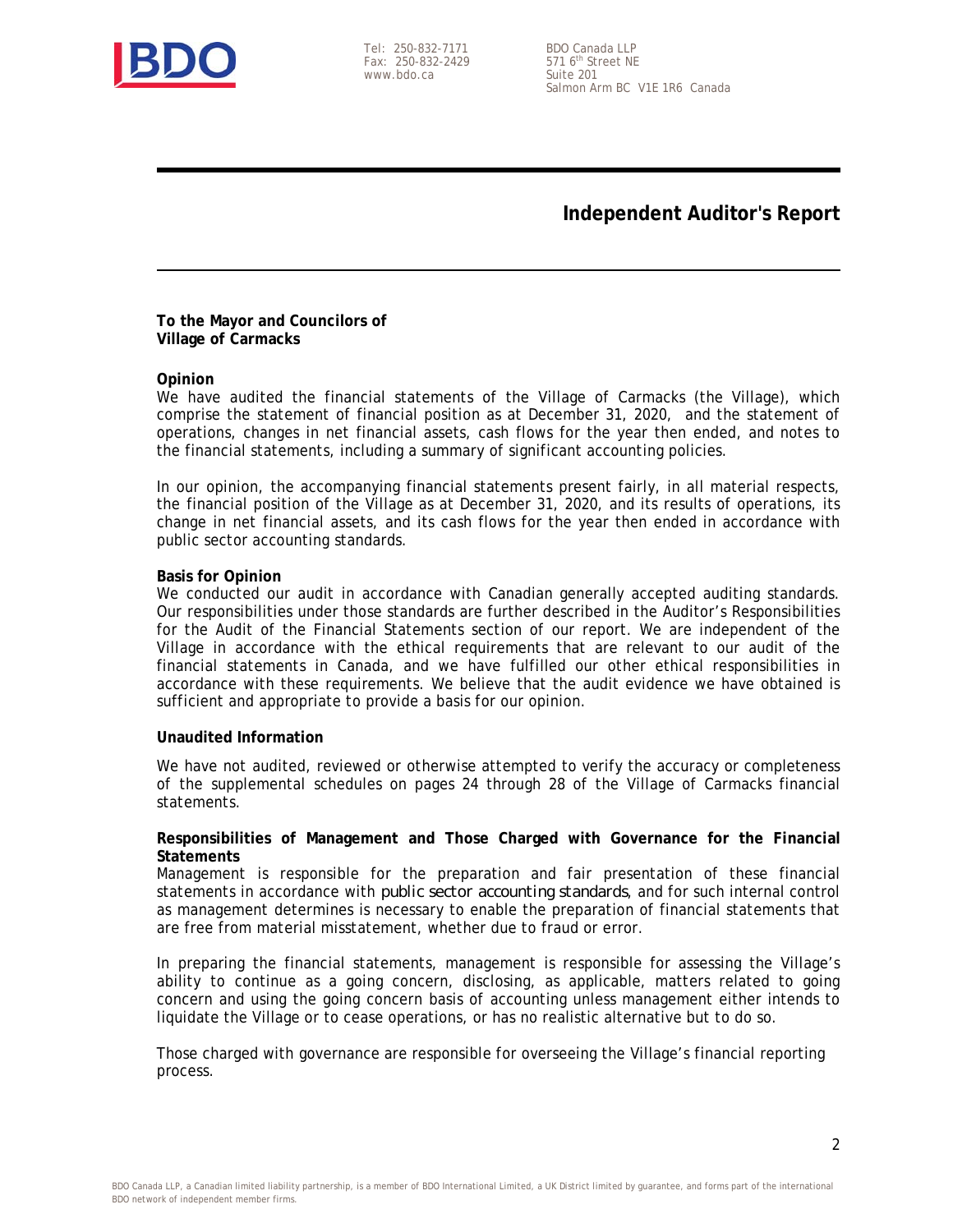

**Auditor's Responsibilities for the Audit of the Financial Statements**

Our objectives are to obtain reasonable assurance about whether the financial statements as a whole are free from material misstatement, whether due to fraud or error, and to issue an auditor's report that includes our opinion. Reasonable assurance is a high level of assurance, but is not a guarantee that an audit conducted in accordance with Canadian generally accepted auditing standards will always detect a material misstatement when it exists. Misstatements can arise from fraud or error and are considered material if, individually or in the aggregate, they could reasonably be expected to influence the economic decisions of users taken on the basis of these financial statements.

As part of an audit in accordance with Canadian generally accepted auditing standards, we exercise professional judgment and maintain professional skepticism throughout the audit. We also:

- · Identify and assess the risks of material misstatement of the financial statements, whether due to fraud or error, design and perform audit procedures responsive to those risks, and obtain audit evidence that is sufficient and appropriate to provide a basis for our opinion. The risk of not detecting a material misstatement resulting from fraud is higher than for one resulting from error, as fraud may involve collusion, forgery, intentional omissions, misrepresentations, or the override of internal control.
- · Obtain an understanding of internal control relevant to the audit in order to design audit procedures that are appropriate in the circumstances, but not for the purpose of expressing an opinion on the effectiveness of the Village's internal control.
- · Evaluate the appropriateness of accounting policies used and the reasonableness of accounting estimates and related disclosures made by management.
- · Conclude on the appropriateness of management's use of the going concern basis of accounting and, based on the audit evidence obtained, whether a material uncertainty exists related to events or conditions that may cast significant doubt on the Village's ability to continue as a going concern. If we conclude that a material uncertainty exists, we are required to draw attention in our auditor's report to the related disclosures in the financial statements or, if such disclosures are inadequate, to modify our opinion. Our conclusions are based on the audit evidence obtained up to the date of our auditor's report. However, future events or conditions may cause the Village to cease to continue as a going concern.
- Evaluate the overall presentation, structure and content of the financial statements, including the disclosures, and whether the financial statements represent the underlying transactions and events in a manner that achieves fair presentation.

We communicate with those charged with governance regarding, among other matters, the planned scope and timing of the audit and significant audit findings, including any significant deficiencies in internal control that we identify during our audit.

### BDO Canada LLP

Chartered Professional Accountants

Salmon Arm, British Columbia June 15, 2021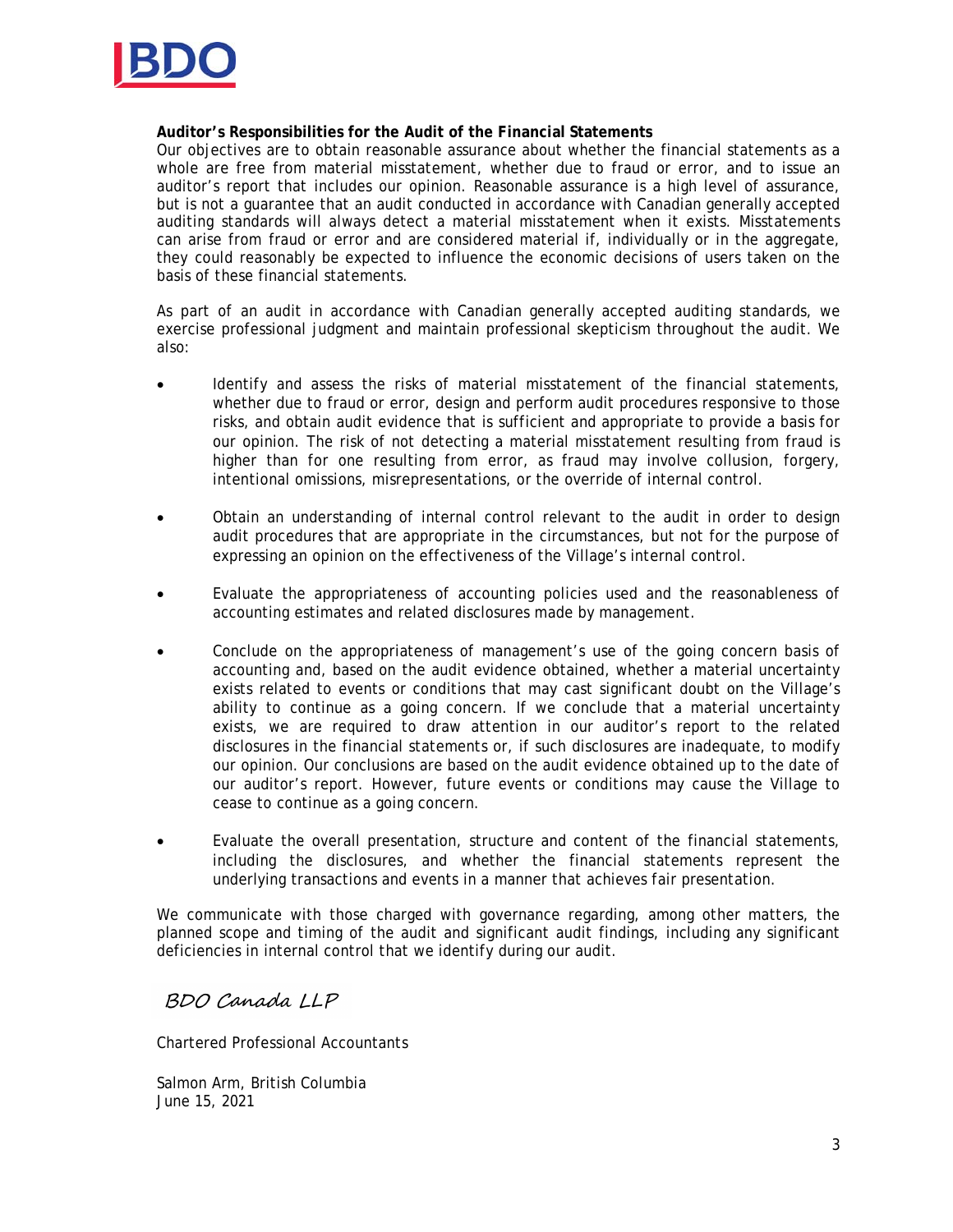# Village of Carmacks<br>Statement of Financial Position

| December 31                                                | 2020            | 2019            |
|------------------------------------------------------------|-----------------|-----------------|
| <b>Financial assets</b>                                    |                 |                 |
| Cash and cash equivalents (Note 2)                         | \$<br>2,886,218 | \$<br>2,874,038 |
| Short term investments (Note 3)                            | 242,417         | 240,381         |
| Accounts receivable (Note 4)                               | 423,814         | 46,007          |
|                                                            | 3,552,449       | 3,160,426       |
| <b>Liabilities</b>                                         |                 |                 |
| Accounts payable and accrued liabilities                   | 120,535         | 149,129         |
| Deferred revenue (Note 5)                                  | 35,578          | 58,081          |
| Solid waste closure and post-closure liabilities (Note 11) | 53,492          | 49,950          |
|                                                            | 209,605         | 257,160         |
| Net financial assets                                       | 3,342,844       | 2,903,266       |
| <b>Non-financial assets</b>                                |                 |                 |
| Tangible capital assets (Note 13)                          | 14,611,194      | 14,989,168      |
| Deposit                                                    | 1,325           |                 |
| AYC self insurance (Note 14)                               | 41,699          | 42,113          |
|                                                            | 14,654,218      | 15,031,281      |
| <b>Accumulated surplus (Note 15)</b>                       | \$17,997,062    | \$17,934,547    |
|                                                            |                 |                 |

 $\Box$  Treasurer

— Mayor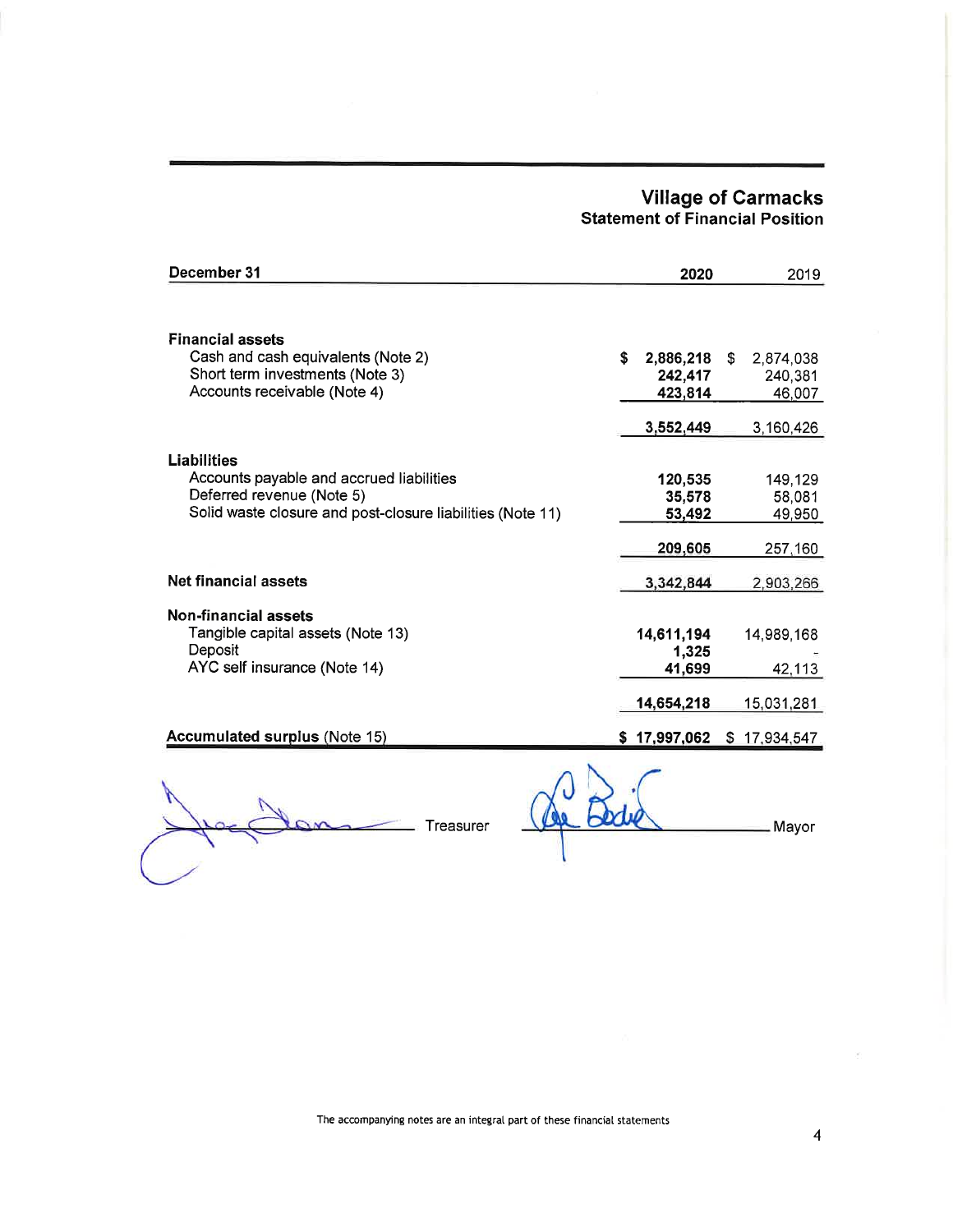#### **Village of Carmacks Statement of Operations**

| For the year ended December 31                                                                                                                                                                                                     | <b>Budget</b><br>2020                                                           | 2020                                                                          | 2019                                                                         |
|------------------------------------------------------------------------------------------------------------------------------------------------------------------------------------------------------------------------------------|---------------------------------------------------------------------------------|-------------------------------------------------------------------------------|------------------------------------------------------------------------------|
|                                                                                                                                                                                                                                    | (Note 17)                                                                       |                                                                               |                                                                              |
| Revenue<br>Taxation and payments in lieu of taxes<br>Comprehensive Municipal Grant<br>Government transfers & grants<br>Sales of goods and services<br>Licenses, permits, penalties and fines<br>Investment income<br>Other revenue | \$<br>470,315<br>1,375,038<br>1,400,000<br>103,500<br>3,000<br>38,000<br>65,000 | \$<br>500,870<br>1,375,038<br>534,362<br>109,837<br>2,740<br>33,974<br>24,641 | \$<br>469,356<br>1,336,670<br>366,575<br>81,629<br>2,388<br>48,700<br>13,610 |
| <b>Total revenue</b>                                                                                                                                                                                                               | 3,454,853                                                                       | 2,581,462                                                                     | 2,318,928                                                                    |
| <b>Expenses</b><br>General government services<br>Economic development<br>Environmental health<br>Maintenance services<br>Protective services<br>Recreation                                                                        | 770,794<br>403,189<br>317,250<br>573,356<br>99,584<br>532,186                   | 741,196<br>93,210<br>379,072<br>660,551<br>130,202<br>514,716                 | 692,381<br>12,611<br>404,471<br>568,538<br>116,008<br>607,406                |
| <b>Total expenses</b>                                                                                                                                                                                                              | 2,696,359                                                                       | 2,518,947                                                                     | 2,401,415                                                                    |
| <b>Annual surplus (deficit)</b>                                                                                                                                                                                                    | 758,494                                                                         | 62,515                                                                        | (82,487)                                                                     |
| Accumulated surplus, beginning of year (Note 15)                                                                                                                                                                                   |                                                                                 | 17,934,547                                                                    | 18,017,034                                                                   |
| Accumulated surplus, end of year (Note 15)                                                                                                                                                                                         |                                                                                 | \$17,997,062                                                                  | \$17,934,547                                                                 |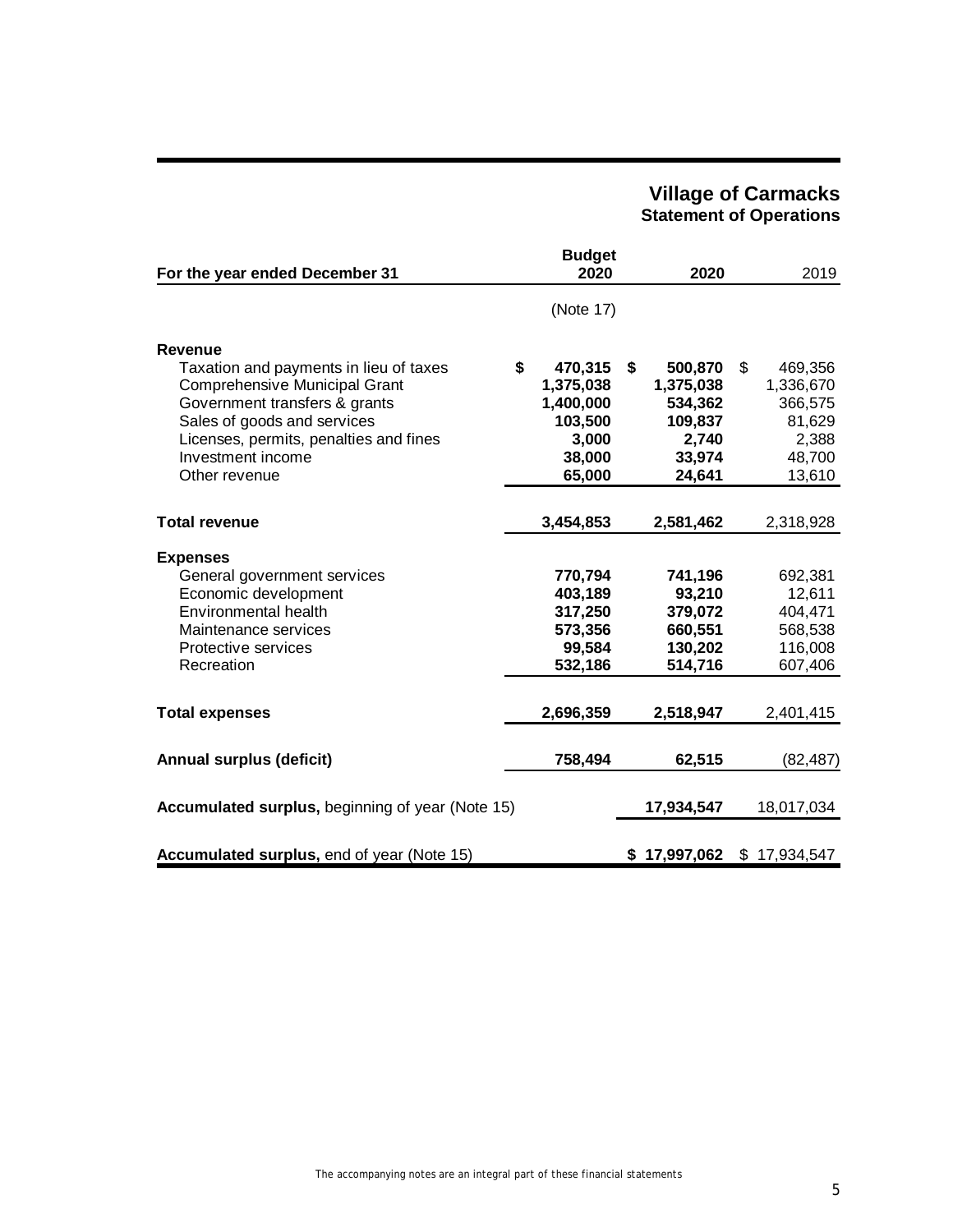### **Village of Carmacks Statement of Change in Net Financial Assets**

| For the year ended December 31                                                                                             | <b>Budget</b><br>2020 |      | 2020                           | 2019                           |
|----------------------------------------------------------------------------------------------------------------------------|-----------------------|------|--------------------------------|--------------------------------|
|                                                                                                                            | (Note 17)             |      |                                |                                |
| Annual surplus (deficit)                                                                                                   | \$<br>758,494         | - \$ | 62,515 \$                      | (82, 487)                      |
| Acquisition of tangible capital assets<br>Amortization of tangible capital assets<br>Write-down of tangible capital assets | (284, 470)            |      | (285,755)<br>631,820<br>31,909 | (208, 518)<br>622,913<br>3,921 |
|                                                                                                                            | 474,024               |      | 440,489                        | 335,829                        |
| Use (acquisition) of deposit<br>Contributions to AYC self insurance                                                        |                       |      | (1, 325)<br>414                | 34,695                         |
|                                                                                                                            |                       |      | (911)                          | 34,695                         |
| Net change in net financial assets                                                                                         |                       |      | 439,578                        | 370,524                        |
| Net financial assets, beginning of year                                                                                    |                       |      | 2,903,266                      | 2,532,742                      |
| Net financial assets, end of year                                                                                          |                       | \$   | 3,342,844                      | \$<br>2,903,266                |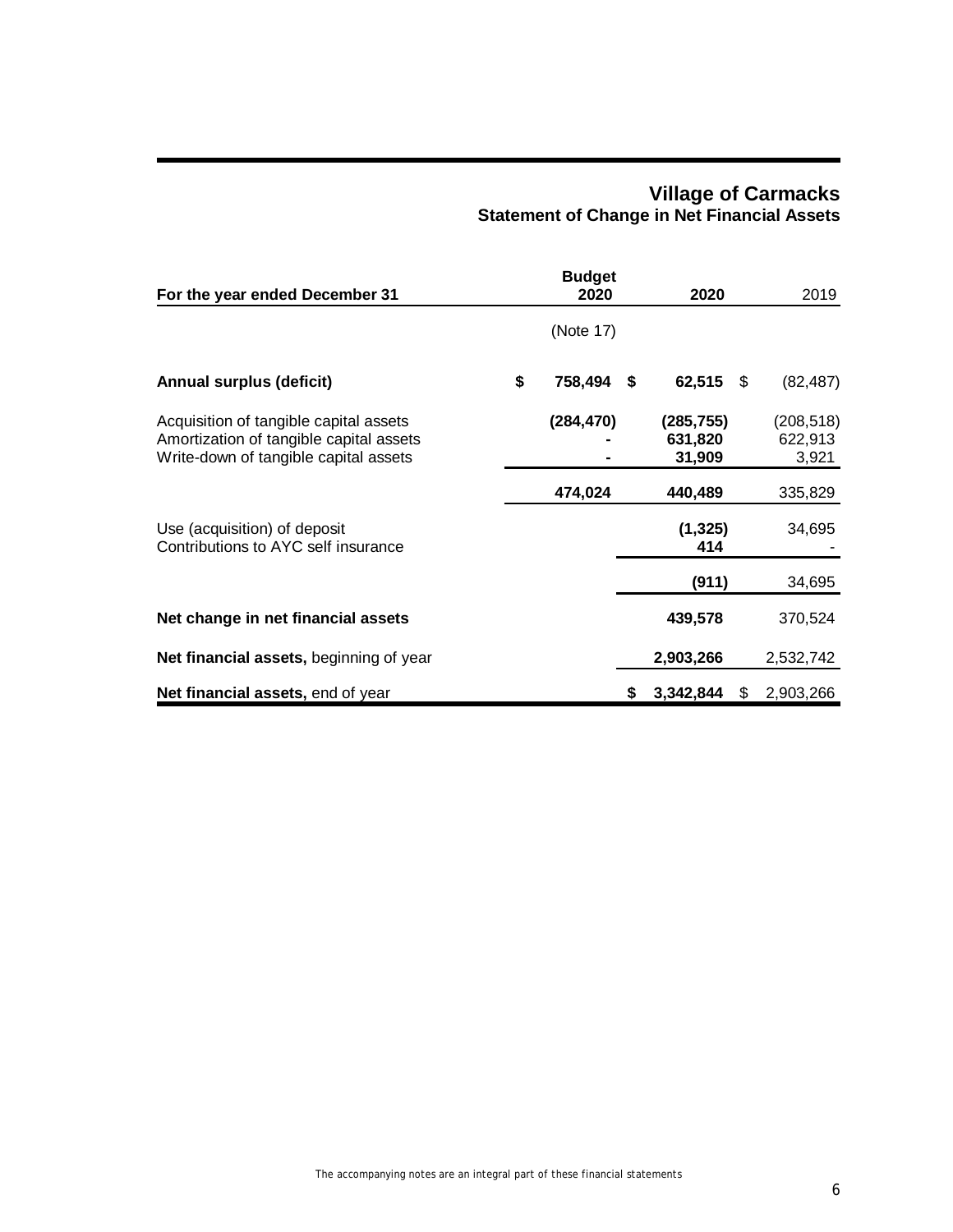#### **Village of Carmacks Statement of Cash Flows**

| For the year ended December 31                                                              | 2020            | 2019            |
|---------------------------------------------------------------------------------------------|-----------------|-----------------|
| <b>Operating transactions</b><br>Annual surplus (deficit)                                   | \$<br>62,515    | \$<br>(82, 487) |
| Items not involving cash                                                                    |                 |                 |
| Amortization                                                                                | 631,820         | 622,913         |
| Write-down of tangible capital asset                                                        | 31,909          |                 |
| Capital asset contributions                                                                 |                 | (26,000)        |
| Changes in non-cash operating balances                                                      |                 |                 |
| Decrease (increase) in accounts receivable                                                  | (377, 807)      | 11,639          |
| Decrease (increase) in deposit                                                              | (1, 325)        | 34,695          |
| Decrease in accounts payable and accrued liabilities<br>Increase in solid waste closure and | (28, 594)       | (131, 369)      |
| post-closure liabilities                                                                    | 3,542           | 3,374           |
| Increase (decrease) in deferred revenue                                                     | (22, 503)       | 56,238          |
| Decrease in AYC self insurance                                                              | 414             |                 |
|                                                                                             | 299,971         | 489,003         |
| <b>Capital transactions</b>                                                                 |                 |                 |
| Acquisition of tangible capital assets                                                      | (285, 755)      | (182, 518)      |
| Proceeds on sale of tangible capital assets                                                 |                 | 3,921           |
|                                                                                             | (285, 755)      | (178, 597)      |
|                                                                                             |                 |                 |
| <b>Investing transactions</b>                                                               |                 |                 |
| Acquisition of portfolio investments                                                        | (2,036)         | (4, 391)        |
|                                                                                             | (2,036)         | (4, 391)        |
|                                                                                             |                 |                 |
| Net change in cash and cash equivalents                                                     | 12,180          | 306,015         |
| Cash and cash equivalents, beginning of year                                                | 2,874,038       | 2,568,023       |
|                                                                                             |                 |                 |
| Cash and cash equivalents, end of year                                                      | \$<br>2,886,218 | \$<br>2,874,038 |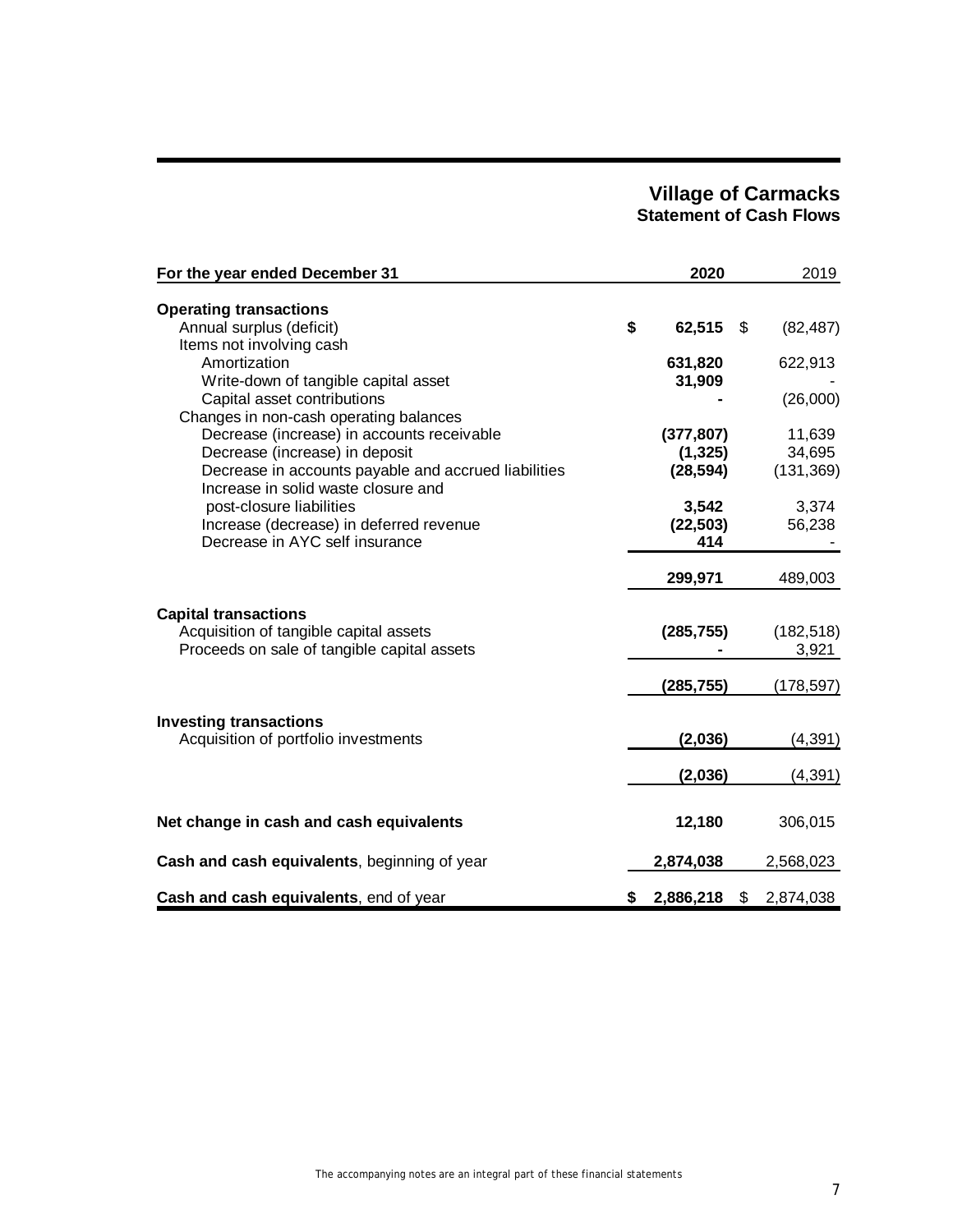#### **December 31, 2020**

#### **1. Summary of Significant Accounting Policies**

- **Nature of Business** The Village of Carmacks ("the Village") is a local Government incorporated under the laws of the Yukon. The Village provides the services of collecting property taxes and receiving grant funding in order to fulfill their mandate to provide the following services:
	- Environmental Health
	- Protective Services
	- Public Works
	- Recreational Services
	- Economic Development

The Village is a municipality and, as such, is exempt from income tax under section 149(1)(c).

**Basis of Accounting** Revenues and expenditures are reported on the accrual basis of accounting. The accrual basis of accounting recognizes revenues as they become available and measurable; expenditures are recognized as they are incurred and measurable as a result of receipt of goods or services and the creation of a legal obligation to pay.

> For overall financial information purposes, financial statements have been prepared by management in accordance with Canadian public sector accounting standards.

**Reporting entity** The financial statements reflect the assets, liabilities, revenues, expenses and accumulated surplus of the reporting entity which comprises all the organizations that are accountable for the administration of their financial affairs and resources to the Council and are owned or controlled by the Village. There are no external organizations that currently meet the criteria of forming part of the reporting entity.

All inter-fund balances and transactions are eliminated. **Cash and Cash Equivalents** Management considers all highly liquid investments with maturity of three months or less at acquisition to be cash equivalents.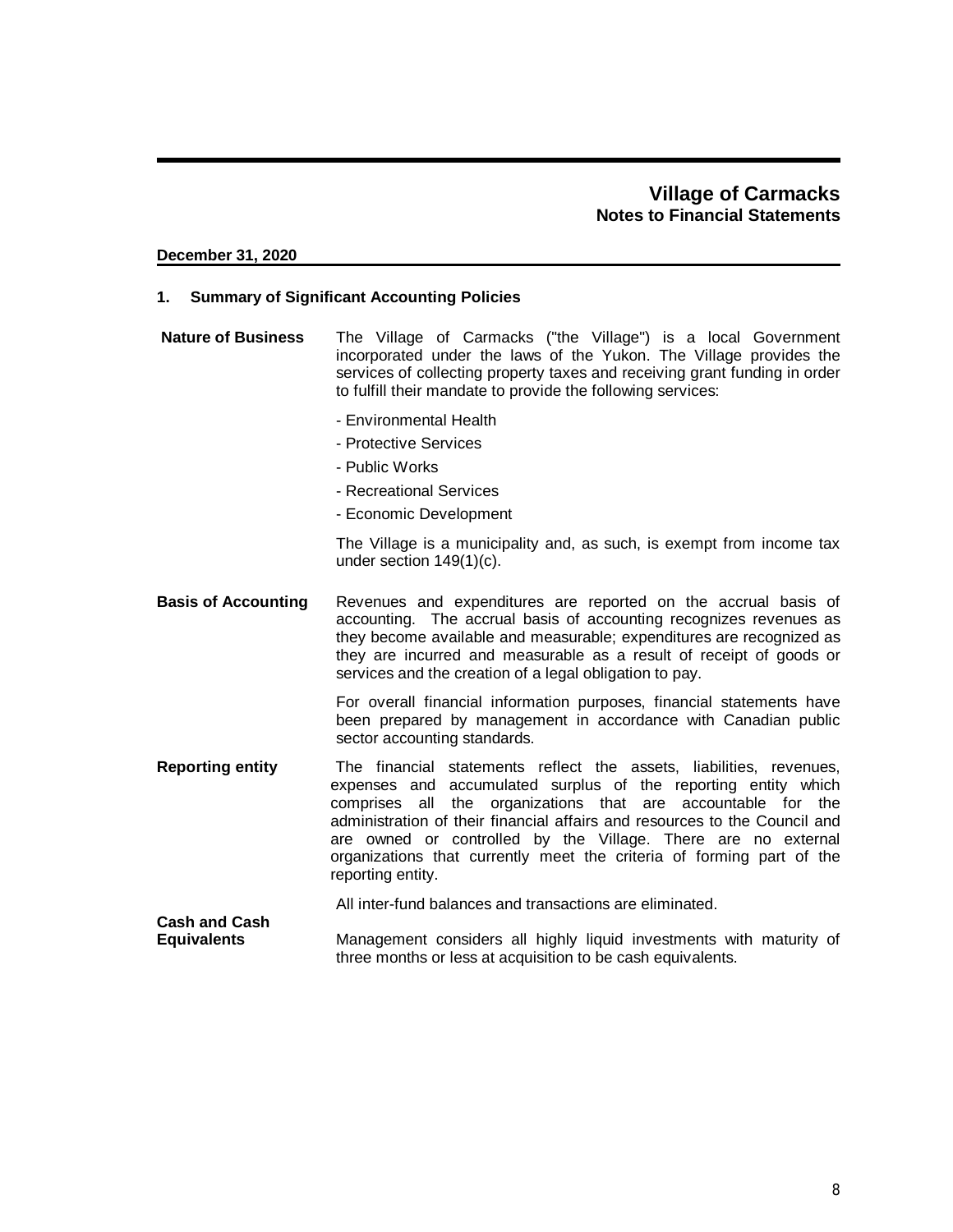#### **December 31, 2020**

#### **1. Summary of Significant Accounting Policies** (continued)

**Investments** Short-term investments are recorded at cost unless there has been a decline in the market value which is other than temporary in nature in which case the investments are written down to market value.

#### **Tangible Capital**

**Assets** Tangible capital assets are recorded at cost less accumulated amortization. Cost includes all costs directly attributable to acquisition or construction of the tangible capital asset including transportation costs, installation costs, design and engineering fees, legal fees and site preparation costs. Contributed tangible capital assets are recorded at fair value at the time of the donation, with a corresponding amount recorded as revenue. Amortization is recorded on a straight-line basis over the estimated life of the tangible capital asset commencing once the asset is available for productive use as follows:

| Land improvements       | 15 years       |
|-------------------------|----------------|
| <b>Buildings</b>        | 40 years       |
| Roads and sidewalks     | Up to 25 years |
| Machinery and equipment | 5 to 15 years  |
| Sewer infrastructure    | 50 years       |
| <b>Vehicles</b>         | 7 years        |

- **Financial Instruments** The Village carries a number of financial instruments. Unless otherwise noted, it is council's opinion that the Village is not exposed to significant interest, currency or credit risks arising from these financial instruments. The fair values of these financial instruments approximate their carrying values, unless otherwise noted.
- **Deferred Revenue** Funds received for specific purposes which are externally restricted by legislation, regulation or agreement and are not available for general municipal purposes are accounted for as deferred revenue on the statement of financial position. The revenue is recognized in the statement of operations in the year in which it is used for the specified purpose.
- **Government Transfers** Government transfers, which include legislative grants, are recognized in the financial statements in the period in which events giving rise to the transfers occur, providing the transfers are authorized, any eligibility criteria have been met, and reasonable estimates of the amount can be made.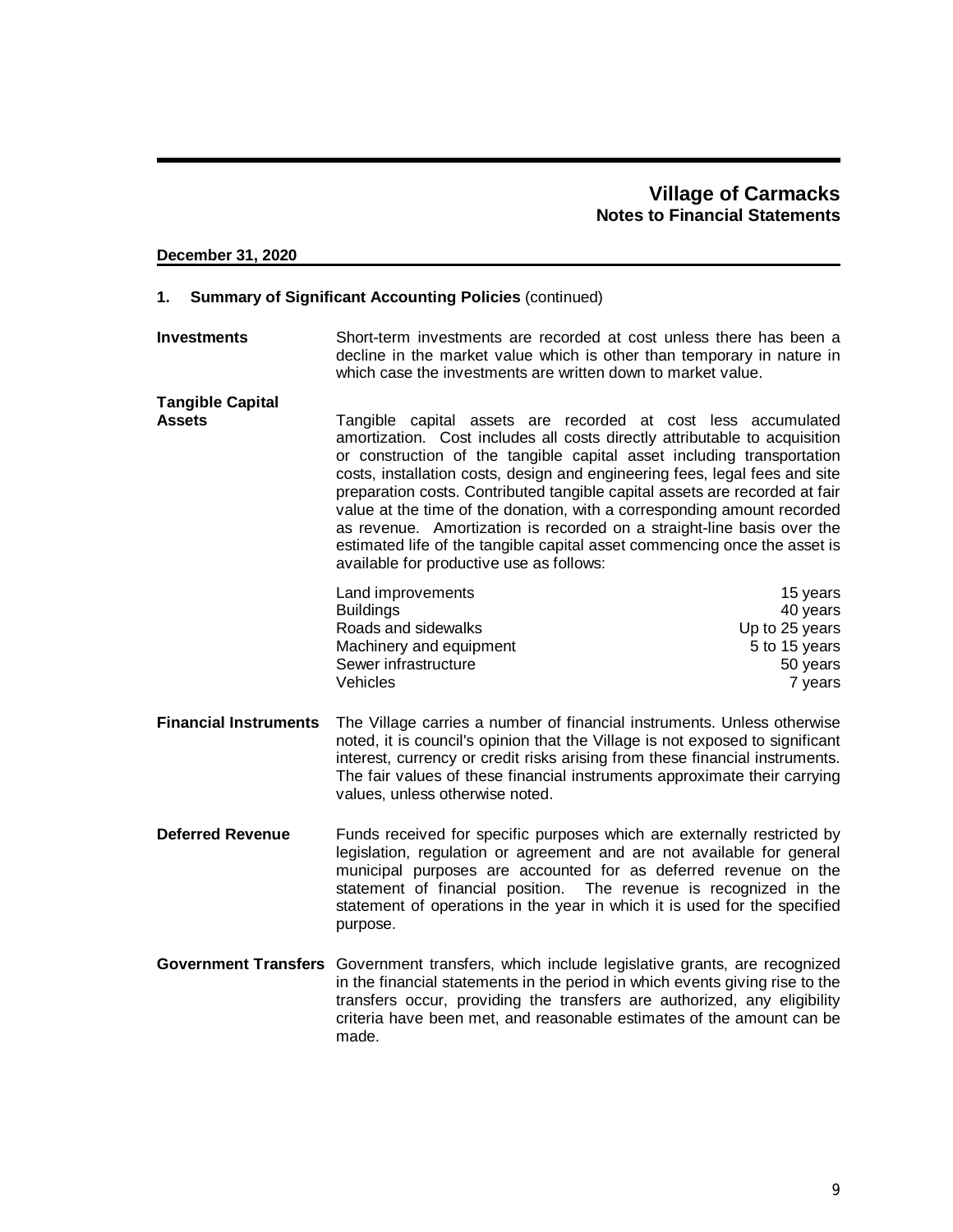#### **December 31, 2020**

#### **1. Summary of Significant Accounting Policies** (continued)

**Revenue Recognition** Taxes are recognized as revenue in the year they are levied.

Charges for sewer and water usage are recorded as user fees as services are rendered and collection is reasonably assured. Connection fee revenues are recognized when the connection has been established.

Conditional grant revenue is recognized to the extent the conditions imposed on it have been fulfilled. Unconditional grant revenue is recognized when monies are receivable.

Grants for the acquisition of tangible capital assets are recognized in the period in which eligible expenditures are made.

Grants for the contribution of tangible capital assets are recognized in the period in which ownership of the asset is transferred.

Sales of service and other revenue is recognized on an accrual basis.

- **Sick Leave** Sick leave, which has a maximum accumulation of 5 days, is charged to expense in the year it is accumulated. Upon voluntary termination or retirement, earned sick leave credits are not paid out.
- **Non-financial assets** Non-financial assets are not available to discharge existing liabilities and are held for use in the provision of services. They have useful lives extending beyond the current year and are not intended for sale in the ordinary course of operations.
- **Use of Estimates** The preparation of financial statements in accordance with Canadian public sector accounting standards requires management to make estimates and assumptions that affect the reported amounts of assets and liabilities at the date of the financial statements, and the reported amounts of revenues and expenses during the reporting period. Actual results could differ from management's best estimates as additional information becomes available in the future.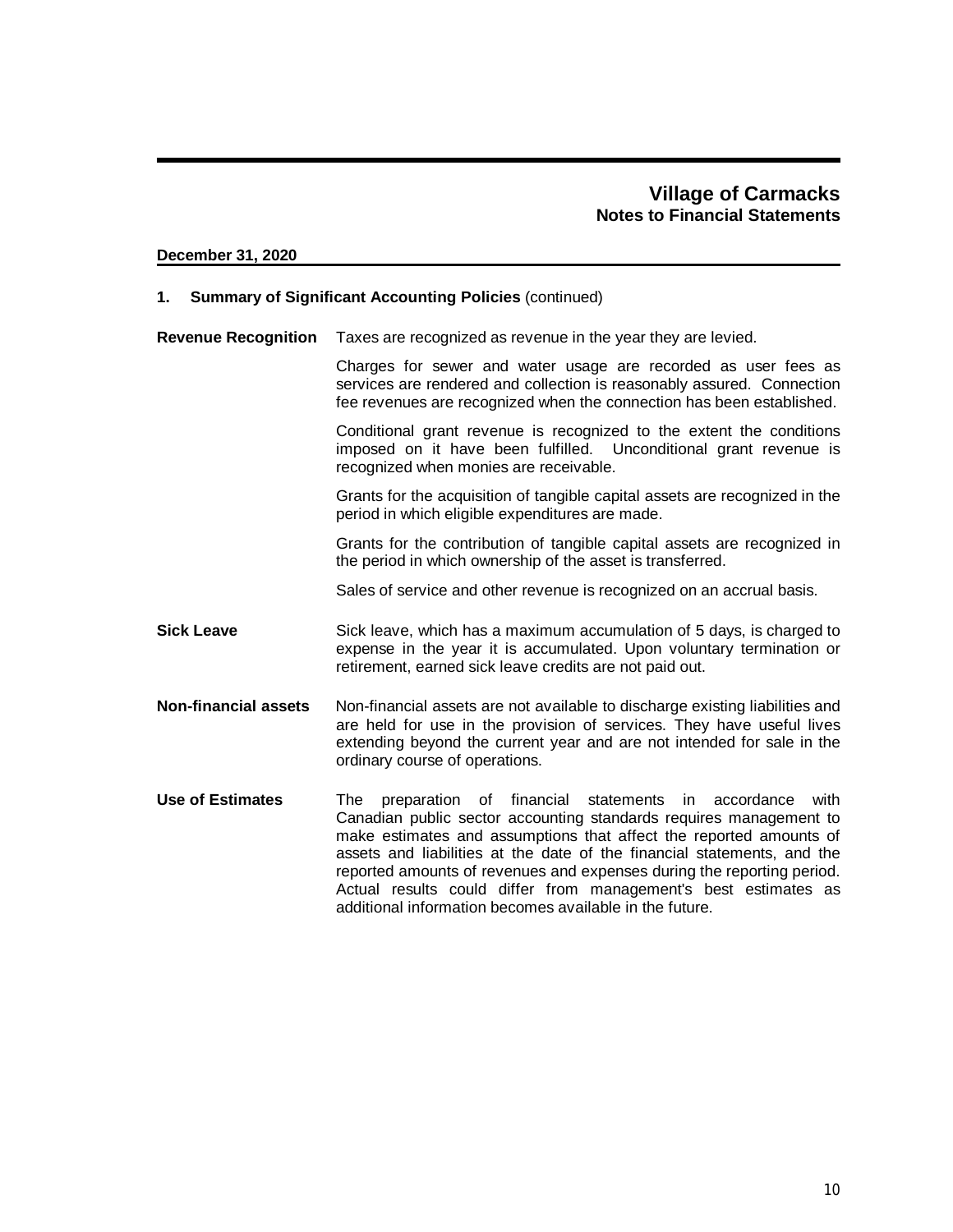#### **December 31, 2020**

#### **2. Cash and Cash Equivalents**

In accordance with the Yukon Territory Municipal Act, cash and cash equivalents have been designated for specific purposes as outlined below:

Comprised of:

|    |                                                                                             |    | 2020                          |      | 2019                          |
|----|---------------------------------------------------------------------------------------------|----|-------------------------------|------|-------------------------------|
|    | Cash                                                                                        | S  | 2,886,218                     | \$   | 2,874,038                     |
|    | Allocated as follows:                                                                       |    |                               |      |                               |
|    | Restricted funds<br>Community organization funds<br>Equipment replacement<br>Infrastructure | \$ | 11,510<br>41,836<br>1,913,967 | - \$ | 11,510<br>41,836<br>1,913,967 |
|    | Unrestricted funds                                                                          |    | 1,967,313<br>918,905          |      | 1,967,313<br>906,725          |
|    |                                                                                             |    | 2,886,218                     | \$   | 2,874,038                     |
| 3. | <b>Short-term Investments</b>                                                               |    | 2020                          |      | 2019                          |
|    |                                                                                             |    |                               |      |                               |
|    | Money market fund                                                                           |    | 242,417                       |      | 240,381                       |

Money market funds are held with the Municipal Finance Authority of BC. These funds are invested for a duration of 0-12 months. The funds units are fully liquid.

#### **4. Accounts Receivable**

|                                                        | 2020                  | 2019              |
|--------------------------------------------------------|-----------------------|-------------------|
| Accounts receivable<br>Allowance for doubtful accounts | 427,053 \$<br>(3.239) | 49.246<br>(3,239) |
|                                                        | 423.814               | 46,007            |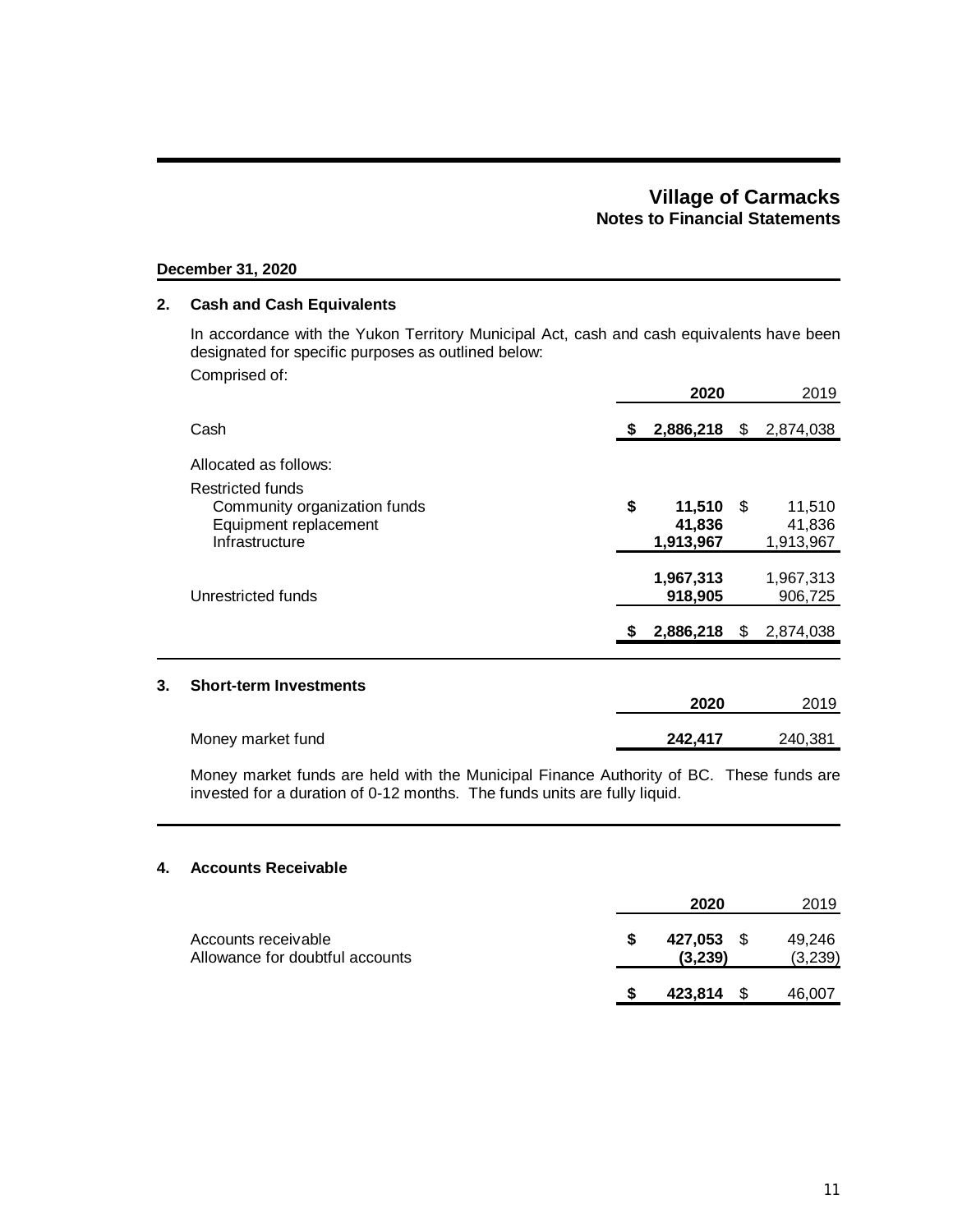### **Village of Carmacks Notes to Consolidated Financial Statements**

#### **December 31, 2020**

#### **5. Deferred Revenue**

| <b>DEILIER IVEAEINE</b>                                                        | 2020            | 2019            |
|--------------------------------------------------------------------------------|-----------------|-----------------|
| Other funding from Government of the Yukon Territory<br><b>Federal Gas Tax</b> | 33,735<br>1.843 | 56,238<br>1,843 |
|                                                                                | 35.578 \$       | 58,081          |

#### **6. Infrastructure Reserve**

This reserve is established to allow the Village to set aside funds for capital expenditures. A portion of the funds from this reserve may be transferred to the Equipment Replacement Reserve on an annual basis to a maximum of 22% of the Comprehensive Municipal Grant.

#### **7. Equipment Replacement Reserve**

This reserve is established through bylaw, to allow the Village to replace its equipment on a reasonable and required basis. Transfer of funds shall be from the Infrastructure Reserve and may be done on an annual basis. The total shall not exceed 22% of the annual Comprehensive Municipal Grant.

#### **8. Economic Dependence**

The Village is economically dependent on the continued support of the Government of the Yukon Territory.

#### **9. Comparative Information**

Certain comparative information in these financial statements has been reclassfied to conform with the current year presentation.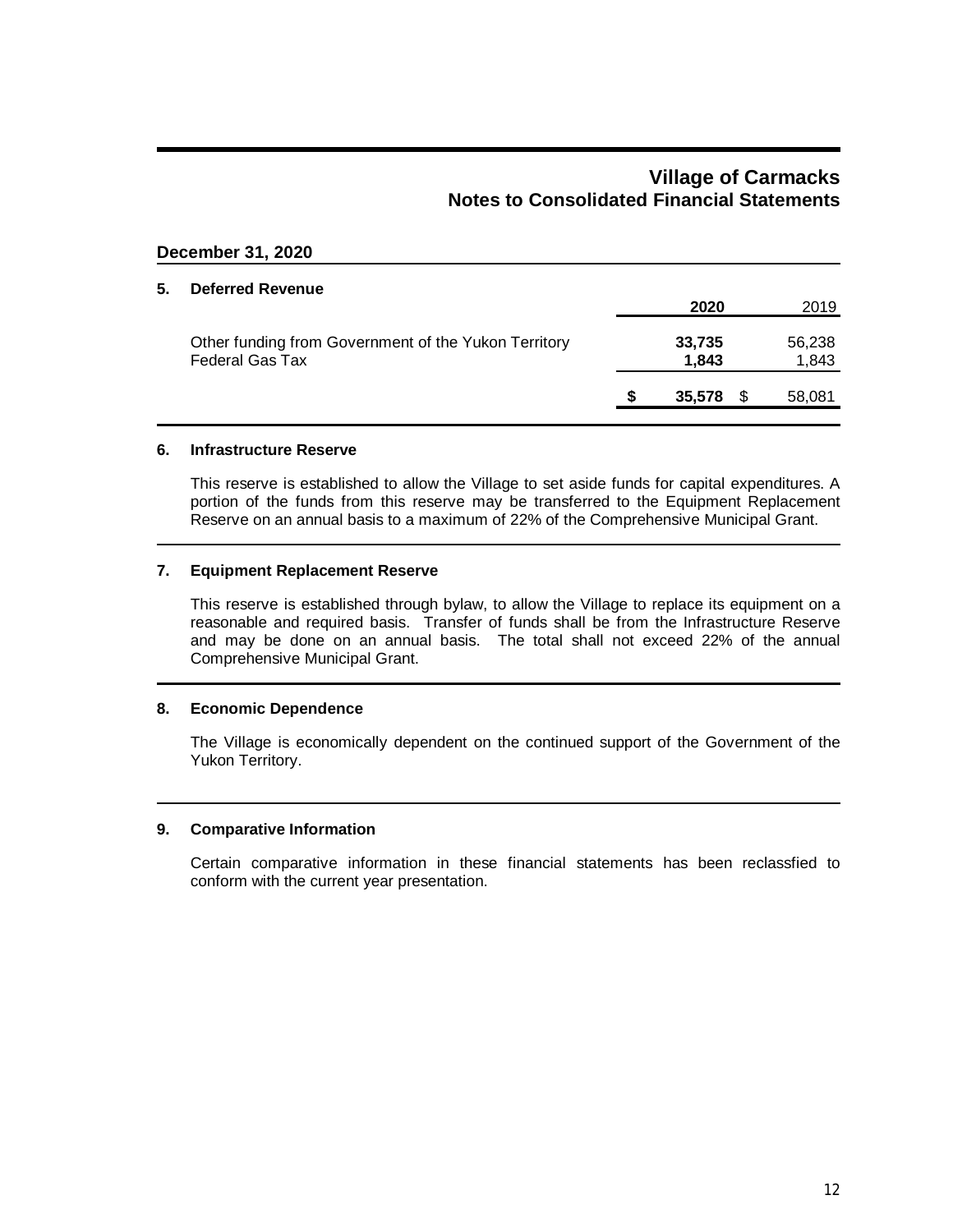#### **December 31, 2020**

#### **10. Comprehensive Municipal Grant**

In accordance with the Comprehensive Municipal Grant Agreement for Yukon Municipalities, up to 100% of the Comprehensive Municipal Grant may be spent on operations and maintenance as approved in the annual bylaw. In 2020, \$1,375,038 (2019 - \$1,336,670) of the \$1,375,038 (2019 - \$1,336,670) Comprehensive Municipal Grant was spent on operations and maintenance services.

#### **11. Solid waste closure and post-closure liability**

The Village has developed a Solid Waste Management Plan for the Yukon Government with regards to the operation, useful life and closure of the community landfill site. The Village has taken on the initiative to estimate what its share of the closure, reclamation and post closure costs might be. It is uncertain at this time whether the Village or the Yukon Government is wholly responsible for these costs, or whether some proportionate sharing of these costs will take place. In the absence of certainty, the Village has made a provision in their financial statements for their best estimate of what the liability might be if they are deemed financially responsible for these costs.

The Village has estimated that the remaining life of its landfill is 46 years based on present annual use and incorporating medium population growth projections. The estimate of closure costs in 2020 were \$340,000 (2019 - \$340,000) and the estimated post-closure costs were \$16,908 per year over 25 years. Using a 3.2% annual inflation rate, closure and post-closure costs were estimated at \$142,886 in 2067. Approximately 37% (2019 – 36%) of the capacity of the landfill has been used as at December 31, 2020. A liability has been established to address future closure and reclamation of the Village's landfill, the liability's present value is estimated to be \$53,497 (2019 - \$49,954).

#### **12. Liability for Contaminated Sites**

Under PS3260, governments are required to accrue a liability for the costs to remediate a contaminated site. Liabilities are recognized when an environmental standard exists, contamination exceeds the standard, the government has responsibility for the remediation, future economic benefits will be given up and a reasonable estimate can be made.

Management has assessed its potential liabilities under the standard, including sites that are no longer in productive use and sites for which the Village accepts responsibility. There were no such sites that had contamination in excess of an environmental standard which required remediation at this time, therefore no liability was recognized on transition as at December 31, 2020.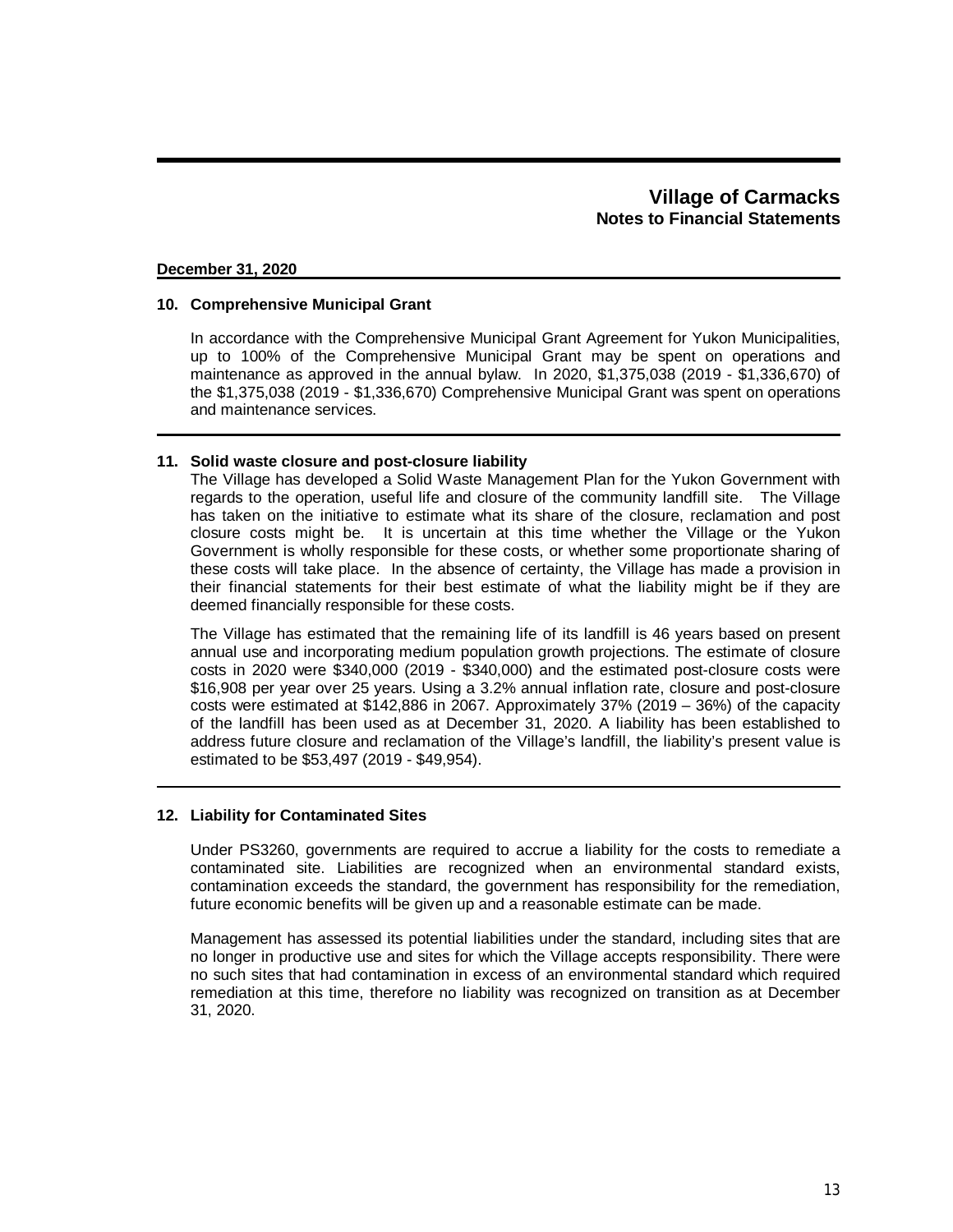#### **December 31, 2020**

#### **13. Tangible Capital Assets**

|                                                |                  |        |                           |     |                  |                               |      |                          |      |                         |          |     | 2020                  |
|------------------------------------------------|------------------|--------|---------------------------|-----|------------------|-------------------------------|------|--------------------------|------|-------------------------|----------|-----|-----------------------|
|                                                |                  |        | Land<br>Land Improvements |     | <b>Buildings</b> | Roads and<br><b>Sidewalks</b> |      | Machinery &<br>Equipment |      | Sewer<br>Infrastructure | Vehicles |     | <b>Total</b>          |
| Cost, beginning of year                        | \$<br>618,187 \$ |        | 167,526                   | -S  | 8,150,764<br>\$  | ,672,899 \$                   |      | 415,888 \$               |      | 11,735,231 \$           |          |     | 602,231 \$ 24,362,726 |
| Additions                                      | ۰                |        | 156,747                   |     | 34,389           |                               |      | 94,619                   |      |                         |          |     | 285,755               |
| Disposals                                      |                  |        |                           |     | (8,956)          |                               |      | (1,028)                  |      | (26,000)                | (4, 498) |     | (40, 482)             |
| Cost, end of year                              | 618,187 \$       |        | 324,273                   | - S | 8,176,197 \$     | ,672,899                      | - \$ | \$509,479.               |      | 11,709,231 \$           |          |     | 597,733 \$ 24,607,999 |
| Accumulated amortization,<br>beginning of year | \$               | $-$ \$ | 135,572 \$                |     | 4,772,517 \$     | 807,083                       | -SS  | 1,121,609                | - \$ | 2,196,956 \$            | 339,821  | S   | 9,373,558             |
| Amortization                                   | ۰                |        | 16,400                    |     | 190,893          | 59,976                        |      | 71,150                   |      | 234,185                 | 59,216   |     | 631,820               |
| <b>Disposals</b>                               |                  |        |                           |     | (2,527)          |                               |      | (1,028)                  |      | (520)                   | (4, 498) |     | (8, 573)              |
| Accumulated amortization, end of               |                  |        |                           |     |                  |                               |      |                          |      |                         |          |     |                       |
| year                                           |                  | - \$   | 151,972 \$                |     | 4,960,883 \$     | 867,059                       | - \$ | ,191,731                 | - \$ | 2,430,621 \$            | 394,539  | -SI | 9,996,805             |
| Net carrying amount, end of year               | 618,187 \$       |        | 172,301 \$                |     | $3,215,314$ \$   | 805,840 \$                    |      | 317,748 \$               |      | 9,278,610 \$            |          |     | 203,194 \$ 14,611,194 |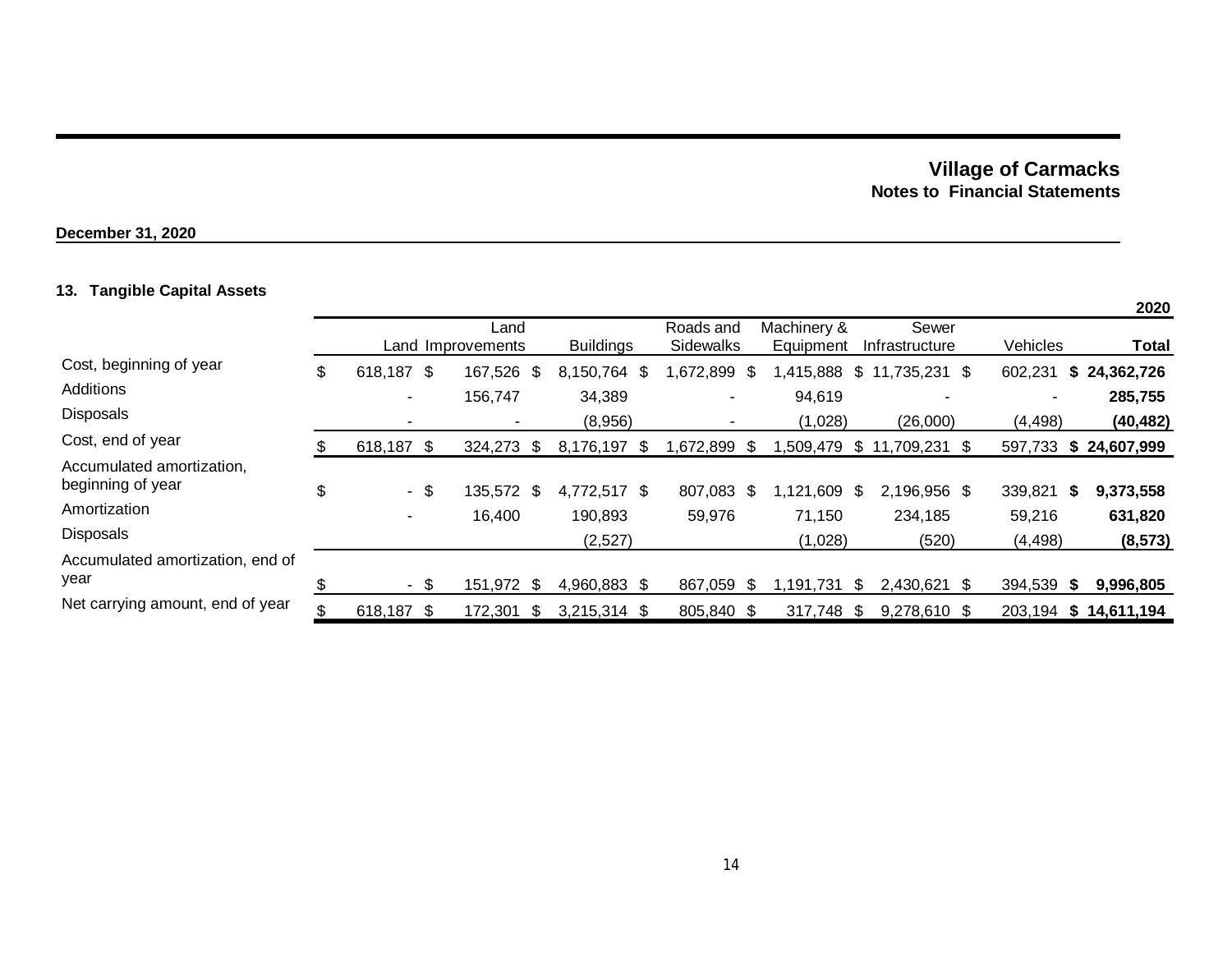**December 31, 2020**

#### **13. Tangible Capital Assets** (continued)

|                                                |    |                    |                           |            |                              |                        |      |                          |              |                              |                    |     | 2019                      |
|------------------------------------------------|----|--------------------|---------------------------|------------|------------------------------|------------------------|------|--------------------------|--------------|------------------------------|--------------------|-----|---------------------------|
|                                                |    |                    | Land<br>Land Improvements |            | <b>Buildings</b>             | Roads and<br>Sidewalks |      | Machinery &<br>Equipment |              | Sewer<br>Infrastructure      | Vehicles           |     | Total                     |
| Cost, beginning of year                        | \$ | 618,187 \$         | 146,585                   | -S         | 8,109,971<br>-S              | 652,775 \$             |      | ,315,228                 | \$           | 11,709,231 \$                |                    |     | 606,152 \$ 24,158,129     |
| Additions                                      |    | ۰                  | 20,941                    |            | 40,793                       | 20,124                 |      | 100,660                  |              | 26,000                       |                    |     | 208,518                   |
| Disposals                                      |    |                    |                           |            |                              |                        |      | ۰                        |              |                              | (3,921)            |     | (3,921)                   |
| Cost, end of year                              |    | 618,187 \$         | 167,526 \$                |            | 8,150,764<br>-S              | ,672,899               | - \$ | ,415,888                 |              | $$11,735,231$ \$             | 602,231            |     | \$24,362,726              |
| Accumulated amortization,<br>beginning of year | C  | - \$               | 129,419                   | \$         | 4,582,420 \$                 | 744,067                | - \$ | ,057,869                 | - \$         | $,962,251$ \$                | 274,619            | -S  | 8,750,645                 |
| Amortization                                   |    |                    | 6,153                     |            | 190,097                      | 63,016                 |      | 63,740                   |              | 234,705                      | 65,202             |     | 622,913                   |
| Accumulated amortization, end of<br>year       |    |                    |                           |            |                              |                        |      |                          |              |                              |                    |     |                           |
| Net carrying amount, end of year               |    | - \$<br>618,187 \$ | 135,572<br>31,954         | - \$<br>-S | 4,772,517 \$<br>3,378,247 \$ | 807,083<br>865,816 \$  | - \$ | .121,609<br>294,279      | - \$<br>- \$ | 2,196,956 \$<br>9,538,275 \$ | 339,821<br>262,410 | \$. | 9,373,558<br>\$14,989,168 |
|                                                |    |                    |                           |            |                              |                        |      |                          |              |                              |                    |     |                           |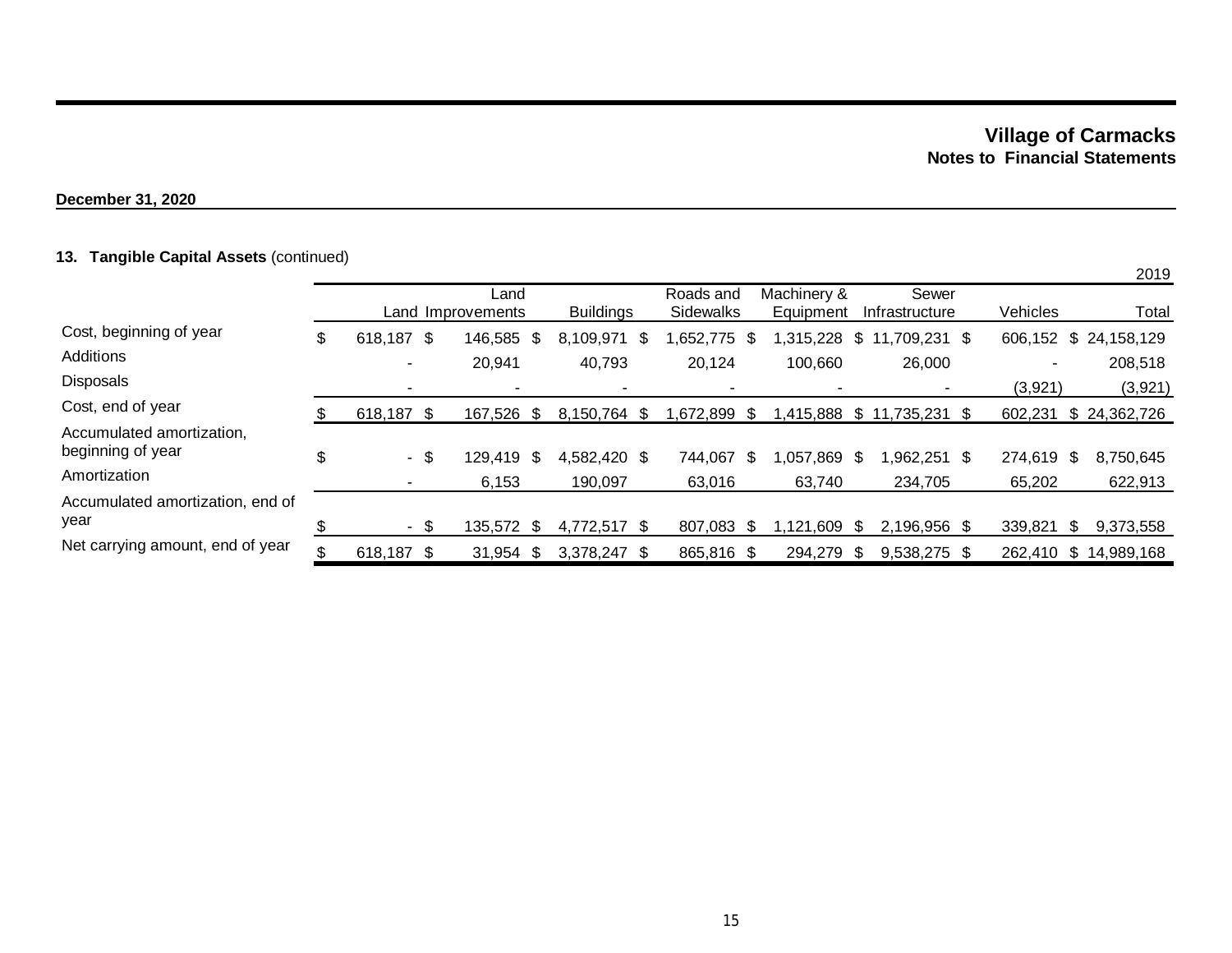#### **December 31, 2020**

#### **14. Association of Yukon Communities Self-insurance**

In order to create better economies of scale for insurance services, the Village entered into a reciprocal municipal insurance exchange through the Association of Yukon Communities ("AYC") for the mutual benefit of the member communities. Reciprocal insurance premiums are paid into a self-insuring fund. As this is a voluntary type of premium, the reciprocal portion is refundable upon opting out of the plan.

#### **15. Accumulated Surplus and Reserves**

Reserves are non-statutory reserves which represent an appropriation of surplus for specific purposes and are comprised of the following:

|                       | <b>Balance</b><br>Dec. 31, 2019 | Transfers<br>to (from) | Surplus<br>(deficit) | <b>Balance</b><br>Dec. 31, 2020 |
|-----------------------|---------------------------------|------------------------|----------------------|---------------------------------|
| <b>Operating Fund</b> |                                 |                        |                      |                                 |
| General               | \$<br>764,948                   | \$<br>$(572, 421)$ \$  | 694,336              | S<br>886,863                    |
| Non-financial assets  | 15,031,281                      | 286,666                | (631,821)            | 14,686,126                      |
|                       | 15,796,229                      | (285,755)              | 62,515               | 15,572,989                      |
| Capital Fund          |                                 |                        |                      |                                 |
| Infrastructure        | 1,913,964                       |                        |                      | 1,913,964                       |
| Equipment             | 224,354                         | 285,755                |                      | 510,109                         |
|                       | 2,138,318                       | 285,755                |                      | 2,424,073                       |
|                       | 17,934,547                      | \$<br>- \$             | 62.515               | 17,997,062<br>S.                |
|                       |                                 |                        |                      |                                 |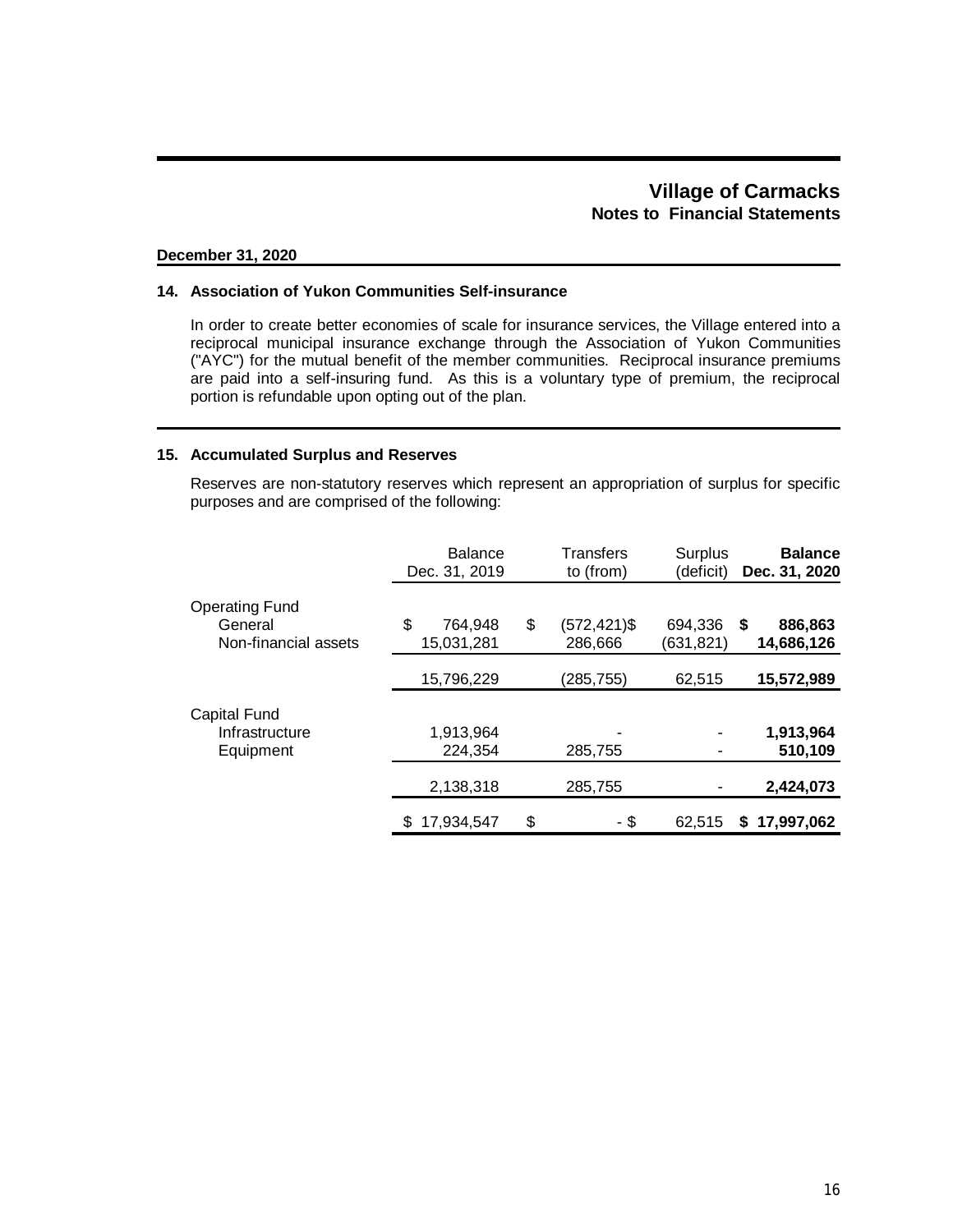### **16. Expenses by Object 2020** 2019 Amortization expense **by a constructed and general services 1990 12:33 1383**<br>Constructed and general services **143.047** 133.383 Constructed and general services **443,047** 233,383 Grants to individuals and organizations **19,640** 12,497 Materials, supplies and utilities **605,770** 666,795 Salaries, wages and benefits **818,670** 865,827 **\$ 2,518,947** \$ 2,401,415

#### **17. Budget**

**December 31, 2020**

The Financial Plan (Budget) By-Law adopted by Council on March 17, 2020 was not prepared on a basis consistent with that used to report actual results (Public Sector Accounting Standards). The budget was prepared on a modified accrual basis while Public Sector Accounting Standards require a full accrual basis. The budget figures anticipated use of surpluses accumulated in previous years to reduce current year expenditures in excess of current year revenues to nil. In addition, the budget expensed all tangible capital expenditures rather than including amortization expense. As a result, the budget figures presented in the statements of operations and change in net financial assets represent the Financial Plan adopted by Council on April 1, 2020 with adjustments as follows:

|                                                            |   | 2020                 |
|------------------------------------------------------------|---|----------------------|
| Financial Plan (Budget) Bylaw surplus for the year<br>Add: | S |                      |
| Capital expenditures<br>Budgeted transfers to reserves     |   | 967,500<br>(209,006) |
| Budget surplus per statement of operations                 |   | 758,494              |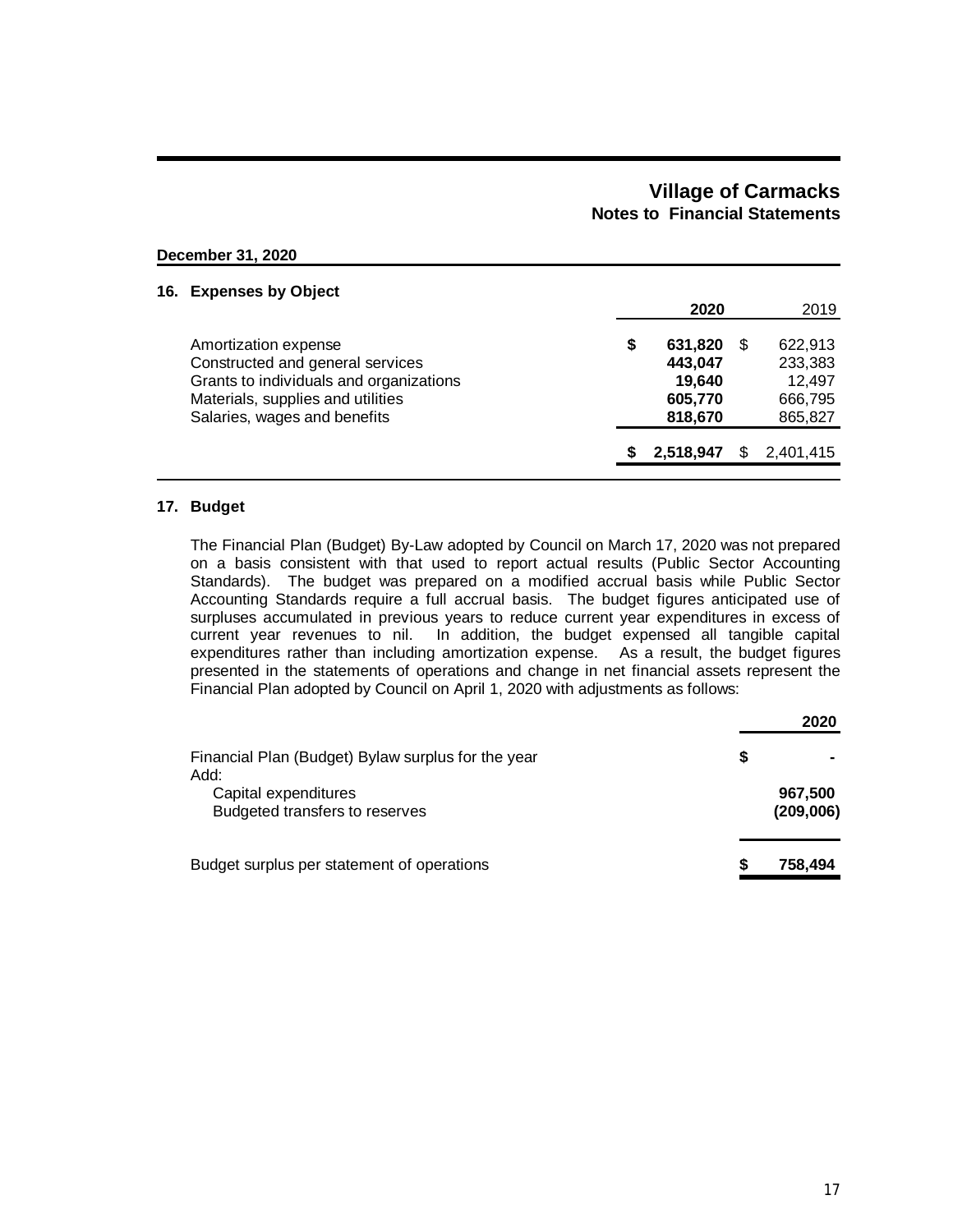#### **December 31, 2020**

#### **18. Retirement Savings Plan**

Certain employees of the Village of Carmacks are eligible to participate in a Retirement Savings Plan (RSP). On an annual basis, depending on the years of service, the Village will match between 25-100% of the employee contribution to the plan. Employer RSP costs of \$22,357 (2019 - \$13,599), are included in the financial statements.

#### **19. Segmented Information**

The Village of Carmacks is a municipal government institution that provides a wide range of services to its citizens including environmental health, protective, public works and recreational services. For management reporting purposes, the municipality's operations and activities are organized and reported by fund. Funds were created for the purpose of recording specific activities to attain certain objectives with special regulations, restrictions or limitations. Village services are provided by departments and their activities are reported in these funds. Certain departments that have been separately disclosed in the segmented information, along with the services they provide, are detailed in the schedules of segmented disclosure.

#### **Maintenance Services**

The Maintenance Services department is responsible for the repairs and maintenance of public spaces and properties within the Village.

#### **Environmental Health**

The Environmental Health department consists of wastewater service, landfill maintenance, animal control, and insect control. The municipality operates a landfill site, for compacting and covering household solid wastes.

#### **Protective Services**

The Protective Services department is responsible for providing fire protection. Fire protection services are provided by the Village's two tanker trucks and volunteer personnel.

#### **Economic Development**

The Economic Development costs include tourism and marketing and the operation of the visitor information centre.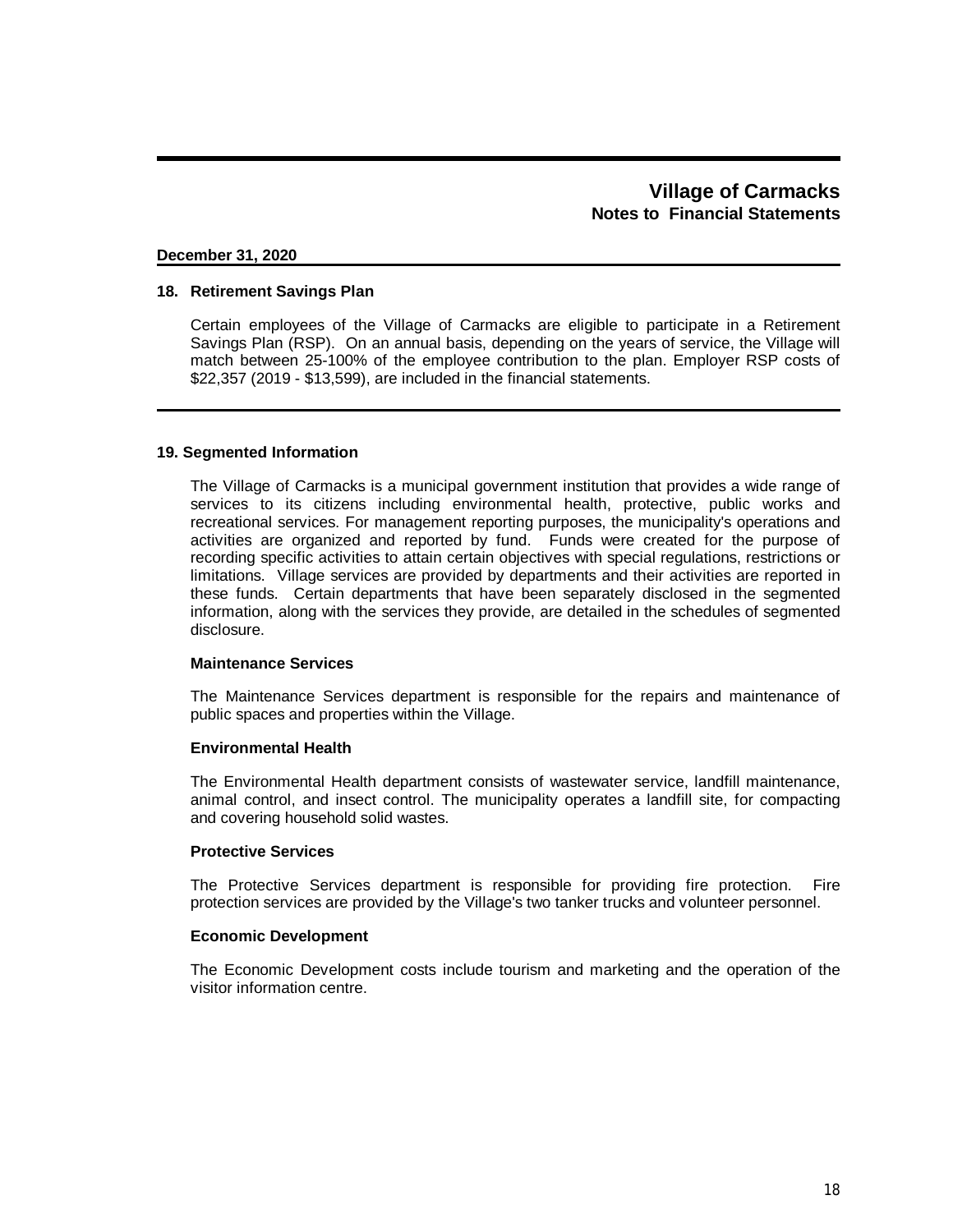#### **December 31, 2020**

#### **19. Segmented Information** (continued)

#### **Recreational Services**

Recreational Services include the Carmacks Recreation Centre and consists of a youth dropin centre, gymnasium, and fitness centre. The recreation centre is a focal point for youth and host to many adult sporting events.

For each reported segment, revenues and expenses represent both amounts that are directly attributable to the segment and amounts that are allocated on a reasonable basis. Therefore, certain allocation methodologies are employed in the preparation of segmented financial information. The Operating Fund reports on municipal services that are funded primarily by property taxes and Government and non-Government grants. Taxation and block grants are apportioned to the departments based on the budgeted expenditures for the year. The accounting policies used in these segments are consistent with those followed in the preparation of the financial statements.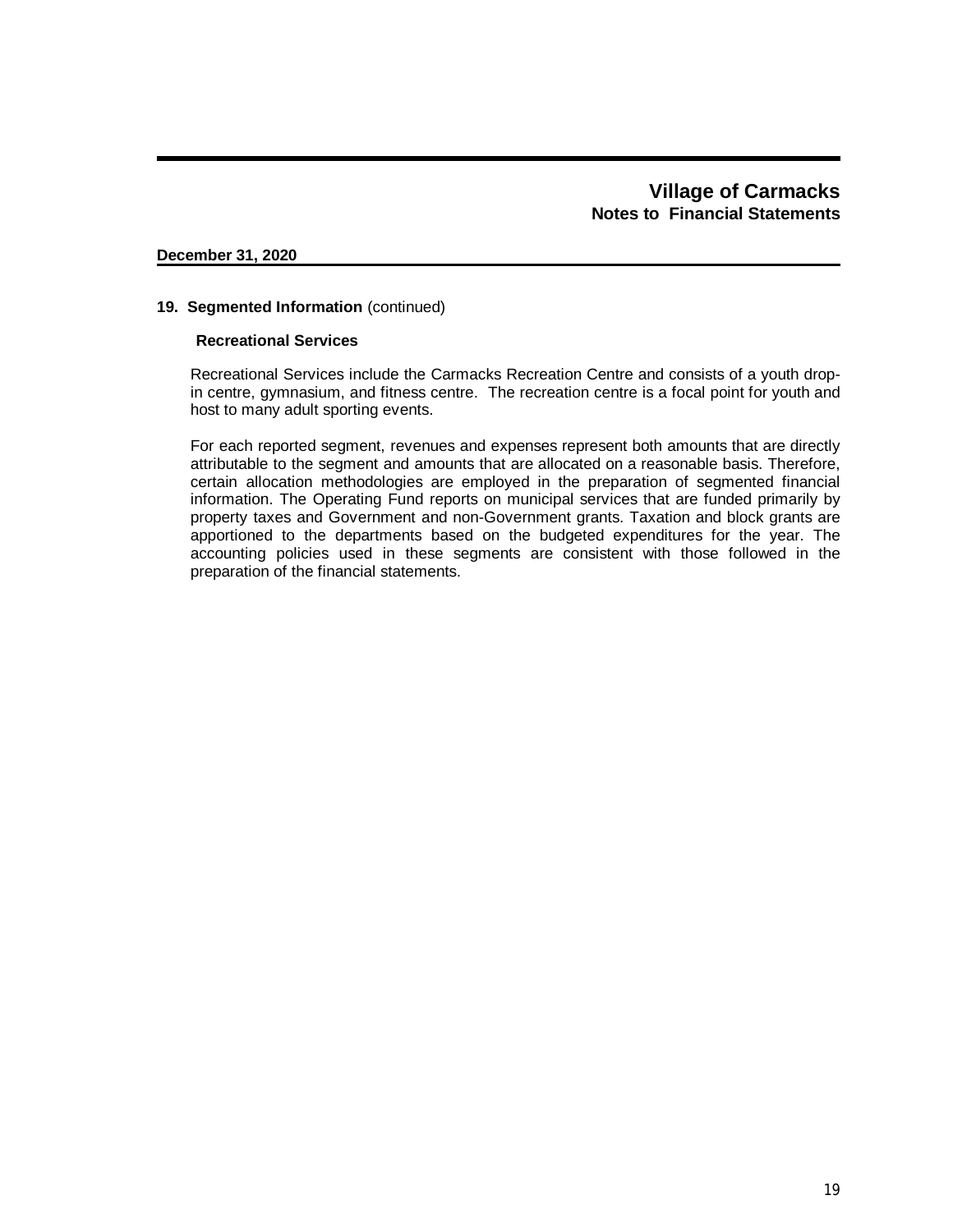#### **December 31, 2020**

#### **19. Segmented Information** (continued)

| For the year ended    | General                    |                             |                             |                            | Economic    |                              | 2020         |
|-----------------------|----------------------------|-----------------------------|-----------------------------|----------------------------|-------------|------------------------------|--------------|
| December 31           | <b>Government Services</b> | <b>Maintenance Services</b> | <b>Environmental Health</b> | <b>Protective Services</b> | Development | <b>Recreational Services</b> | <b>Total</b> |
| Revenue               |                            |                             |                             |                            |             |                              |              |
| Taxation              | \$<br>143,181 \$           | 106,505 \$                  | 58,932 \$                   | 18,499 \$                  | 74,895 \$   | 98,858 \$                    | 500,870      |
| Block Grant - O&M     | 393,075                    | 292,389                     | 161,785                     | 50,784                     | 205,611     | 271,394                      | 1,375,038    |
| Grants (recovery)     | 403,051                    | (1,516)                     | 14,861                      |                            | 98,421      | 19,545                       | 534,362      |
| Sale of Services      | 400                        | 29,150                      | 27,329                      | 45,943                     |             | 7,015                        | 109,837      |
| Licenses, permits,    |                            |                             |                             |                            |             |                              |              |
| penalties and         |                            |                             |                             |                            |             |                              |              |
| fines                 | 2,740                      |                             |                             |                            |             |                              | 2,740        |
| Investment income     | 33,974                     |                             |                             |                            |             |                              | 33,974       |
| Other revenue         | 24,641                     |                             |                             |                            |             |                              | 24,641       |
|                       | 1,001,062                  | 426,528                     | 262,907                     | 115,226                    | 378,927     | 396,812                      | 2,581,462    |
| <b>Expenses</b>       |                            |                             |                             |                            |             |                              |              |
| Amortization          | 28,902                     | 114,239                     | 251,038                     | 58,183                     |             | 179,458                      | 631,820      |
| Constructed and       |                            |                             |                             |                            |             |                              |              |
| general services      | 303,737                    | 64,578                      | 36,856                      | 3,600                      | 9,439       | 24,837                       | 443,047      |
| Grants to             |                            |                             |                             |                            |             |                              |              |
| individuals and       |                            |                             |                             |                            |             |                              |              |
| organizations         | 19,640                     |                             |                             |                            |             |                              | 19,640       |
| Materials, supplies   |                            |                             |                             |                            |             |                              |              |
| and utilities         | 102,961                    | 118,009                     | 91,178                      | 37,866                     | 73,875      | 181,881                      | 605,770      |
| Salaries, wages and   |                            |                             |                             |                            |             |                              |              |
| benefits              | 285,956                    | 363,725                     |                             | 30,553                     | 9,896       | 128,540                      | 818,670      |
|                       | 741,196                    | 660,551                     | 379,072                     | 130,202                    | 93,210      | 514,716                      | 2,518,947    |
| Net surplus (deficit) | 259,866<br>-S              | - \$<br>$(234, 023)$ \$     | $(116, 165)$ \$             | $(14,976)$ \$              | 285,717 \$  | $(117,904)$ \$               | 62,515       |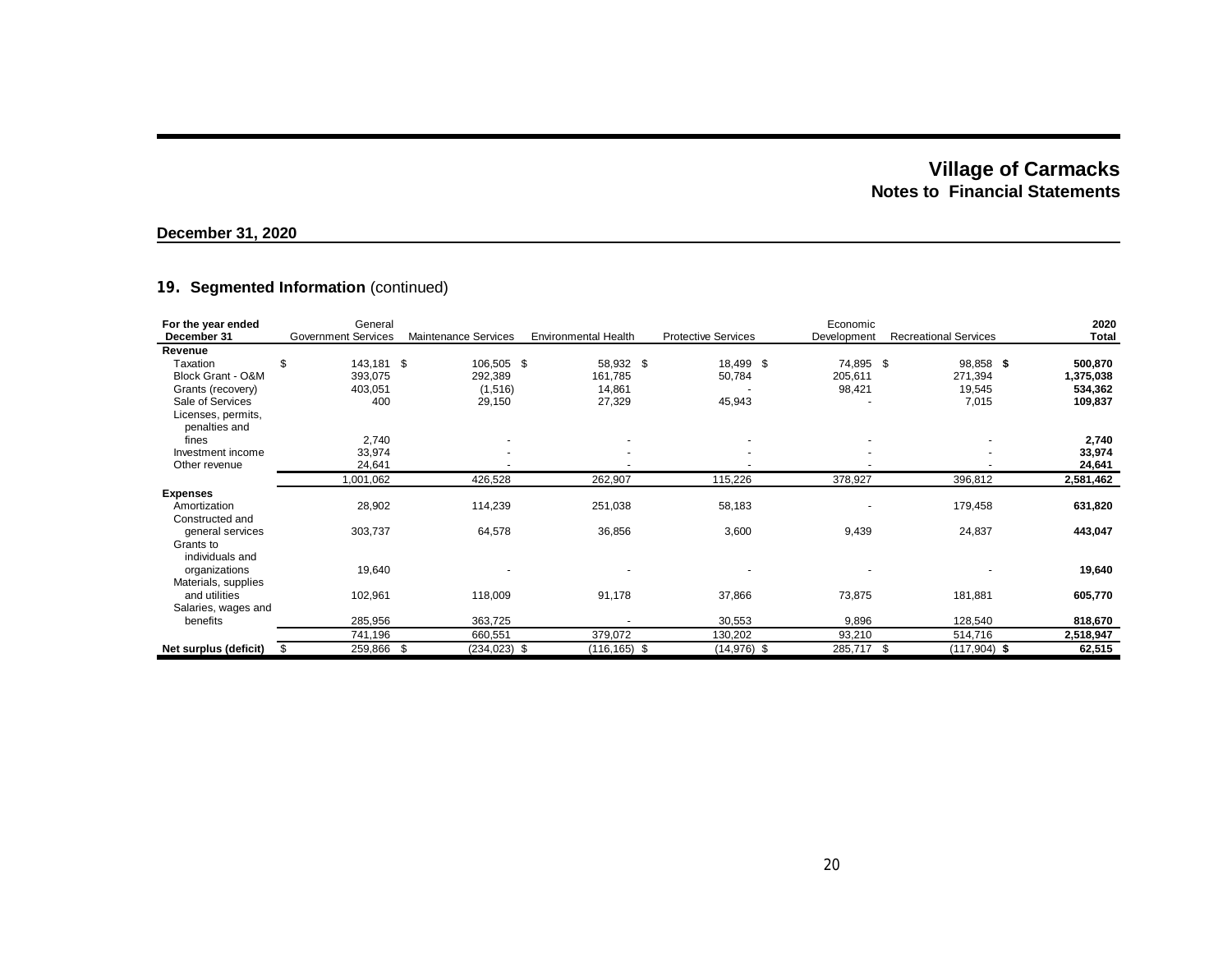#### **December 31, 2020**

#### **19. Segmented Information** (continued)

| For the year ended      | General                    |                      |                      |                            |                      |                              | 2019      |
|-------------------------|----------------------------|----------------------|----------------------|----------------------------|----------------------|------------------------------|-----------|
| December 31             | <b>Government Services</b> | Maintenance Services | Environmental Health | <b>Protective Services</b> | Economic Development | <b>Recreational Services</b> | Total     |
| Revenue                 |                            |                      |                      |                            |                      |                              |           |
| Taxation                | \$<br>145,060 \$           | 117,063 \$           | 42,834 \$            | 25,609 \$                  | 25,804 \$            | 112,986 \$                   | 469,356   |
| Block Grant - O&M       | 413,110                    | 333,382              | 121,987              | 72,933                     | 73,488               | 321,770                      | 1,336,670 |
| Grants                  | 244,840                    | 1,516                |                      | 23,349                     | 50,874               | 45,996                       | 366,575   |
| Sale of Services        | 27,360                     |                      | 25,456               | 10,800                     |                      | 18,013                       | 81,629    |
| Licenses, permits,      |                            |                      |                      |                            |                      |                              |           |
| penalties and fines     | 2,388                      |                      | $\sim$               | ٠                          |                      |                              | 2,388     |
| Investment income       | 48,700                     |                      |                      | ٠                          |                      |                              | 48,700    |
| Other revenue           | 13,610                     |                      |                      |                            |                      |                              | 13,610    |
|                         | 895,068                    | 451,961              | 190,277              | 132,691                    | 150,166              | 498,765                      | 2,318,928 |
| <b>Expenses</b>         |                            |                      |                      |                            |                      |                              |           |
| Amortization            | 27,578                     | 123,115              | 244,018              | 59,205                     |                      | 168,997                      | 622,913   |
| Constructed and         |                            |                      |                      |                            |                      |                              |           |
| general services        | 104,568                    | 45,855               | 54,696               | 3,600                      | 2,269                | 22,395                       | 233,383   |
| Grants to individuals   |                            |                      |                      |                            |                      |                              |           |
| and organizations       | 12,497                     | $\overline{a}$       | $\overline{a}$       | $\overline{\phantom{a}}$   | $\sim$               | $\overline{\phantom{0}}$     | 12,497    |
| Materials, supplies and |                            |                      |                      |                            |                      |                              |           |
| utilities               | 266,518                    | 77,637               | 105,757              | 28,604                     | 9,395                | 178,884                      | 666,795   |
| Salaries, wages and     |                            |                      |                      |                            |                      |                              |           |
| benefits                | 281,220                    | 321,931              |                      | 24,599                     | 947                  | 237,130                      | 865,827   |
|                         | 692,381                    | 568,538              | 404,471              | 116,008                    | 12,611               | 607,406                      | 2,401,415 |
| Net surplus (deficit)   | 202,687<br>.ზ              | $(116, 577)$ \$      | $(214, 194)$ \$      | 16,683<br>- \$             | 137,555 \$           | (108,641) \$                 | (82, 487) |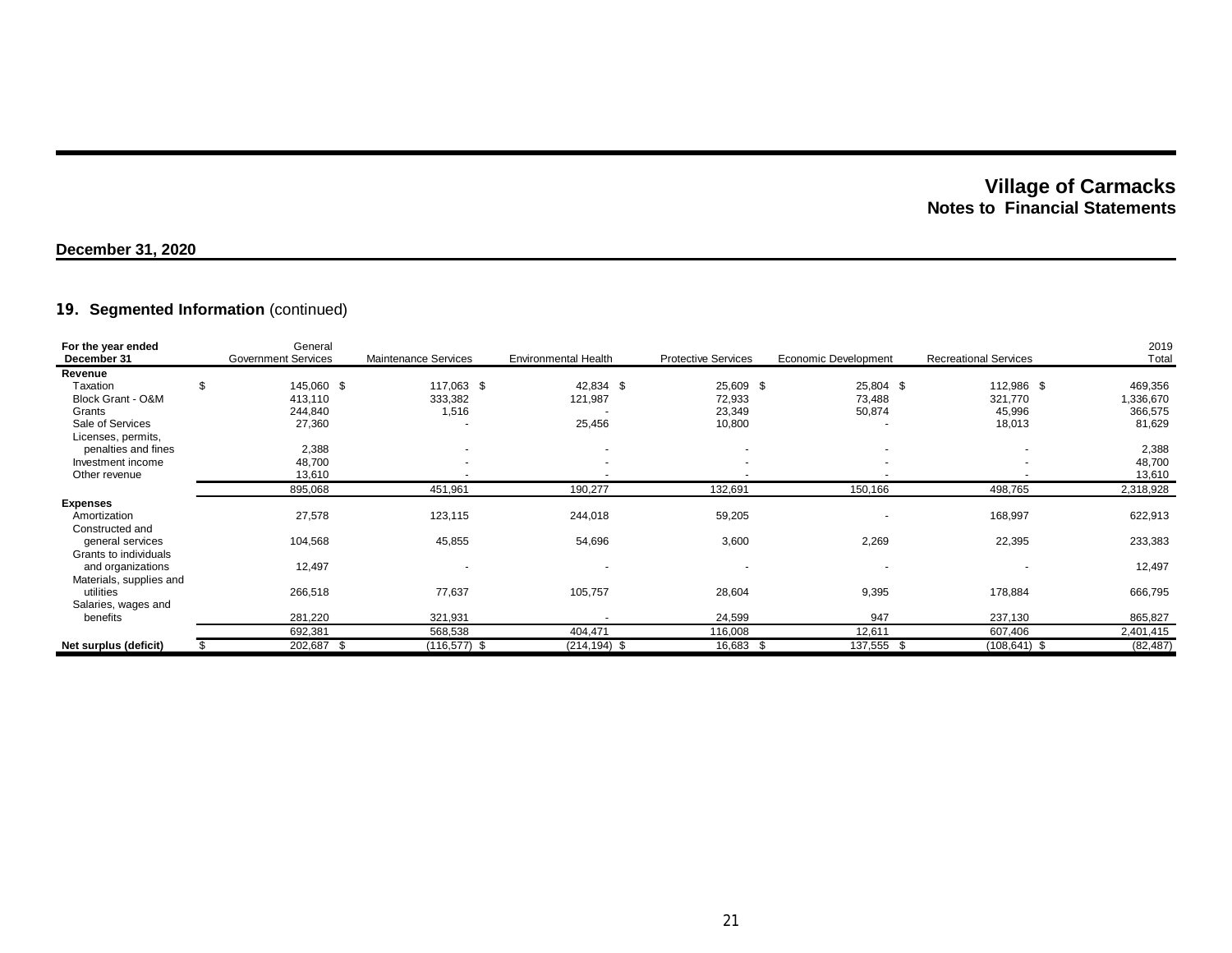#### **Village of Carmacks Schedule 1 - Operating Fund Revenue (Unaudited)**

| For the year ended December 31                                                                                                                                                                                                                                                                                                                                                                  | 2020<br><b>Budget</b>                             | 2020 |                                                                                | 2019                      |                                                                                          |  |
|-------------------------------------------------------------------------------------------------------------------------------------------------------------------------------------------------------------------------------------------------------------------------------------------------------------------------------------------------------------------------------------------------|---------------------------------------------------|------|--------------------------------------------------------------------------------|---------------------------|------------------------------------------------------------------------------------------|--|
| Taxes and payments in lieu of taxes<br>General taxes<br>Grants in lieu                                                                                                                                                                                                                                                                                                                          | \$<br>311,040<br>159,275                          | \$   | 325,403<br>175,467                                                             | \$                        | 311,040<br>158,316                                                                       |  |
|                                                                                                                                                                                                                                                                                                                                                                                                 | \$<br>470,315                                     | \$   | 500,870                                                                        | \$                        | 469,356                                                                                  |  |
| <b>Government and non-Government grants</b><br>Community training trust funding<br>Comprehensive block funding<br>Conditional transfers & grants:<br>Canada Summer Jobs<br><b>Special Youth Project</b><br>Special funding - economic development<br>Special funding - recreation<br>Special funding - environmental<br>Firesmart<br>Gas tax<br>Lotteries funding<br>Youth Directorate and RPAY | 1,375,038<br>1,400,000                            |      | 1,375,038<br>9,252<br>10,831<br>14,861<br>96,905<br>378,082<br>17,597<br>6,834 |                           | 1,336,670<br>15,296<br>5,888<br>9,620<br>32,368<br>23,349<br>233,386<br>15,968<br>30,700 |  |
|                                                                                                                                                                                                                                                                                                                                                                                                 | \$<br>2,775,038                                   | \$   | 1,909,400                                                                      | \$                        | 1,703,245                                                                                |  |
| Sales of goods and services<br>Fire protection<br>Pool fees<br>Recreation revenue<br>Rental - administration building<br>Rental - duplex<br>Rental - recreation centre                                                                                                                                                                                                                          | \$<br>23,000<br>6,510<br>20,000<br>7,800<br>3,390 | \$   | 35,143<br>306<br>20,550<br>9,000<br>8,859                                      | \$                        | 645<br>4,912<br>20,900<br>6,450<br>12,466                                                |  |
| Rental - fire hall<br>Sewer service<br><b>Visitors centre</b>                                                                                                                                                                                                                                                                                                                                   | 10,800<br>27,000<br>5,000                         |      | 8,650<br>27,329                                                                |                           | 10,800<br>25,456                                                                         |  |
|                                                                                                                                                                                                                                                                                                                                                                                                 | \$<br>103,500                                     | \$   | 109,837                                                                        | \$                        | 81,629                                                                                   |  |
| Licences, permits, penalties and fines<br>Licences and permits                                                                                                                                                                                                                                                                                                                                  | \$<br>3,000                                       | \$   | 2,740                                                                          | $\boldsymbol{\mathsf{S}}$ | 2,388                                                                                    |  |
| <b>Investment and miscellaneous income</b><br>Interest<br>Miscellaneous                                                                                                                                                                                                                                                                                                                         | \$<br>38,000<br>65,000                            | \$   | 33,974<br>24,641                                                               | \$                        | 48,700<br>13,610                                                                         |  |
|                                                                                                                                                                                                                                                                                                                                                                                                 | \$<br>103,000                                     | \$   | 58,615                                                                         | \$                        | 62,310                                                                                   |  |
| <b>Total operating fund revenues</b>                                                                                                                                                                                                                                                                                                                                                            | \$<br>3,454,853                                   | \$   | 2,581,462                                                                      | \$                        | 2,318,928                                                                                |  |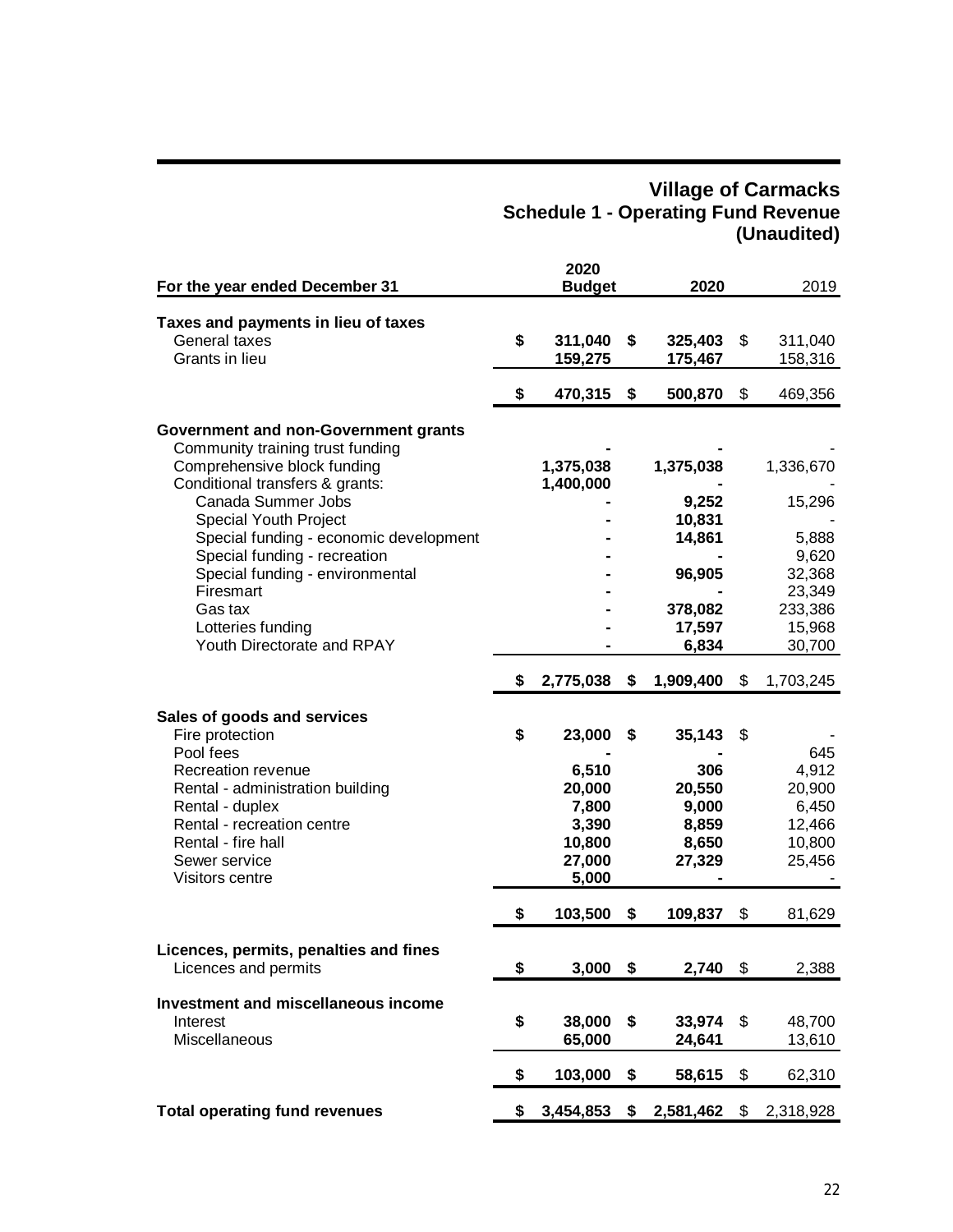### **Village of Carmacks Schedule 2 - Operating Fund Expenses (Unaudited)**

|                                    | 2020             |               |               |
|------------------------------------|------------------|---------------|---------------|
| For the year ended December 31     | <b>Budget</b>    | 2020          | 2019          |
|                                    |                  |               |               |
| <b>General Government Services</b> |                  |               |               |
| Advertising                        | \$<br>4,500      | \$<br>2,281   | \$<br>2,649   |
| Amortization                       |                  | 28,902        | 27,578        |
| Bank charges                       | 5,000            | 4,316         | 4,675         |
| <b>Bad debt</b>                    |                  |               | 36,860        |
| Community investment grant         | 25,000           | 19,637        | 12,494        |
| Council                            | 75,250           | 53,653        | 73,188        |
| Firesmart                          |                  |               | 3,333         |
| Fuel                               | 10,000           | 11,468        | 12,831        |
| Insurance                          | 18,497           | 17,125        | 9,447         |
| Licence, fees & dues               | 17,500           | 15,235        | 16,785        |
| Office                             | 52,250           | 27,929        | 57,786        |
| <b>Professional fees</b>           | 217,000          | 291,775       | 78,590        |
| Repairs & maintenance              | 25,100           | 15,129        | 101,010       |
| Telephone & utilities              | 11,400           | 11,556        | 11,470        |
| Travel                             | 23,500           | 7,384         | 12,843        |
| Wages and benefits                 | 285,797          | 234,806       | 230,842       |
|                                    |                  |               |               |
|                                    | \$<br>770,794    | \$<br>741,196 | \$<br>692,381 |
|                                    |                  |               |               |
| <b>Maintenance services</b>        |                  |               |               |
| Amortization                       | \$               | \$<br>114,240 | \$<br>123,116 |
| Animal control                     | 35,000           | 35,387        | 12,681        |
| <b>Duplex</b>                      | 56,680           | 10,778        | 7,829         |
| Parks & playground                 | 5,000            | 20,491        | 4,884         |
| Shop                               | 71,200           | 75,737        | 67,759        |
| Vehicles                           | 39,945           | 40,193        | 30,338        |
| Wages                              | 365,531          | 363,725       | 321,931       |
|                                    | \$<br>573,356    | \$<br>660,551 | \$<br>568,538 |
|                                    |                  |               |               |
| <b>Environmental health</b>        |                  |               |               |
| Amortization                       | \$               | \$<br>251,038 | \$<br>244,018 |
| Cemetery and miscellaneous         | 3,350            | 824           | 1,523         |
| Dump maintenance                   | 70,000           | 22,819        | 39,755        |
| Insurance                          | 18,000           | 17,905        | 20,292        |
| Sewer lines repair & maintenance   | 65,000           | 12,654        | 14,277        |
| Sewer plant testing                | 32,000           | 67            | 29,089        |
| Sewer plant utilities              | 25,000           | 33,467        | 27,790        |
| Supplies and miscellaneous         | 81,900           | 16,709        | 1,578         |
| Telephone                          |                  | 708           |               |
| Vehicle                            | 22,000           | 22,881        | 26,149        |
|                                    |                  |               |               |
|                                    | \$<br>317,250 \$ | 379,072 \$    | 404,471       |
|                                    |                  |               |               |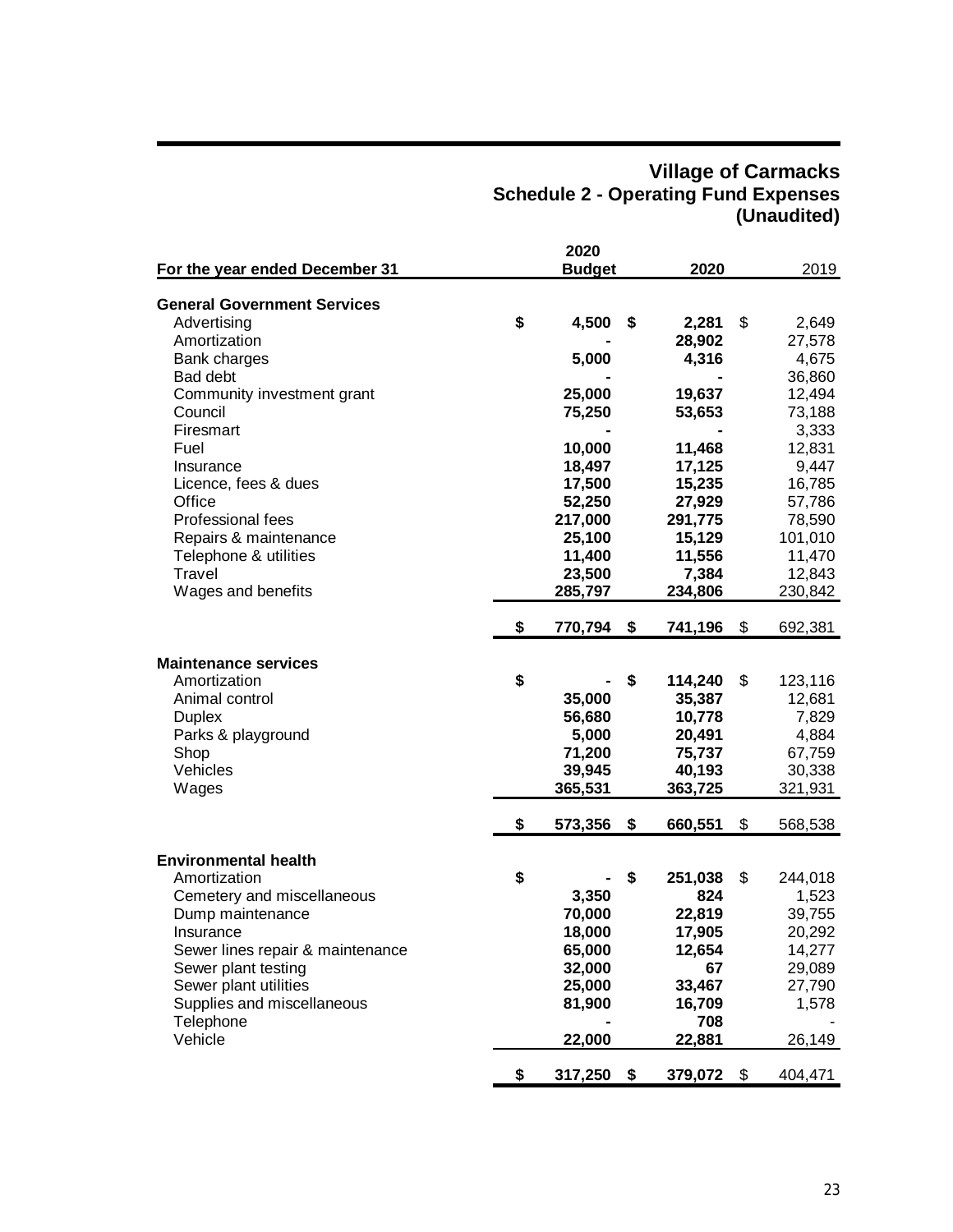### **Village of Carmacks Schedule 2 - Operating Fund Expenses (Continued) (Unaudited)**

|                                                |               | 2020      |    | 2020             |                           |                  |  |
|------------------------------------------------|---------------|-----------|----|------------------|---------------------------|------------------|--|
| For the year ended December 31                 | <b>Budget</b> |           |    |                  | 2019                      |                  |  |
| <b>Protective services</b>                     |               |           |    |                  |                           |                  |  |
| Amortization<br>Fire department                | \$            | 48,700    | \$ | 58,183<br>23,905 | \$                        | 59,205<br>18,115 |  |
| Fire truck                                     |               | 11,000    |    | 1,783            |                           | 706              |  |
| Firehall                                       |               | 16,100    |    | 20,067           |                           | 18,158           |  |
| Insurance                                      |               | 5,784     |    | 9,146            |                           | 3,725            |  |
| Wages and benefits                             |               | 18,000    |    | 17,118           |                           | 16,099           |  |
|                                                | \$            | 99,584    | \$ | 130,202          | $\boldsymbol{\mathsf{S}}$ | 116,008          |  |
|                                                |               |           |    |                  |                           |                  |  |
| <b>Economic development</b><br>Contribution    | \$            | 300,000   | \$ |                  | \$                        |                  |  |
| Visitor information centre                     |               | 103,189   |    | 93,210           |                           | 12,611           |  |
|                                                |               |           |    |                  |                           |                  |  |
|                                                | \$            | 403,189   | \$ | 93,210           | \$                        | 12,611           |  |
|                                                |               |           |    |                  |                           |                  |  |
| <b>Recreational facilities</b><br>Amortization | \$            |           | \$ | 179,458          | \$                        | 168,997          |  |
| Parks and playgrounds                          |               |           |    | 6,269            |                           |                  |  |
| Professional fees                              |               | 25,000    |    |                  |                           |                  |  |
| Recreation board grants                        |               | 15,000    |    | 16,332           |                           | 11,600           |  |
| <b>Recreation centre</b>                       |               | 232,997   |    | 181,932          |                           | 173,138          |  |
| Special events                                 |               | 22,500    |    | 1,186            |                           | 16,283           |  |
| Travel                                         |               | 3,600     |    | 1,000            |                           | 257              |  |
| Wages                                          |               | 258,089   |    | 128,539          |                           | 237,131          |  |
|                                                | \$            | 532,186   | \$ | 514,716          | \$                        | 607,406          |  |
| <b>Total operating fund expenses</b>           | \$            | 2,696,359 | \$ | 2,518,947        | \$                        | 2,401,415        |  |
| <b>Total operating fund revenues</b>           | \$            | 3,454,853 | \$ | 2,581,462        | \$                        | 2,318,928        |  |
| Surplus (deficit) for the year                 | \$            | 758,494   | \$ | 62,515           | \$                        | (82, 487)        |  |
|                                                |               |           |    |                  |                           |                  |  |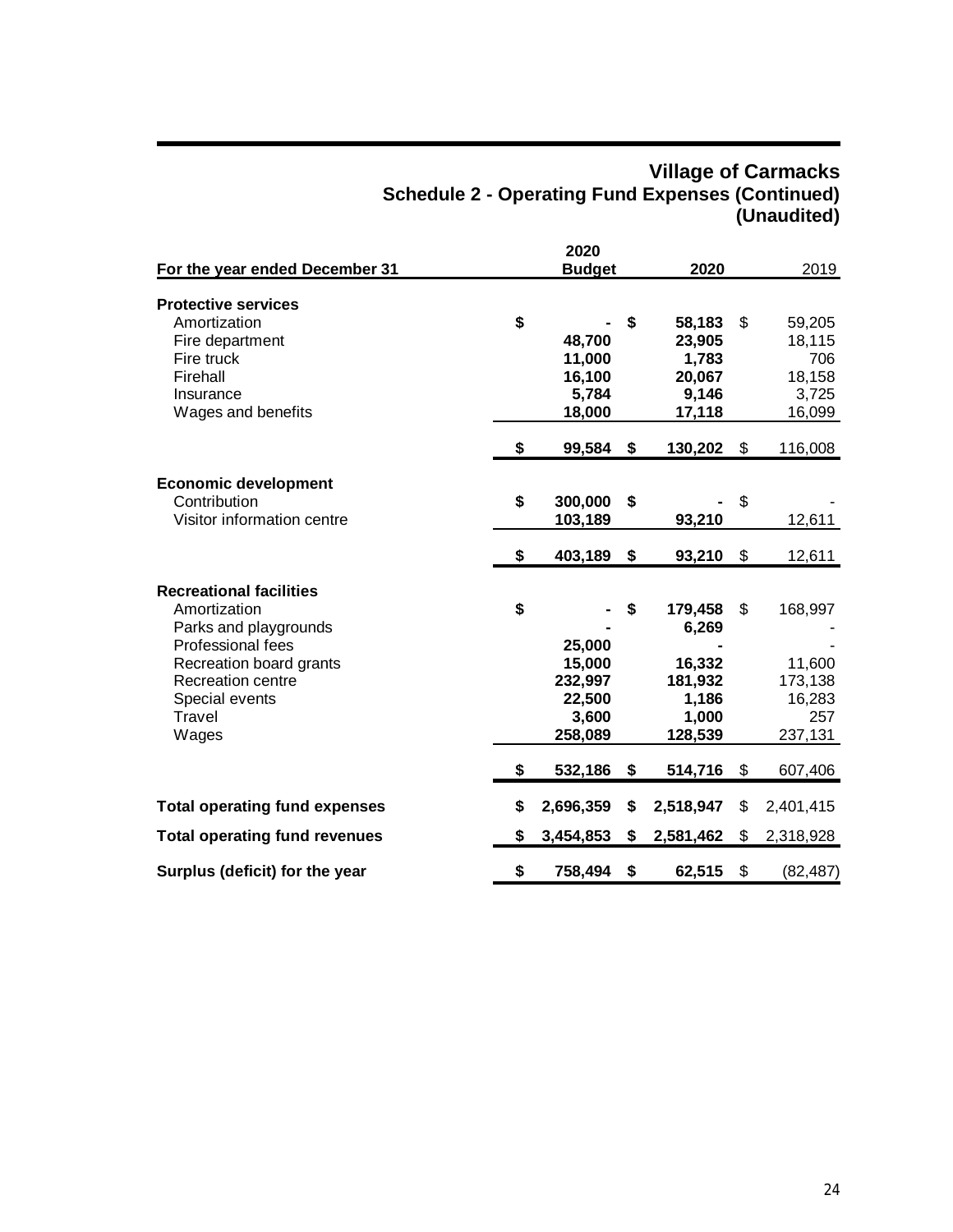### **Village of Carmacks Schedule 3 - Capital Fund (Unaudited)**

| For the year ended December 31                                                            | 2020<br><b>Budget</b> | 2020                                 |     | 2019                        |
|-------------------------------------------------------------------------------------------|-----------------------|--------------------------------------|-----|-----------------------------|
| <b>Revenue</b>                                                                            |                       |                                      |     |                             |
| Comprehensive block funding                                                               | \$<br>967,500<br>- \$ |                                      | -\$ |                             |
| Disposal of tangible capital assets                                                       |                       | 31,909                               |     | 3,921                       |
| <b>Expenses</b><br>Administration<br>Environmental<br>Maintenance<br>Recreation equipment |                       | 34,881<br>26,699<br>8,251<br>215,924 |     | 14,223<br>106,561<br>61,734 |
|                                                                                           |                       | 285,755                              |     | 182,518                     |
| Surplus (deficit) for the year                                                            | \$<br>967,500<br>S    | $(253, 846)$ \$                      |     | (178,597)                   |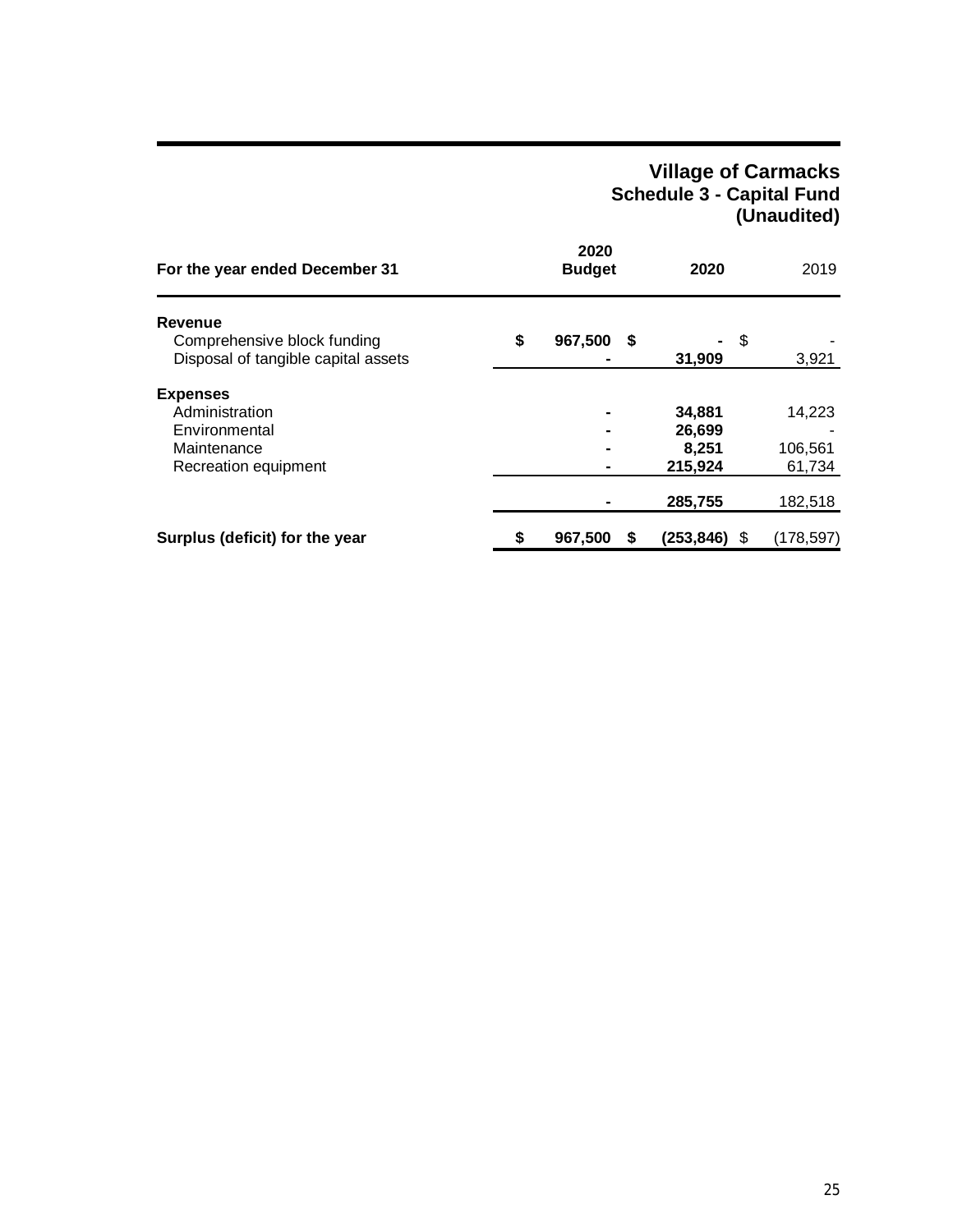### **Village of Carmacks Schedule 4 - Suppliers and Contractors (Unaudited)**

| For the year ended December 31                                                                | 2020           |
|-----------------------------------------------------------------------------------------------|----------------|
| 44478 Yukon Inc., 121 Copper Road, Whitehorse, Yukon                                          | \$<br>6,444    |
| 536306 Yukon Inc., 14b Burns Road, Whitehorse, Yukon                                          | 6,032          |
| Acklands - Grainger Inc., 2250 2nd Ave, Whitehorse, Yukon                                     | 5,528          |
| Advance Security and Automation Ltd., Box 56, Whitehorse, Yukon                               | 8,547          |
| Affordable Plumbing & Heating,                                                                | 5,231          |
| Associated Engineering (B.C) Ltd., 4109 4 Ave, Whitehorse, Yukon                              | 20,148         |
| Atco Electric Yukon, 100 - 1100 1st Avenue, Whitehorse, Yukon                                 | 106,089        |
| BDO Canada LLP, #102 - 100 Front Street, Penticton, British Columbia                          | 44,674         |
| Bi Pure Water, 9790 190 St, Surrey, British Columbia                                          | 7,093          |
| Black Dragon Fireworks, Box 9 Site 7 RR1, Strathmore, Alberta                                 | 9,129          |
| Busy "B" Services, Box 107, Carmacks, Yukon                                                   | 10,800         |
| CapriCMW, 2019-*9016 Quartz Road, Whitehorse, Yukon                                           | 89,173         |
| Cathway Water Resources, 101 Copper Rd, Whitehorse, Yukon                                     | 24,122         |
| Chieftain Energy LP, 150 Condor Road, Whitehorse, Yukon                                       | 92,098         |
| Element Materials Technology Canada Inc., 7217 Roper Rd NW, Edmonton, Alberta                 | 8,854          |
| GeoScan Dubsurface Surveys Inc., 9116 115th Ave, Fort St. John, British Columbia              | 17,745         |
| Government of Yukon, Box 89, Whitehorse, Yukon                                                | 21,561         |
| Greenwood Engineering Solutions, 4 Carpiquet Road, Whitehorse, Yukon                          | 150,535        |
| Groundswell Planning, 95 Mural Street, Suite 402, Richmond Hill, Ontario                      | 53,352         |
| Hemmera Envrochem, 501-326 11th Avenue SW, Calgary, Alberta                                   | 27,735         |
| Investors Group Financial Services, 447 Portage Ave., Winnipeg, Manitoba                      | 7,281          |
| Kaeser Compressor, 1585 Cliveden Ave #8, Delta, British Columbia                              | 31,137         |
| North of 60 Petrol Ltd, 146 Industrial Road, Whitehorse, Yukon                                | 10,666         |
| Nothwestel Inc., PO Box 2710, Whitehorse, Yukon                                               | 19,381         |
| Peacock Sales Ltd., 206 Hanson Street, Whitehorse, Yukon                                      | 10,520         |
| PR Services Ltd., 7219 7 Ave, Whitehorse, Yukon                                               | 6,521          |
| Precision Builders, Box 90, Carmacks, Yukon                                                   | 177,700        |
| Schooldhouse Products Inc., 215 Konrad Crescent #2, Markham, Ontario                          | 27,244         |
| Snyder Lisa                                                                                   | 6,143<br>8,311 |
| Staples, 303 Ogilvie St, Whitehorse, Yukon<br>Sunrise Service Center, Box 65, Carmacks, Yukon | 15,903         |
| Superior Propane, Box 2875 Station M, Calgary, Alberta                                        | 20,255         |
| Tatchun Centre, Box 160, Carmacks, Yukon                                                      | 18,997         |
| The Canada Life Assurance Company                                                             | 49,341         |
| Total Fire Protection Services Ltd., 129 Copper Rd, Whitehorse, Yukon                         | 5,555          |
| Total North Communications Ltd., 127 Copper Rd, Whitehorse, Yukon                             | 5,189          |
| Total Trac Inc., 91311 Alaska Hwy, Whitehorse, Yukon                                          | 7,778          |
| Whitehorse Motors, 4178 4th Ave., Whitehorse, Yukon                                           | 11,527         |
| WSP Canada Group Ltd., 133 Industrial Rd #205, Whitehorse, Yukon                              | 34,898         |
| VSCK Flooring, 5 Keewenaw Drive, Whitehorse, Yukon                                            | 21,613         |
| YT2 Construction, 802 Jarvis Street, Whitehorse, Yukon.                                       | 47,000         |
| Yukon Workers Compensation, 401 Strickland Street, Whitehorse, Yukon                          | 23,641         |
|                                                                                               |                |

#### **\$ 1,281,491**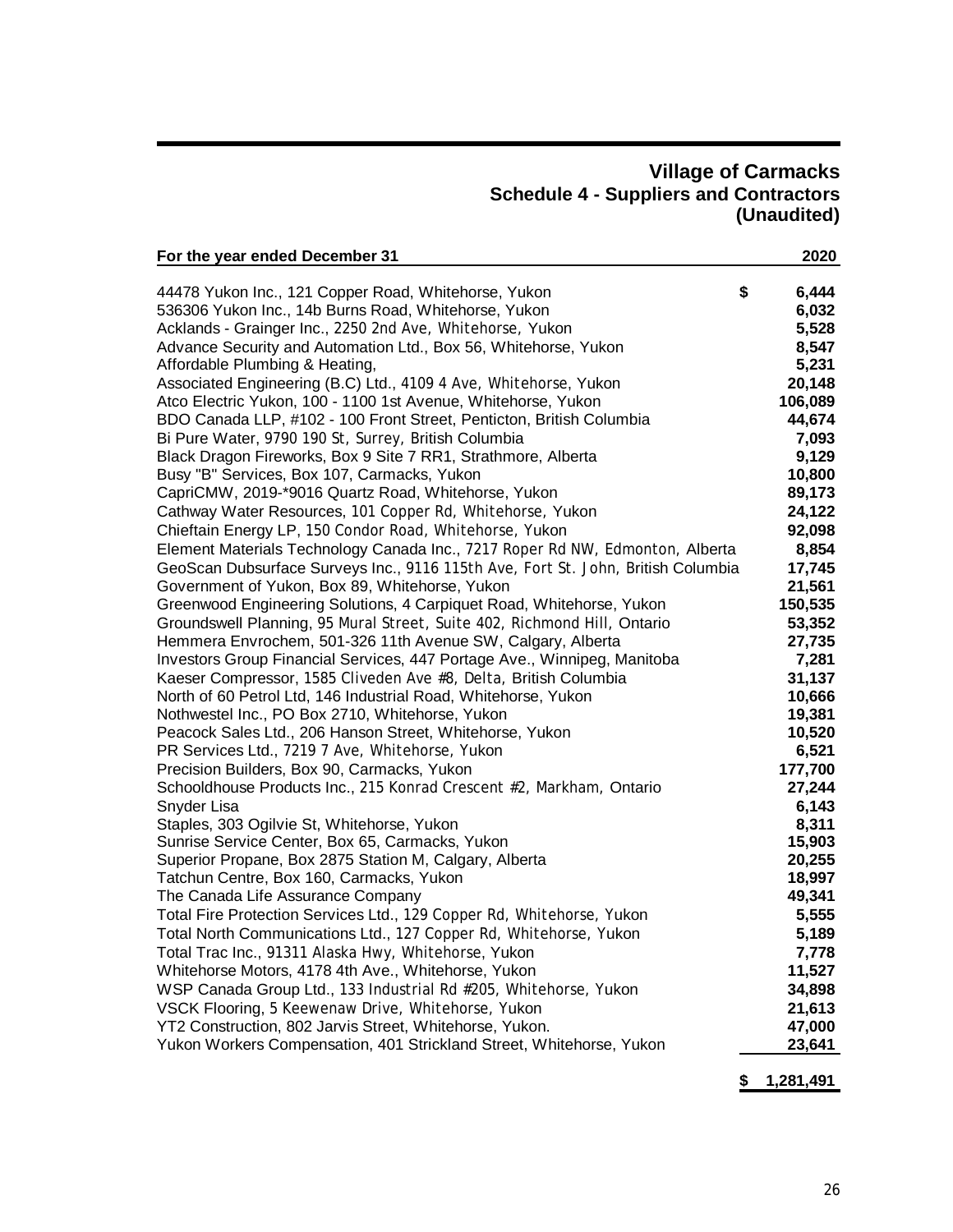

Tel: 250-832-7171 Fax: 250-832-2429 www.bdo.ca

BDO Canada LLP 571 6<sup>th</sup> Street NE Suite 201 Salmon Arm BC V1E 1R6 Canada

June 15, 2021

Village of Carmacks Box 113 Carmacks, Yukon Y0B 1C0

Dear Tracy Thomas:

We have completed the financial statements of Village of Carmacks for the year ended December 31, 2020. Copies of these documents are enclosed for you, some of which require your signature and return.

A copy of the financial statements is attached. Kindly have the Mayor and Council review the financial statements carefully. If they find them to be in order they should approve them by signing in the space indicated on the balance sheet and return them to us.

Six bound and four unbound copies of the financial statements are provided for your use. If more copies are required they can readily be prepared for you.

A copy of the adjusting journal entries and final trial balance is enclosed. Please retain these as they are part of your permanent accounting records.

If you have any questions in regard to these documents, please do not hesitate to contact our office.

Yours truly,

ayre Spence

Angie Spencer, CPA, CA Partner BDO Canada LLP Chartered Professional Accountants

AS/ak/jc

Enclosures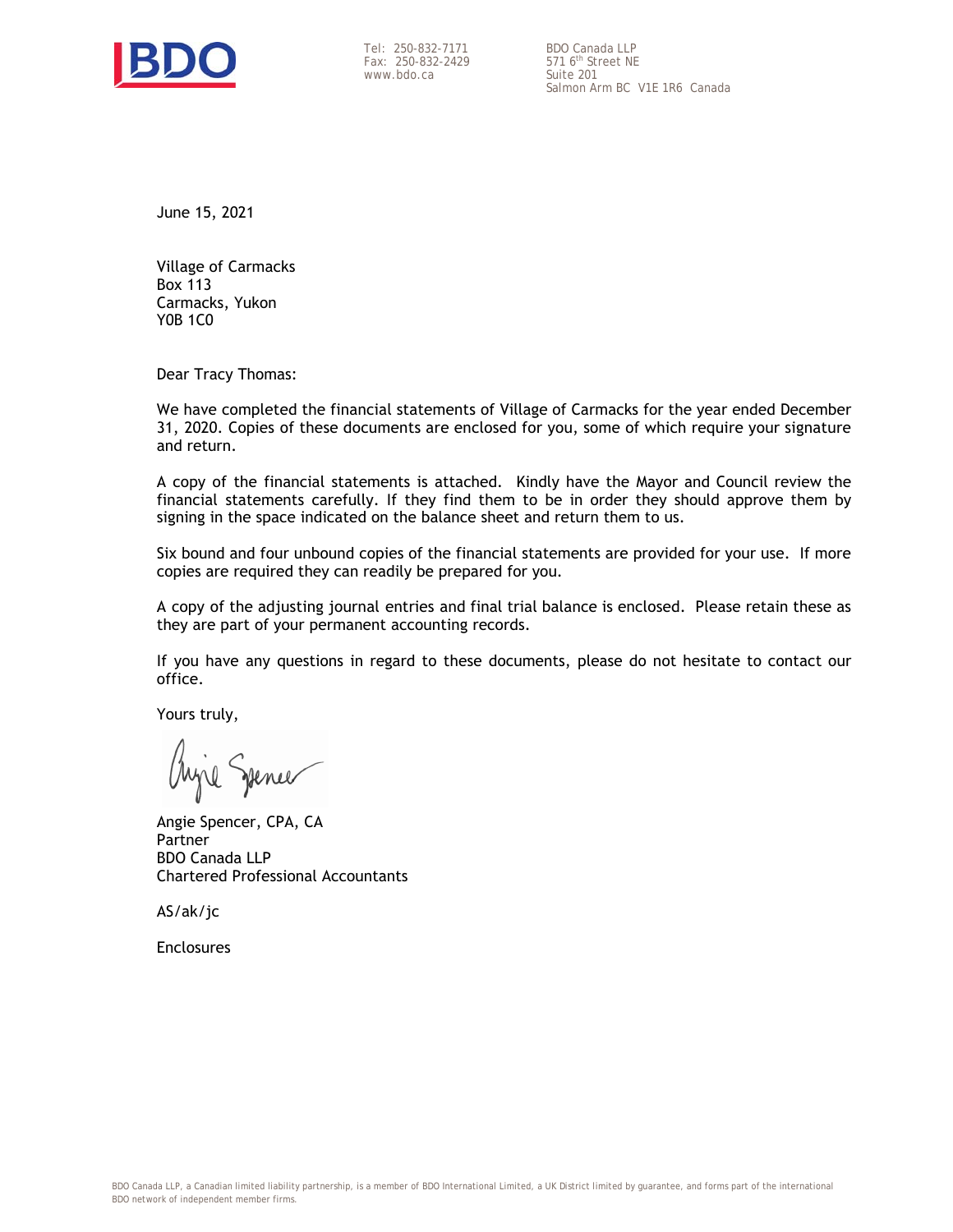

Tel: (250) 832-7171 BDO Canada LLP<br>Fax: (250) 832-2429 201 - 571 6th Str

Fax: (250) 832-2429 201 - 571 6th Street NE Salmon Arm, BC V1E 1R6

June 15, 2021

Village of Carmacks PO Box 113 Carmacks, YT Y0B 1C0

Dear Tracy Thomas, CAO

During the course of our audit of the financial statements of Village of Carmacks for the year ended December 31, 2020, we identified matters which may be of interest to management. The objective of an audit is to obtain reasonable assurance whether the financial statements are free of any material misstatement and it is not designed to identify matters that may be of interest to management in discharging its responsibilities. Accordingly, an audit would not usually identify all such matters.

The comments and concerns expressed herein did not have a material effect on the municipality's financial statements and, as such, our opinion thereon was without reservation. However, in order for the municipality to ensure the safeguarding of its assets and the accuracy of its records, we believe our comments and concerns should be taken into consideration by management. Our comments are not intended to reflect upon the honesty or competence of the municipality's employees.

The matters we have identified are discussed in Appendix 1.

This communication is prepared solely for the information of management and is not intended for any other purposes. We accept no responsibility to a third party who uses this communication.

We would like to express our appreciation for the cooperation and assistance which we received during the course of our audit from Tracy Thomas, Annette Wylimczyk and Lisa Snyder.

We shall be pleased to discuss with you further any matters mentioned in this report at your convenience.

Yours truly,

anjie Spence

Angie Spencer, CPA, CA Partner BDO Canada LLP Chartered Professional Accountants

AS/ak/jc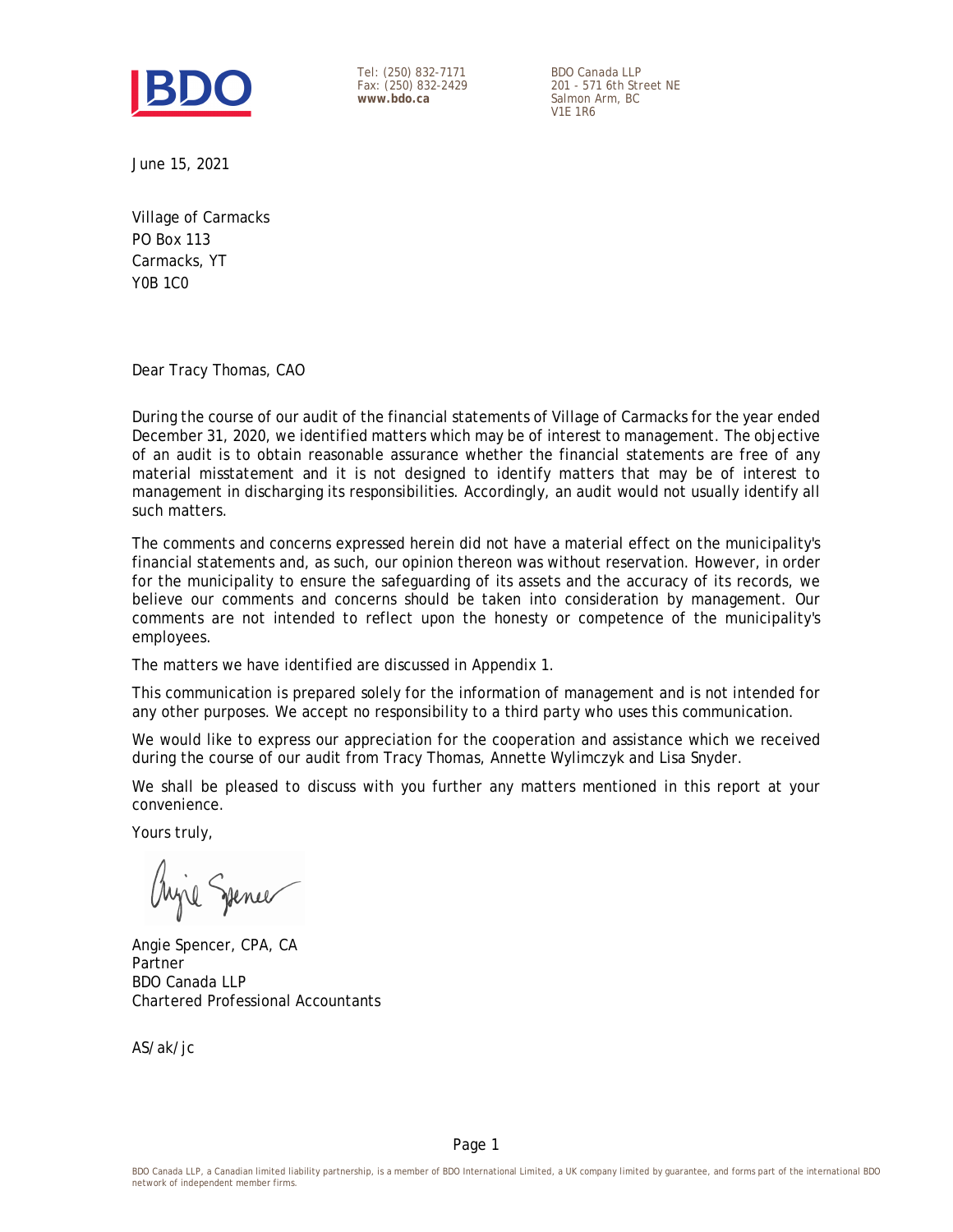

#### *Appendix 1*

#### **Cybersecurity**

During the audit, we noted that there are areas of weakness surrounding cybersecurity risk. These include the following:

- (a) passwords that have not been changed in several years, depsite changes in personnel,
- (b) no process in place to detect a cyber event,
- (c) no vulnerability assessments have been performed.

By not having cybersecurity controls or prevention measures in place, there is increased potential of an attack and personal data losage.

It is recommended that the Village of Carmacks look into methods in which they can mitigate the risk of a cybersecurity attack.

#### **Finalized Trial Balance**

Over the course of the audit, BDO noted that there were entries made to the year-end after receiving the initial year-end trial balance.

Making changes to the trial balance after providing it for the audit requires additional adjustments to be made to ensure the financials are correctly stated. In addition, it was noted there were some items related to the previous fiscal year booked in the current year.

It is recommended that all entries related to that year-end be made and reviewed by a second individual before closing out and finalizing the year end.

#### **Sick Leave**

During the audit, BDO noted that sick leave has been tracked over the course of the year, which is in accordance with that of the by-law. However, this is not being recorded in the financial statements. Although the estimated sick leave liability is not considered material, it does result in an understatement of liabilities on the financial statements.

It is recommended that the Village of Carmacks record the accrued sick leave at year-end.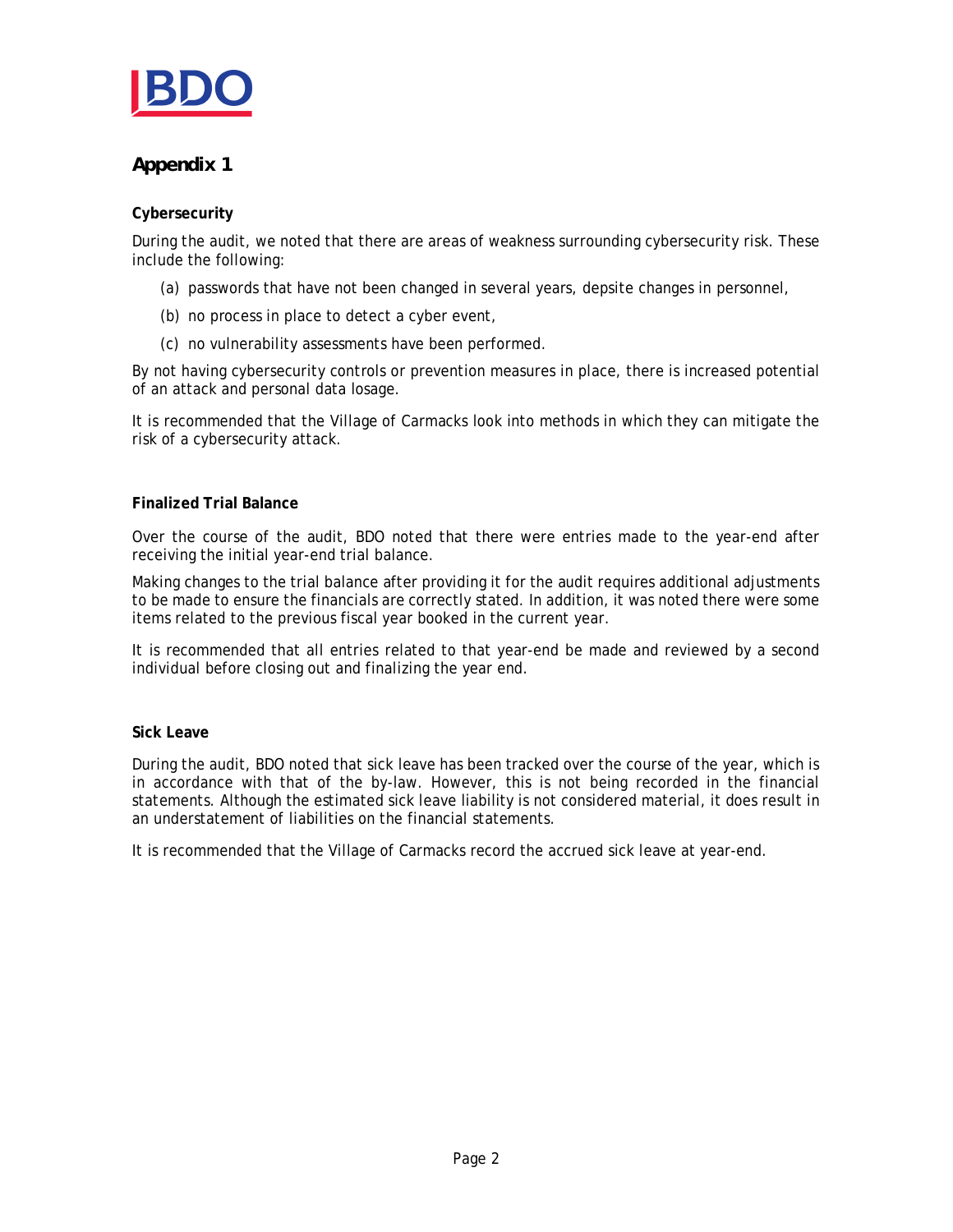

## **AUDIT FINAL REPORT TO THE MAYOR AND COUNCIL VILLAGE OF CARMACKS**

**June 15, 2021**

BDO Canada LLP, a Canadian limited liability partnership, is a member of BDO International Limited, a UK company limited by guarantee, and forms part of the international BDO network of independent member firms.

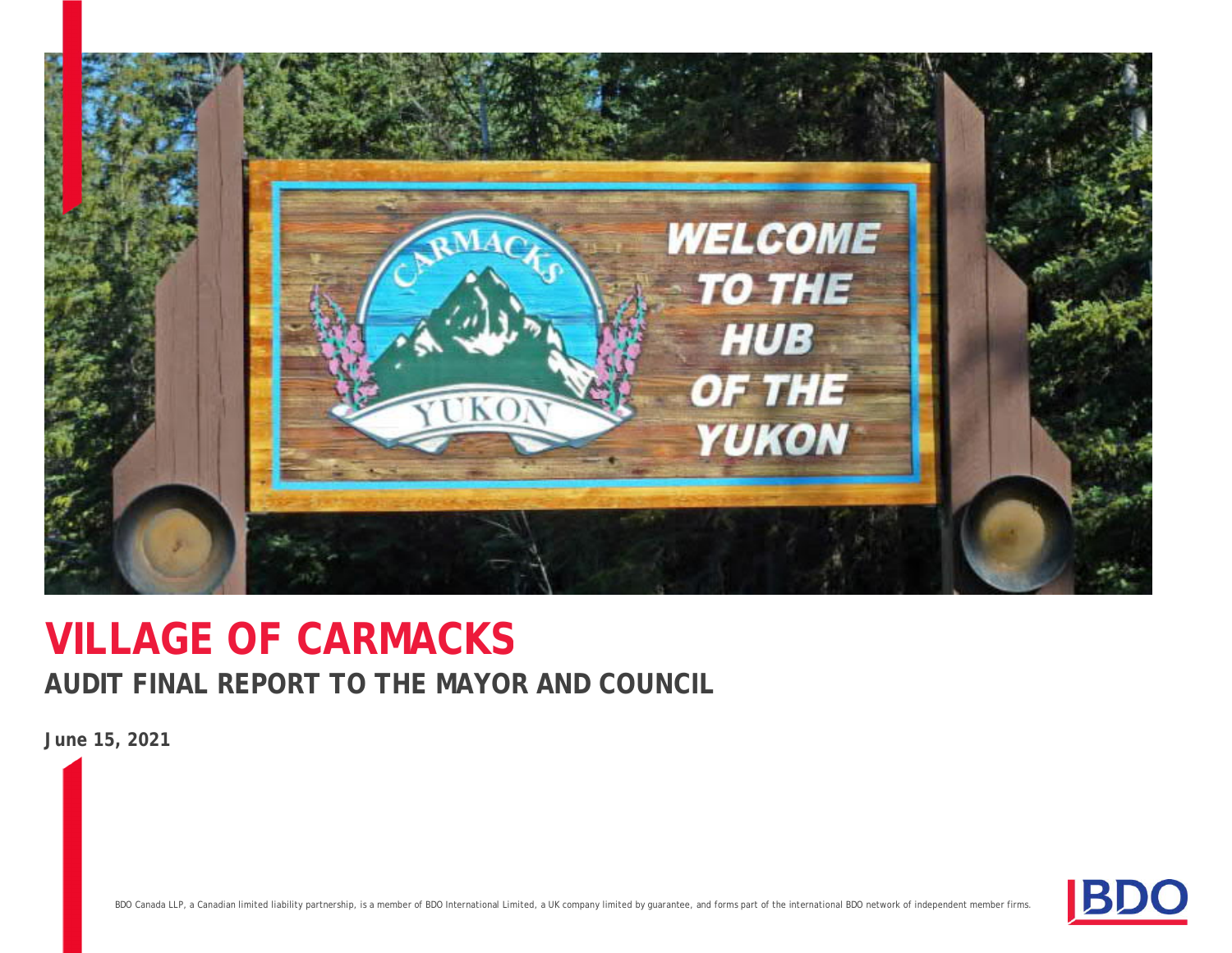# **TABLE OF CONTENTS**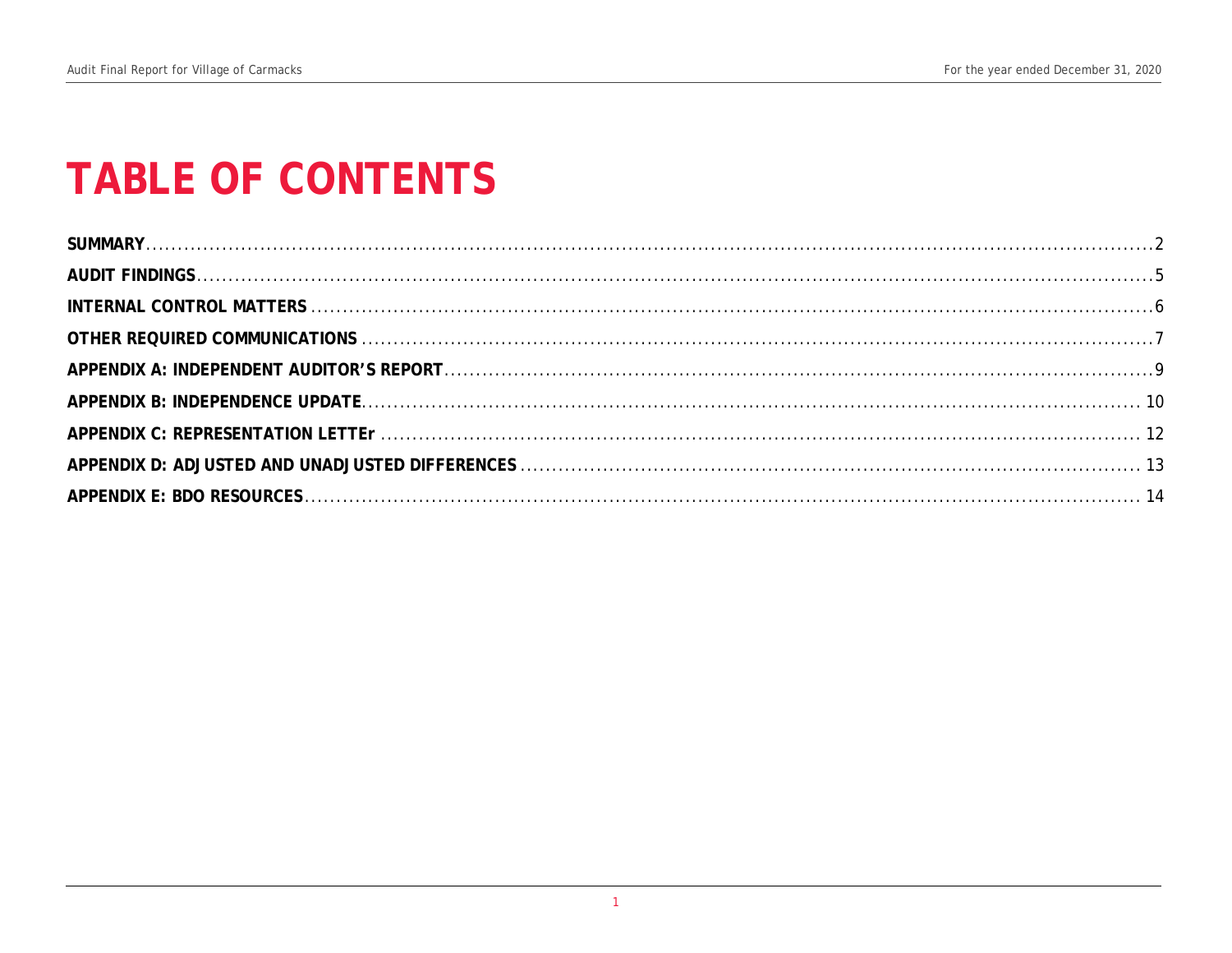### **SUMMARY**

Our audit and therefore this report will not necessarily identify all matters that may be of interest to the Mayor and Council in fulfilling its responsibilities. This report has been prepared solely for the use of the Mayor and Council and should not be distributed without our prior consent. Consequently, we accept no responsibility to a third party that uses this communication.

#### **Status of the Audit**

As of the date of this report, we have substantially completed our audit of the 2020 financial statements, pending completion of the following items:

- $\blacktriangleright$  Receipt of signed management representation letter
- Subsequent events review through to financial statement approval date
- Approval of financial statements by the Mayor and Council

We conducted our audit in accordance with Canadian generally accepted auditing standards. The objective of our audit was to obtain reasonable, not absolute, assurance about whether the financial statements are free from material misstatement. See Appendix A for our draft independent auditor's report.

The scope of the work performed was substantially the same as that described in our Planning Report to the Mayor and Council dated December 16, 2020.





### **Audit Findings**

Our audit focused on the risks specific to your business and key accounts. Our discussion points below focus on areas of significant risks of material misstatement, on the following items:

- Segregation of Duties
- Management Override of Controls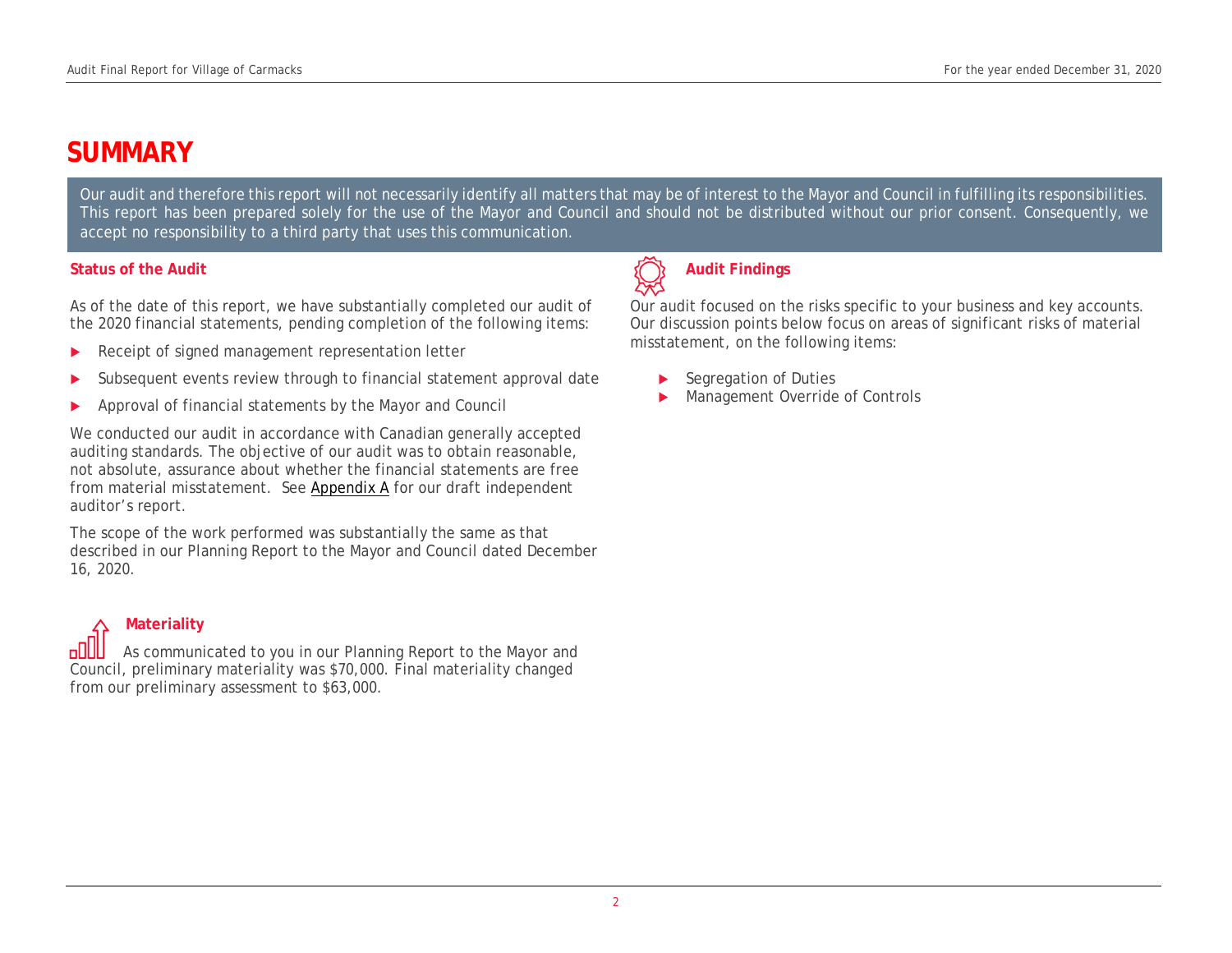

# **Internal Control Matters**

We are required to report to you in writing, any significant deficiencies in internal control that we have identified. The specifics of this communication are included in our report below.



#### **Independence**

Our annual letter confirming our independence was previously provided to you. Except as noted in Appendix  $B<sub>r</sub>$  we know of no circumstances that would cause us to amend the previously provided letter.



### **Adjusted and Unadjusted Differences**

We have disclosed all significant adjusted and unadjusted differences and disclosure omissions identified through the course of our audit engagement. Each of these items has been discussed with management.

Management has determined that the unadjusted differences are immaterial both individually and in aggregate to the financial statements taken as a whole. Should the Mayor and Council agree with this assessment, we do not propose further adjustments.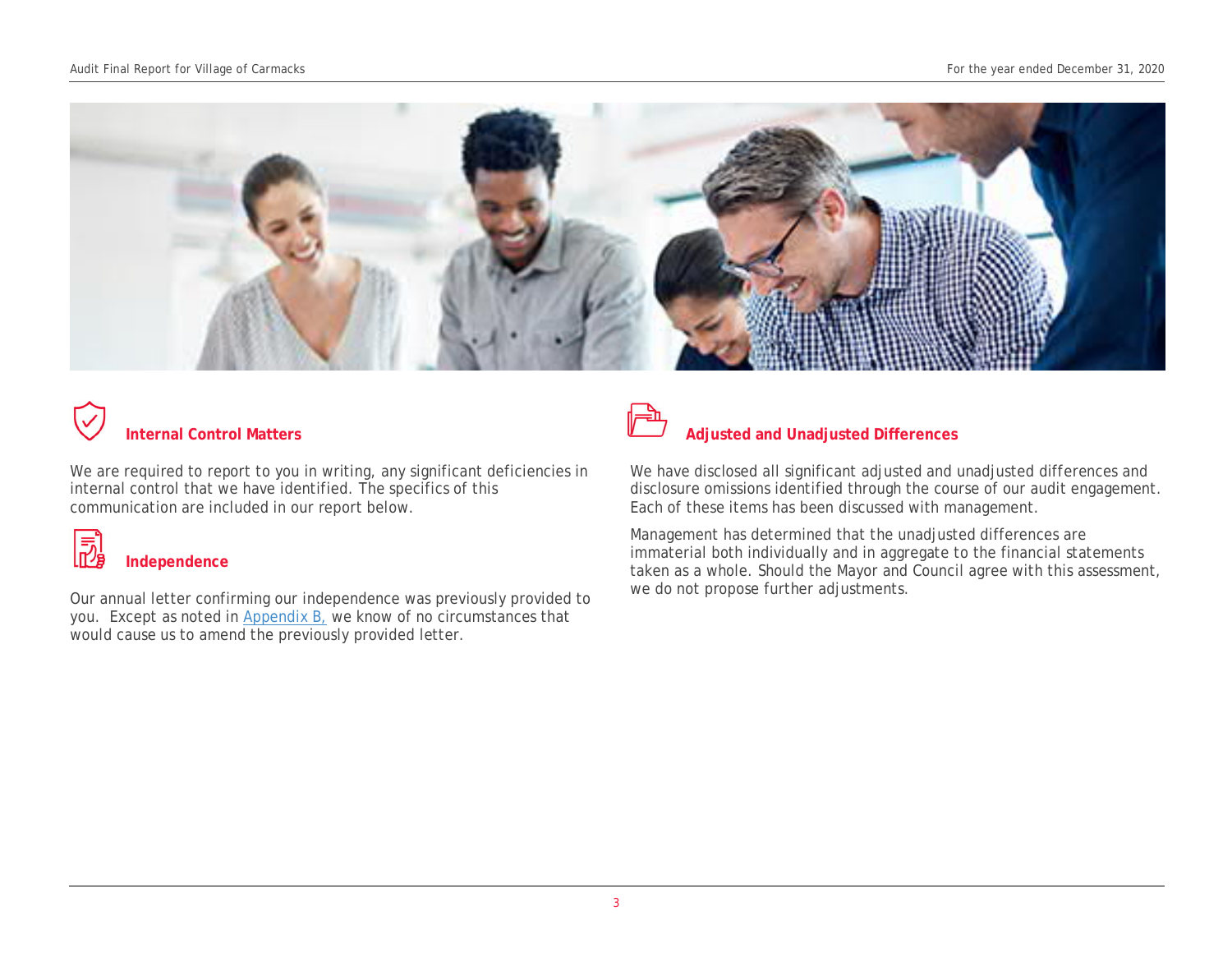### **Management Representations**

During the course of our audit, management made certain representations to us. These representations were verbal or written and therefore explicit, or they were implied through the financial statements. Management provided representations in response to specific queries from us, as well as unsolicited representations. Such representations were part of the evidence gathered by us to be able to draw reasonable conclusions on which to base our audit opinion. These representations were documented by including in the audit working papers memoranda of discussions with management and written representations received from management.

A summary of the representation we have requested from management is set out in the representation letter included in Appendix C to the report.

## **Fraud Discussion**

Through our planning process, and current and prior years' audits, we have developed an understanding of your oversight processes. We are not currently aware of any fraud affecting the Village.

If you are aware of changes to processes or are aware of any instances of actual, suspected or alleged fraud affecting the Company since our discussions held at planning, we request that you provide us with this information.

Please refer to the Auditor's Responsibilities for Detecting Fraud in the Planning Report to the Mayor and Council.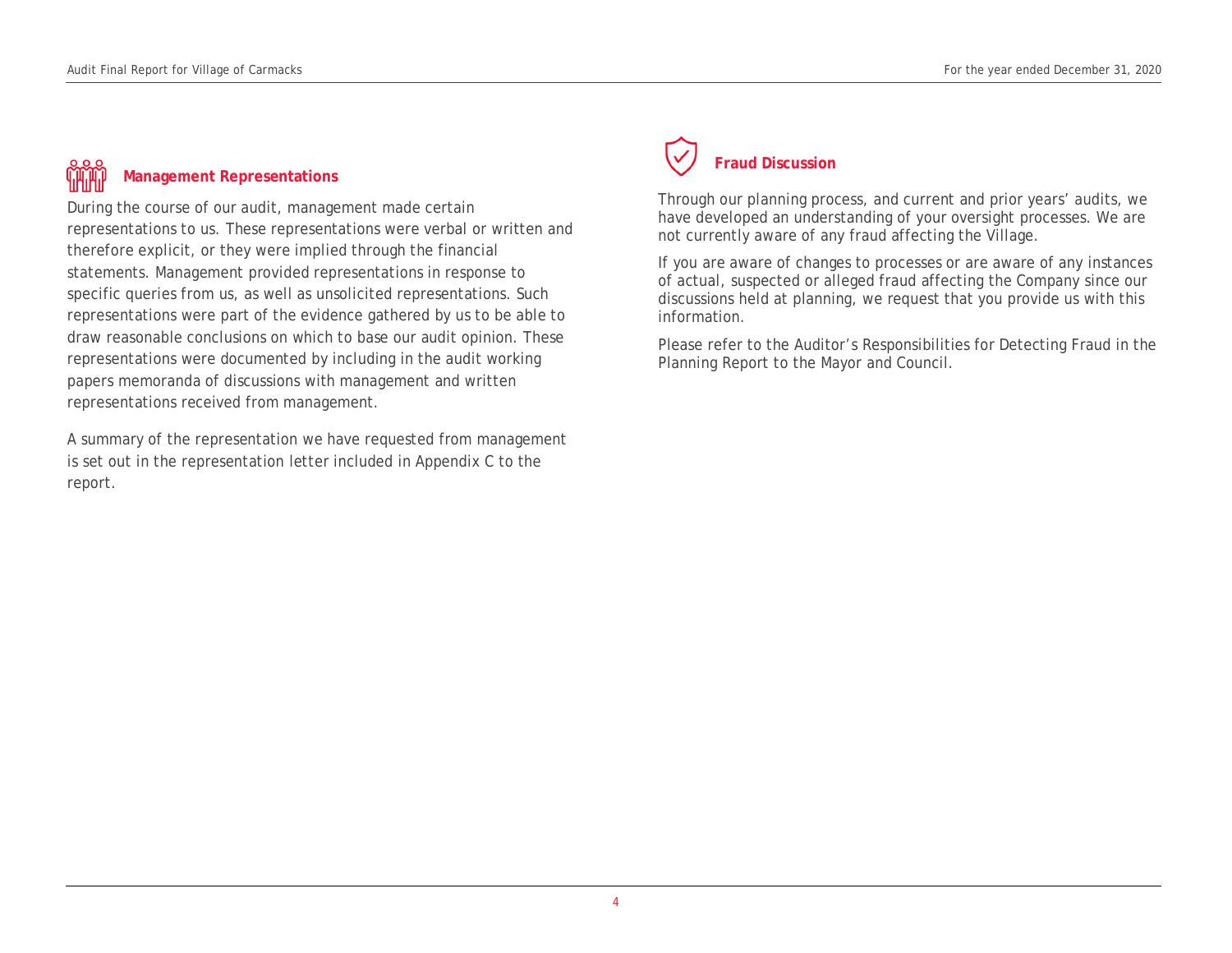## **AUDIT FINDINGS**

As part of our ongoing communications with you, we are required to have a discussion on our views about significant qualitative aspects of the Company's accounting practices, including accounting policies, accounting estimates and financial statement disclosures. In order to have a frank and open discussion, these matters will be discussed verbally with you. A summary of the key discussion points are as follows:

| SIGNIFICANT RISKS OF<br><b>MATERIAL</b><br>MISSTATEMENT | <b>RISKS NOTED</b>                                                                                                             | <b>AUDIT FINDINGS</b>                                                                                                                                                                                                                                                                                                                                           |
|---------------------------------------------------------|--------------------------------------------------------------------------------------------------------------------------------|-----------------------------------------------------------------------------------------------------------------------------------------------------------------------------------------------------------------------------------------------------------------------------------------------------------------------------------------------------------------|
| Segregation of Duties                                   | Due to the small size of the village, there<br>is an inherent risk of segregation of<br>duties.                                | In order to mitigate this risk, we performed procedures through journal entry<br>testing and testing of payroll controls. Through our audit work performed,<br>there were no errors noted.                                                                                                                                                                      |
| Management Override of<br>Controls                      | Risk that management may override<br>controls, allocate funds, and that<br>management may manage purchases to<br>match budget. | In order to mitigate this risk, we performed the following procedures:<br>Tested the appropriateness of routine and non-routine journal entries<br>$\bullet$<br>recorded to the general ledger<br>Tested cutoff procedures<br>$\bullet$<br>It was assessed from the additional audit procedures performed, that no<br>management override of controls occurred. |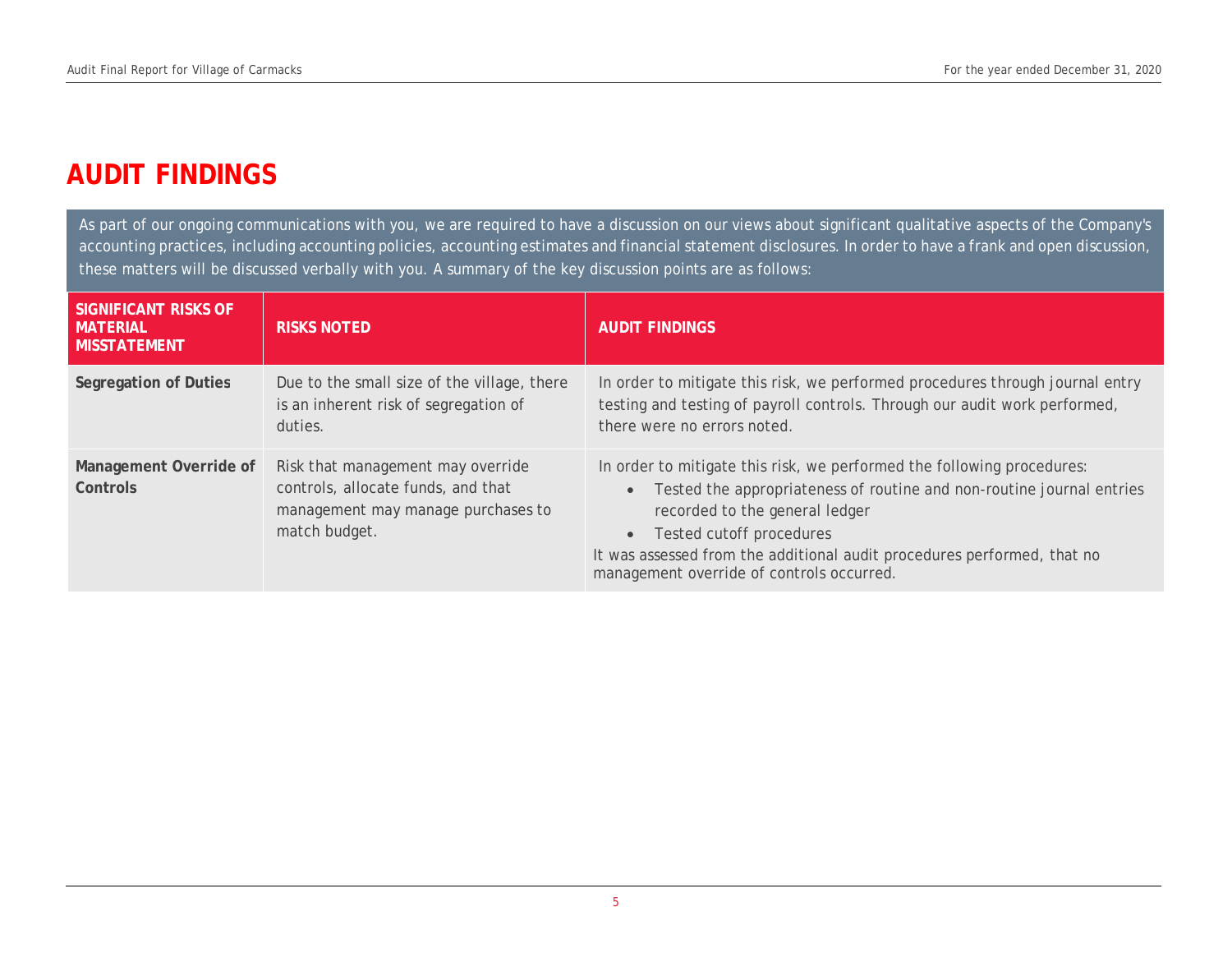## **INTERNAL CONTROL MATTERS**

During the course of our audit, we performed the following procedures with respect to the Company's internal control environment:

- Documented operating systems to assess the design and implementation of control activities that were relevant to the audit.
- Discussed and considered potential audit risks with management.

The results of these procedures were considered in determining the extent and nature of substantive audit testing required.

We are required to report to you in writing, significant deficiencies in internal control that we have identified during the audit. A significant deficiency is defined as a deficiency or combination of deficiencies in internal control that, in the auditor's professional judgment, is of sufficient importance to merit the attention of those charged with governance.

As the purpose of the audit is for us to express an opinion on the Company's financial statements, our audit cannot be expected to disclose all matters that may be of interest to you. As part of our work, we considered internal control relevant to the preparation of the financial statements such that we were able to design appropriate audit procedures. This work was not for the purpose of expressing an opinion on the effectiveness of internal control.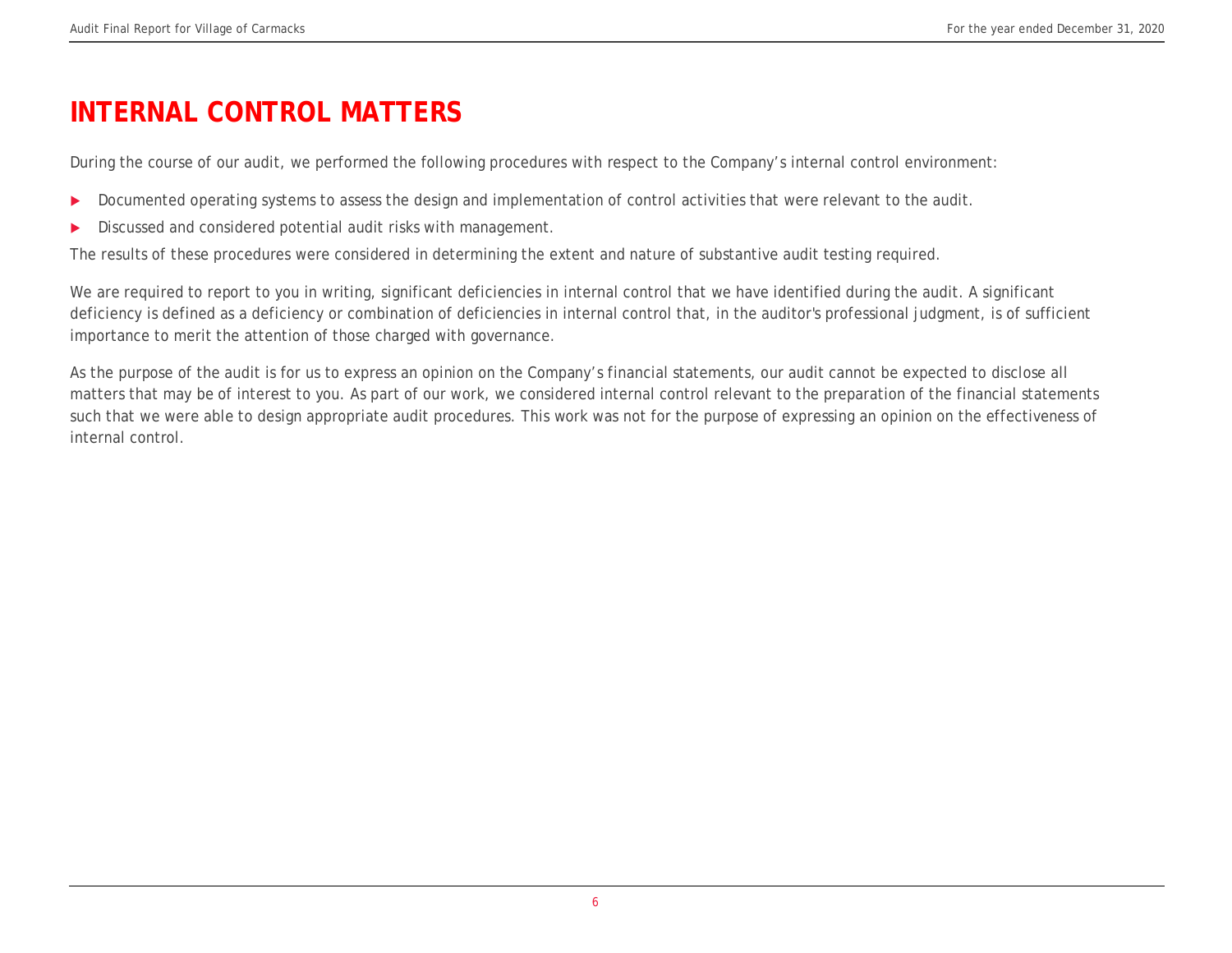## **OTHER REQUIRED COMMUNICATIONS**

Potential effect on the financial statements of any material risks and exposures, such as pending litigation, that are required to be disclosed in the financial statements.

•BDO Response: There are no material contingencies that need to be disclosed in the financial statements.

Material uncertainties related to events and conditions that may cast significant doubt on the entity's ability to continue as a going concern.

•BDO Response: There are no going concern issues noted.

Disagreements with management about matters that, individually or in the aggregate, could be significant to the entity's financial statements or our audit report.

•BDO Response: None noted.

Matters involving non-compliance with laws and regulations.

•BDO Response: None noted.

Significant related party transactions that are not in the normal course of operations and which involve significant judgments made by management concerning measurement or disclosure.

•BDO Response: None noted.

Management consultation with other accountants about significant auditing and accounting matters.

•BDO Response: None noted.

Other Matters

•BDO Response: None noted.

Professional standards require independent auditors to communicate with those charged with governance certain matters in relation to an audit. In addition to the points communicated within this letter, the attached table summarizes these additional required communications.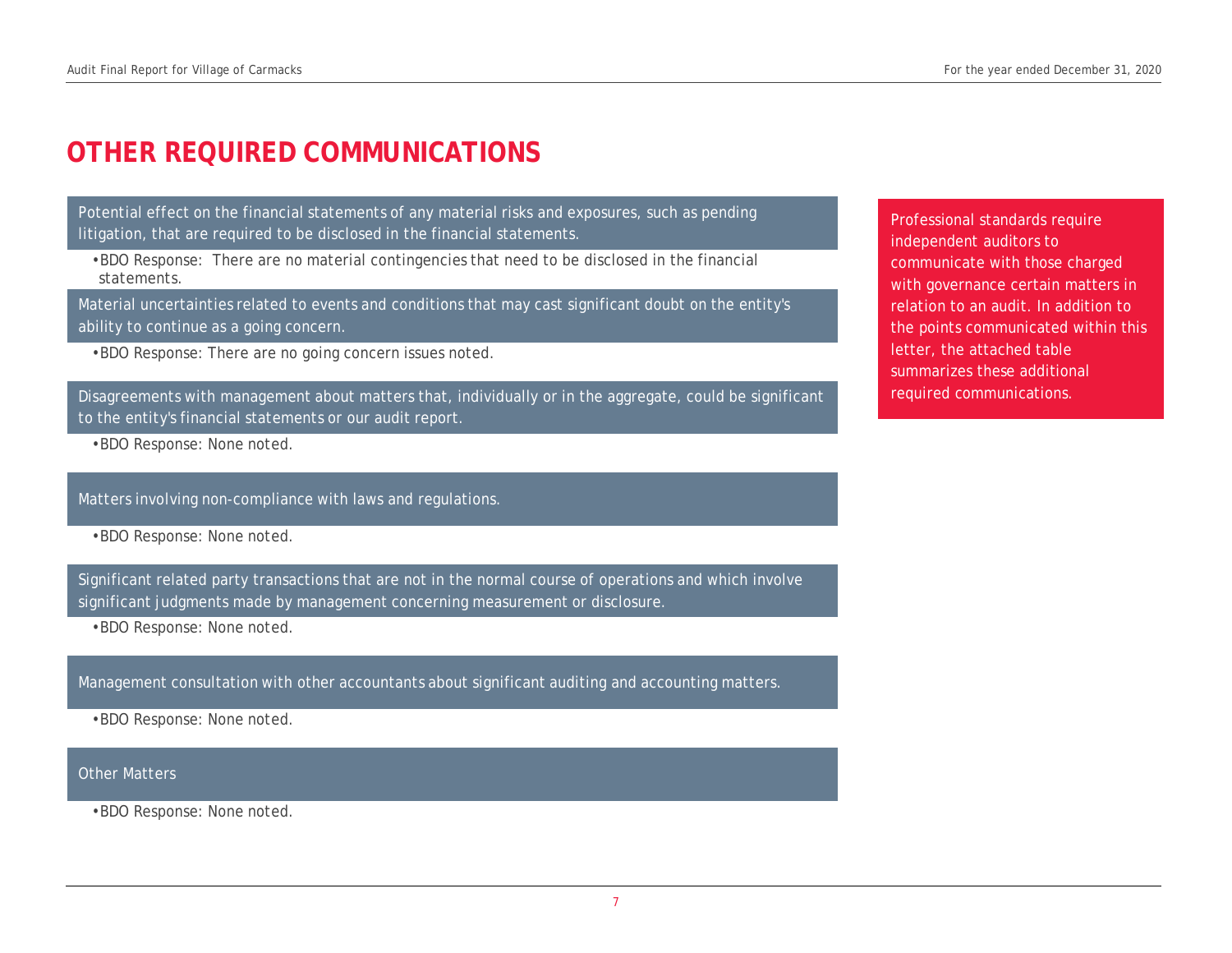# **APPENDICES**

- Appendix A: Independent auditor's report
- Appendix B: Independence update
- Appendix C: Representation letter
- Appendix D: BDO Resources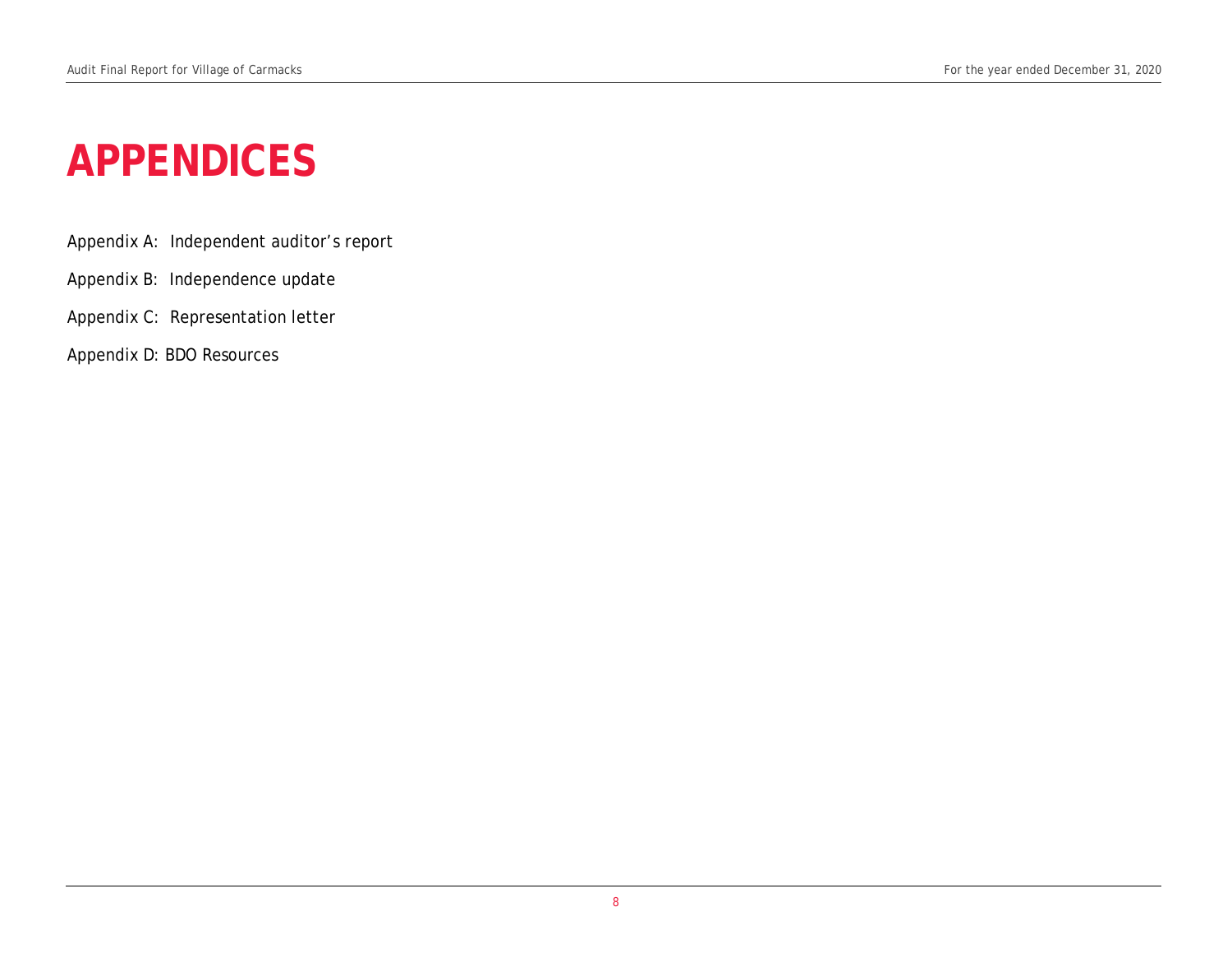## **APPENDIX A: INDEPENDENT AUDITOR'S REPORT**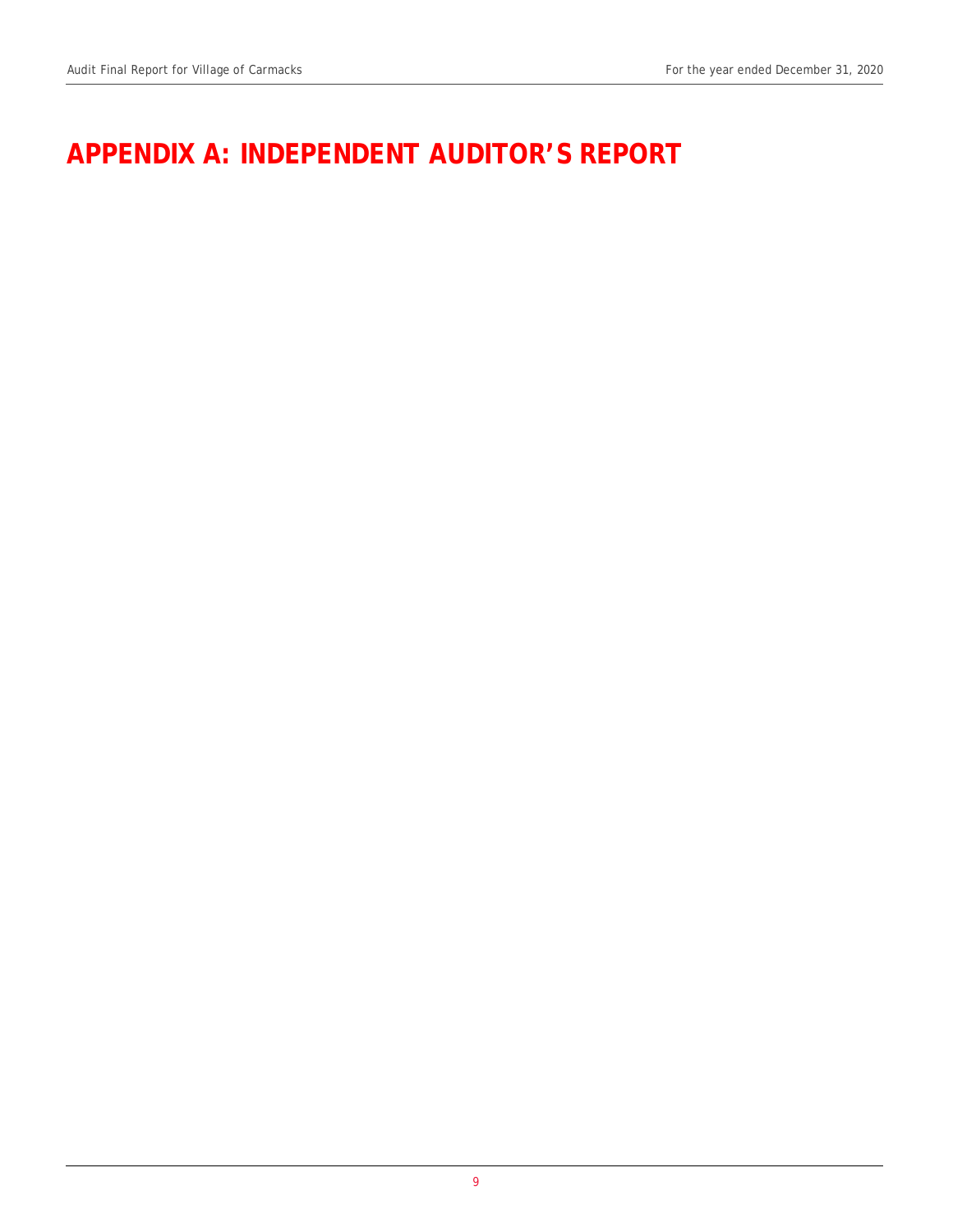**To the Mayor and Councilors of Village of Carmacks**

#### **Opinion**

We have audited the financial statements of the Village of Carmacks (the Village), which comprise the statement of financial position as at December 31, 2020, and the statement of operations, changes in net financial assets, cash flows for the year then ended, and notes to the financial statements, including a summary of significant accounting policies.

In our opinion, the accompanying financial statements present fairly, in all material respects, the financial position of the Village as at December 31, 2020, and its results of operations, its change in net financial assets, and its cash flows for the year then ended in accordance with public sector accounting standards.

#### **Basis for Opinion**

We conducted our audit in accordance with Canadian generally accepted auditing standards. Our responsibilities under those standards are further described in the Auditor's Responsibilities for the Audit of the Financial Statements section of our report. We are independent of the Village in accordance with the ethical requirements that are relevant to our audit of the financial statements in Canada, and we have fulfilled our other ethical responsibilities in accordance with these requirements. We believe that the audit evidence we have obtained is sufficient and appropriate to provide a basis for our opinion. Independent Auditor's Report<br>
To the Mayo and Counciles of<br>
Village of Carrocks and<br>
Orbital - Dramatical statements of the Village of Carrocks State Willage<br>
Where useful differential statements of the Village of Carrock

#### **Unaudited Information**

We have not audited, reviewed or otherwise attempted to verify the accuracy or completeness of the supplemental schedules on pages 24 through 28 of the Village of Carmacks financial statements.

**Responsibilities of Management and Those Charged with Governance for the Financial Statements**

Management is responsible for the preparation and fair presentation of these financial statements in accordance with *public sector accounting standards*, and for such internal control as management determines is necessary to enable the preparation of financial statements that are free from material misstatement, whether due to fraud or error.

In preparing the financial statements, management is responsible for assessing the Village's ability to continue as a going concern, disclosing, as applicable, matters related to going concern and using the going concern basis of accounting unless management either intends to liquidate the Village or to cease operations, or has no realistic alternative but to do so.

Those charged with governance are responsible for overseeing the Village's financial reporting process.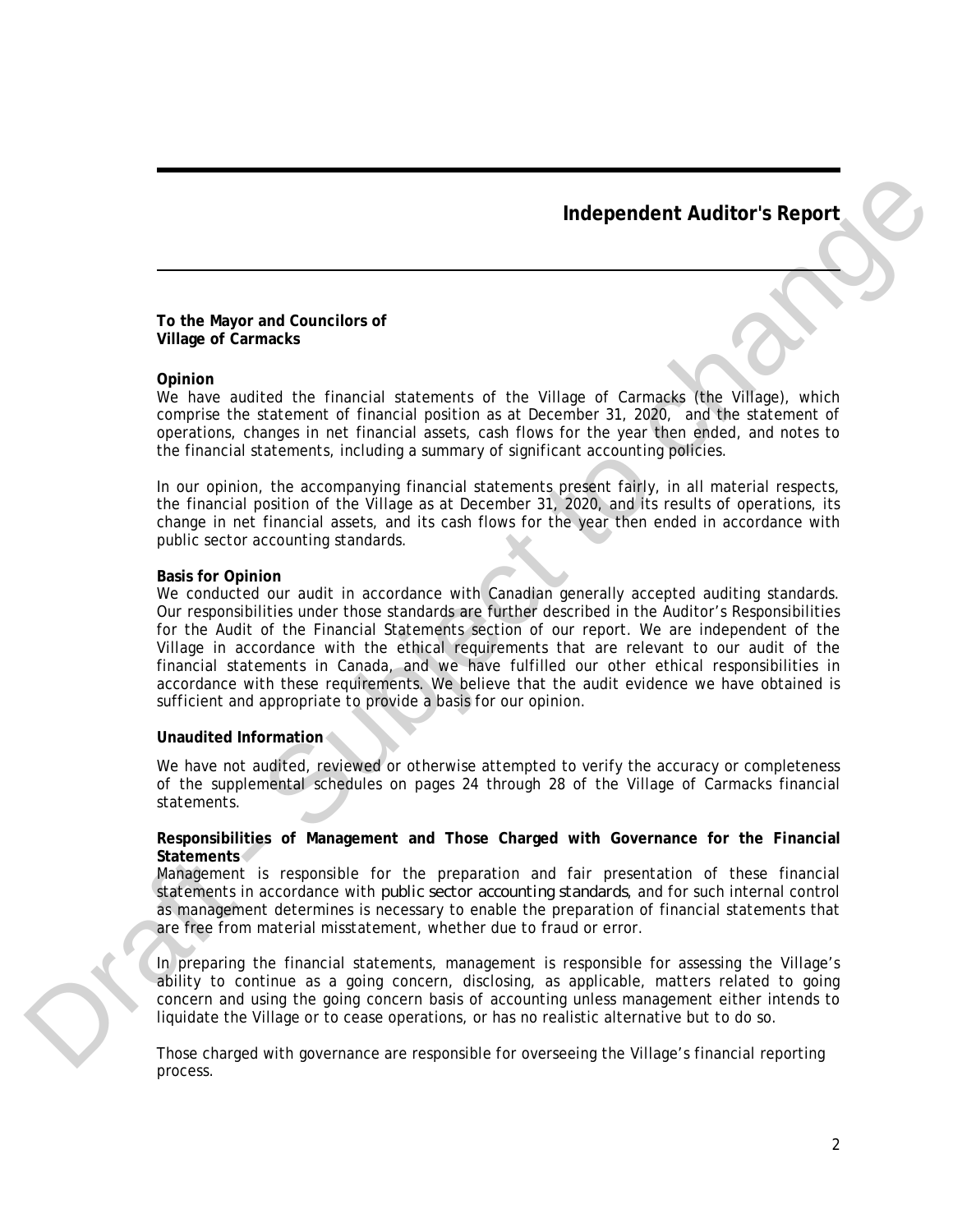**Auditor's Responsibilities for the Audit of the Financial Statements**

Our objectives are to obtain reasonable assurance about whether the financial statements as a whole are free from material misstatement, whether due to fraud or error, and to issue an auditor's report that includes our opinion. Reasonable assurance is a high level of assurance, but is not a guarantee that an audit conducted in accordance with Canadian generally accepted auditing standards will always detect a material misstatement when it exists. Misstatements can arise from fraud or error and are considered material if, individually or in the aggregate, they could reasonably be expected to influence the economic decisions of users taken on the basis of these financial statements.

As part of an audit in accordance with Canadian generally accepted auditing standards, we exercise professional judgment and maintain professional skepticism throughout the audit. We also:

- Identify and assess the risks of material misstatement of the financial statements, whether due to fraud or error, design and perform audit procedures responsive to those risks, and obtain audit evidence that is sufficient and appropriate to provide a basis for our opinion. The risk of not detecting a material misstatement resulting from fraud is higher than for one resulting from error, as fraud may involve collusion, forgery, intentional omissions, misrepresentations, or the override of internal control.
- Obtain an understanding of internal control relevant to the audit in order to design audit procedures that are appropriate in the circumstances, but not for the purpose of expressing an opinion on the effectiveness of the Village's internal control.
- Evaluate the appropriateness of accounting policies used and the reasonableness of accounting estimates and related disclosures made by management.
- Conclude on the appropriateness of management's use of the going concern basis of accounting and, based on the audit evidence obtained, whether a material uncertainty exists related to events or conditions that may cast significant doubt on the Village's ability to continue as a going concern. If we conclude that a material uncertainty exists, we are required to draw attention in our auditor's report to the related disclosures in the financial statements or, if such disclosures are inadequate, to modify our opinion. Our conclusions are based on the audit evidence obtained up to the date of our auditor's report. However, future events or conditions may cause the Village to cease to continue as a going concern. winding is propriated in an approximation in the concellent winding is a high look of a subject of a high look of a high look of a high look of a high look of a high look of a high look of a high look of a subject of a su
	- Evaluate the overall presentation, structure and content of the financial statements, including the disclosures, and whether the financial statements represent the underlying transactions and events in a manner that achieves fair presentation.

We communicate with those charged with governance regarding, among other matters, the planned scope and timing of the audit and significant audit findings, including any significant deficiencies in internal control that we identify during our audit.

Chartered Professional Accountants

Salmon Arm, British Columbia June 15, 2021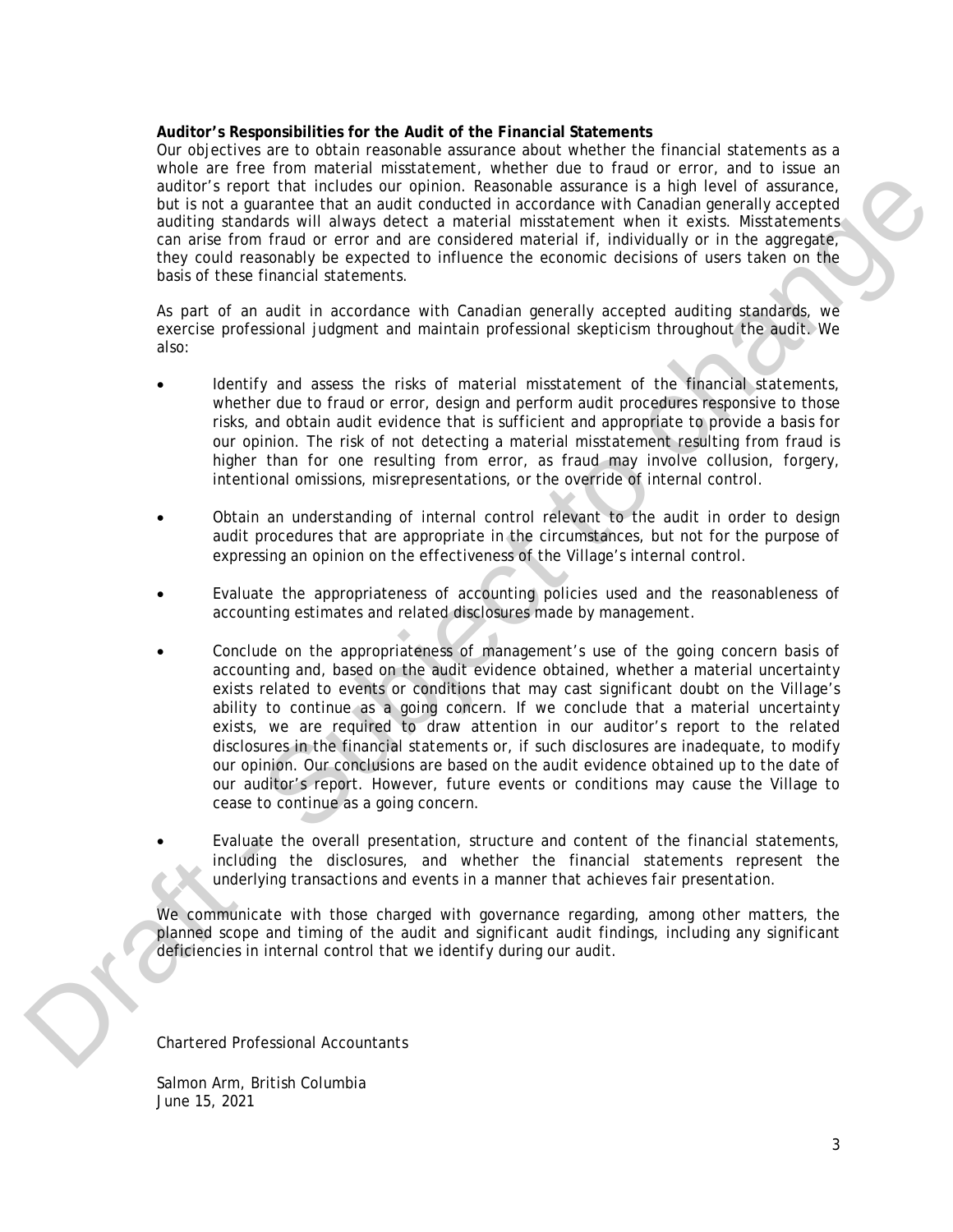## **APPENDIX B: INDEPENDENCE UPDATE**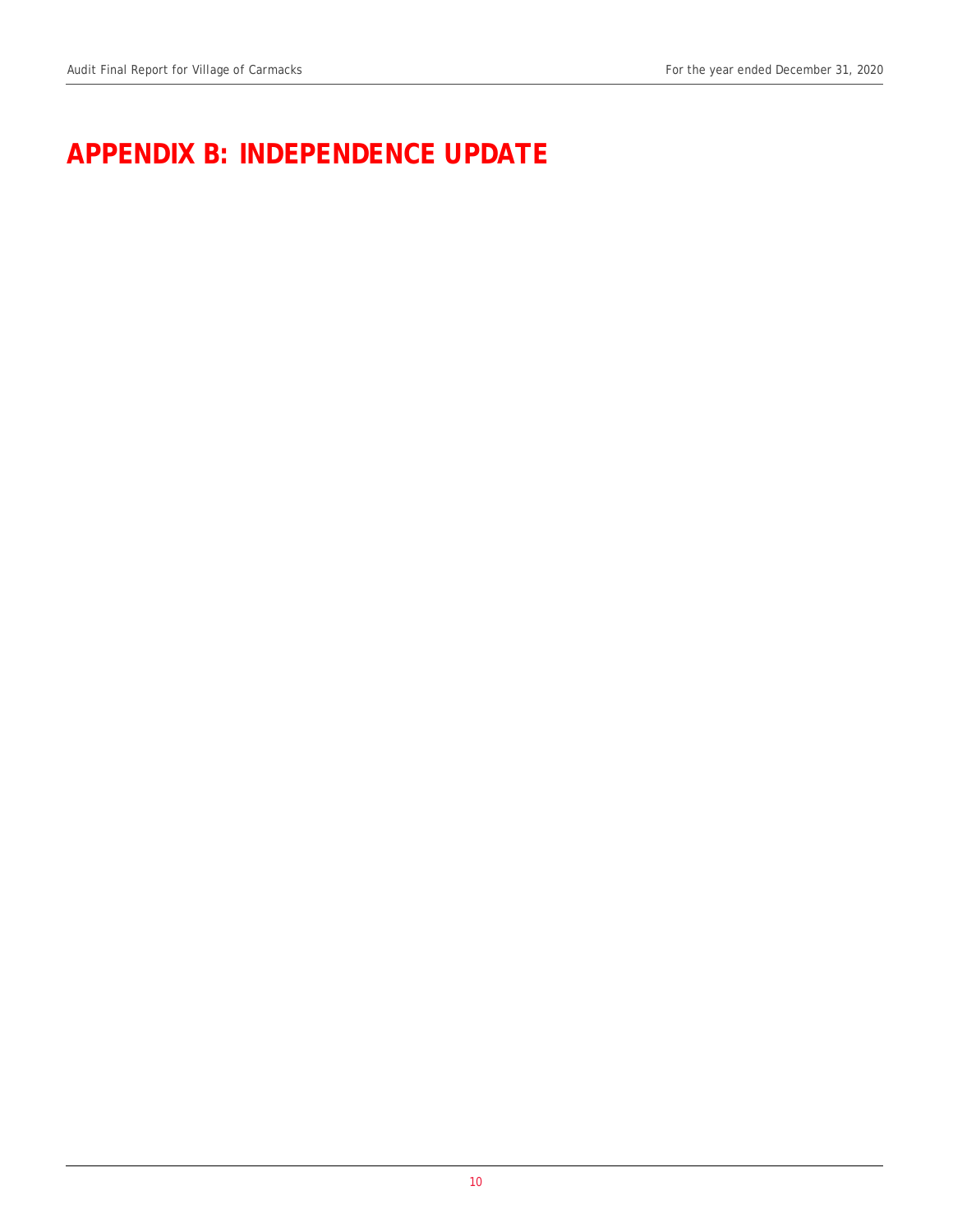

Members of the Mayor and Council Village of Carmacks

Dear Mayor and Council Members:

We have been engaged to audit the financial statements of Village of Carmacks (the "Company") for the year ended December 31, 2020.

Canadian generally accepted auditing standards (GAAS) require that we communicate at least annually with you regarding all relationships between the Company and our Firm that, in our professional judgment, may reasonably be thought to bear on our independence.

In determining which relationships to report, these standards require us to consider relevant rules and related interpretations prescribed by the appropriate provincial institute/order and applicable legislation, covering such matters as:

- Holding a financial interest, either directly or indirectly in a client;
- · Holding a position, either directly or indirectly, that gives the right or responsibility to exert significant influence over the financial or accounting policies of a client;
- Personal or business relationships of immediate family, close relatives, partners or retired partners, either directly or indirectly, with a client;
- Economic dependence on a client; and
- Provision of services in addition to the audit engagement.

We have prepared the following comments to facilitate our discussion with you regarding independence matters arising since December 16, 2020, the date of our last letter.

We are not aware of any relationships between the Company and our Firm that, in our professional judgment may reasonably be thought to bear on independence that have occurred from December 16, 2020 to June 15, 2021.

We hereby confirm that we are independent with respect to the Company within the meaning of the Code of Professional Conduct of the Chartered Professional Accountants of British Columbia as of June 15, 2021.

This letter is intended solely for the use of the members of Council, management and others within the Company and should not be used for any other purposes.

Yours truly,

Angie Spencer, CPA, CA Partner BDO Canada LLP Chartered Professional Accountants

AS/ak/jc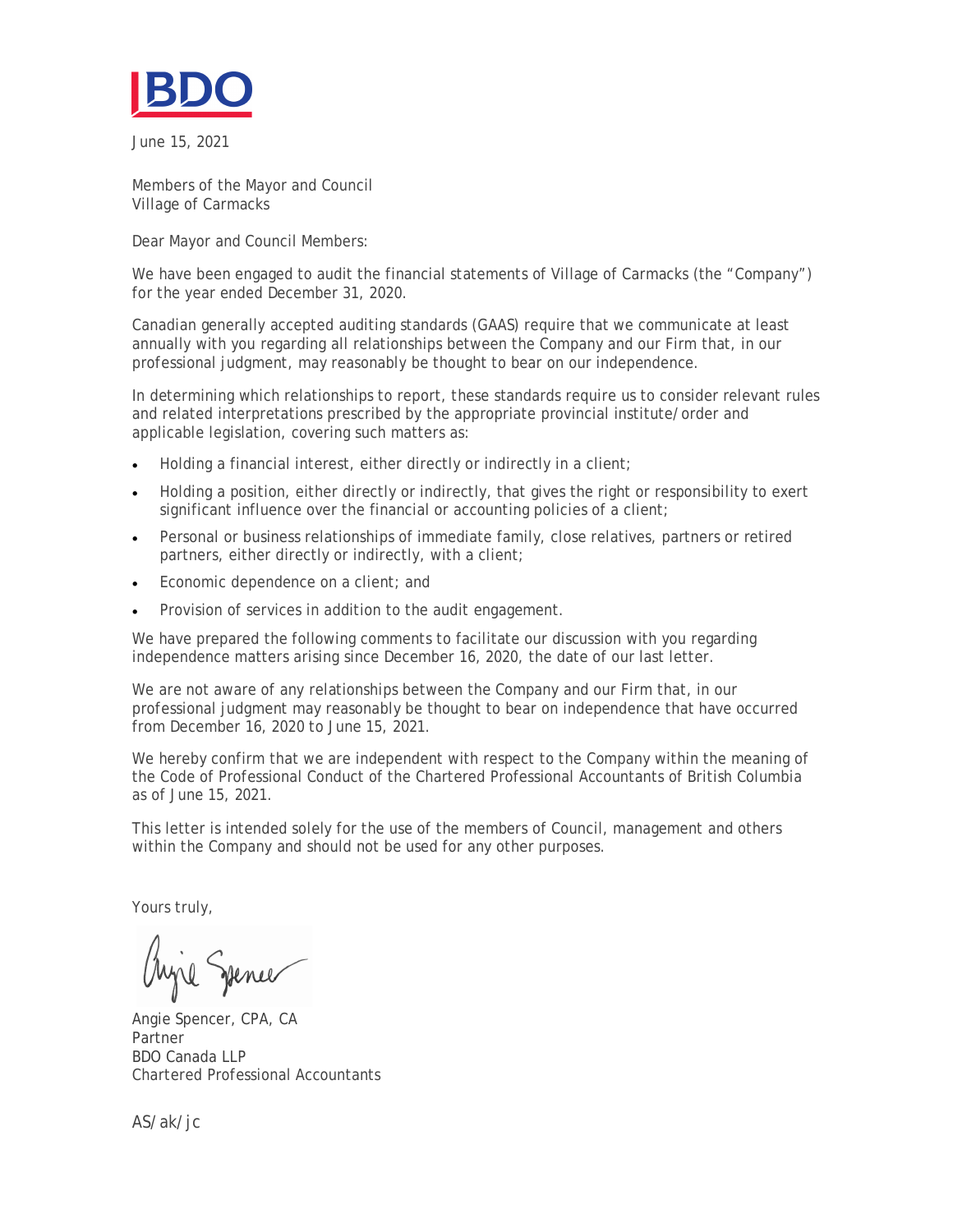## **APPENDIX C: REPRESENTATION LETTER**

BDO Canada LLP, a Canadian limited liability partnership, is a member of BDO International Limited, a UK company limited by guarantee, and forms part of the international BDO network of independent member firms.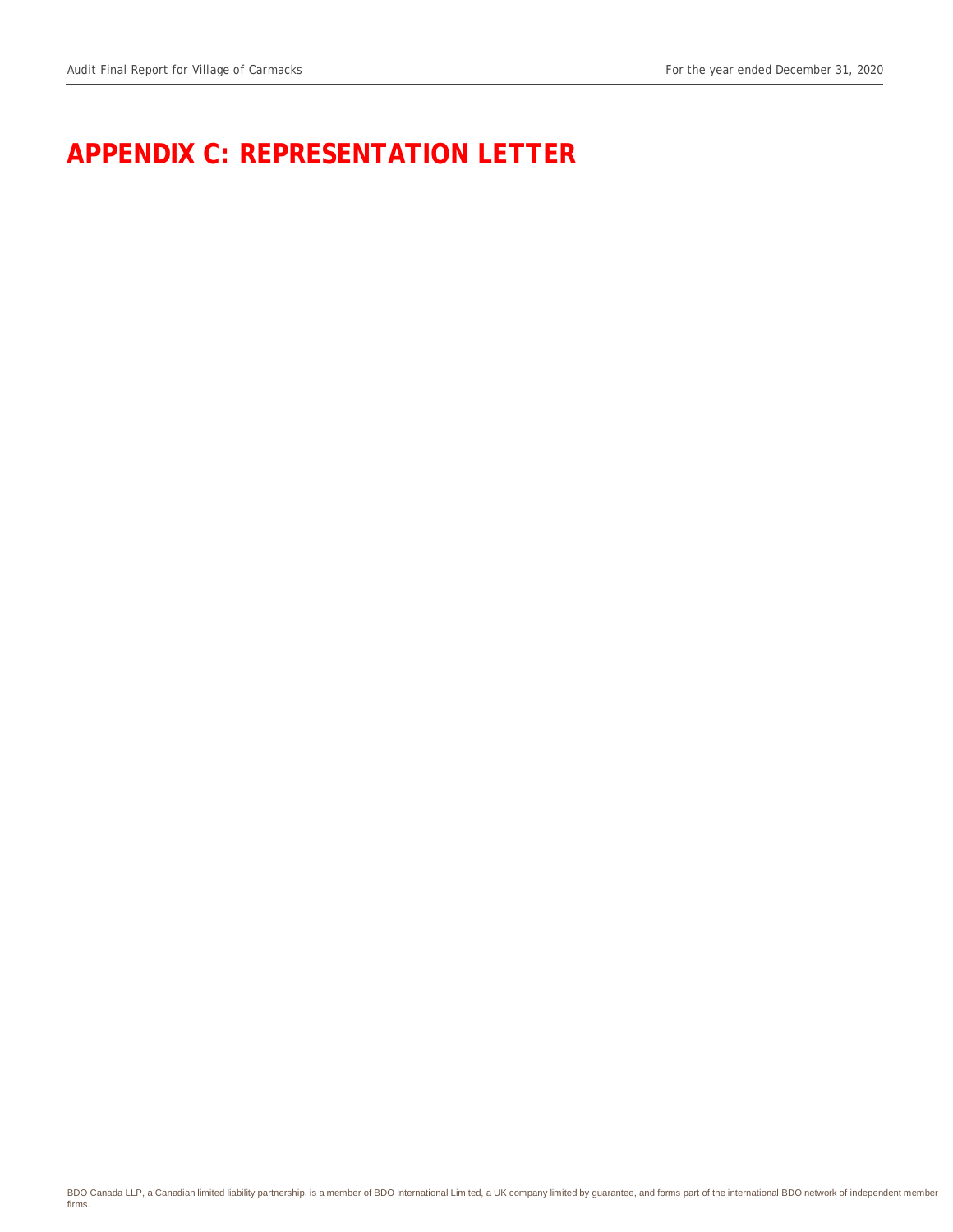Village of Carmacks P.O. Box 113 Carmacks, YT Y0B 1C0

June 15, 2021

BDO Canada LLP Chartered Professional Accountants 571 6th Street NE #201 Salmon Arm, BC V1E 1R6

Dear Sir/Madam:

This representation letter is provided in connection with your audit of the financial statements of Village of Carmacks for the year ended December 31, 2020, for the purpose of expressing an opinion as to whether the financial statements are presented fairly, in all material respects, in accordance with Canadian public sector accounting standards.

We confirm that to the best of our knowledge and belief, having made such inquiries as we considered necessary for the purpose of appropriately informing ourselves:

#### **Financial Statements**

We have fulfilled our responsibilities, as set out in the terms of the audit engagement dated December 16, 2020, for the preparation of the financial statements in accordance with Canadian public sector accounting standards; in particular, the financial statements are fairly presented in accordance therewith.

- The methods, significant assumptions, and data used in making accounting estimates and their related disclosures are appropriate to achieve recognition, measurement and/or disclosure that are reasonable in accordance with Canadian public sector accounting standards.
- · Related party relationships and transactions have been appropriately accounted for and disclosed in accordance with the requirements of Canadian public sector accounting standards.
- · All events subsequent to the date of the financial statements and for which Canadian public sector accounting standards require adjustment or disclosure have been adjusted or disclosed.
- The financial statements of the entity use appropriate accounting policies that have been properly disclosed and consistently applied.
- The effects of uncorrected misstatements are immaterial, both individually and in the aggregate, to the financial statements as a whole. A list of the uncorrected misstatements is attached to the representation letter.
- We have reviewed and approved all journal entries recommended by the practitioners during the audit. A list of the journal entries is attached to the representation letter.

#### **Information Provided**

- · We have provided you with:
	- · access to all information of which we are aware that is relevant to the preparation of the financial statements, such as records, documentation and other matters;
	- · additional information that you have requested from us for the purpose of the audit; and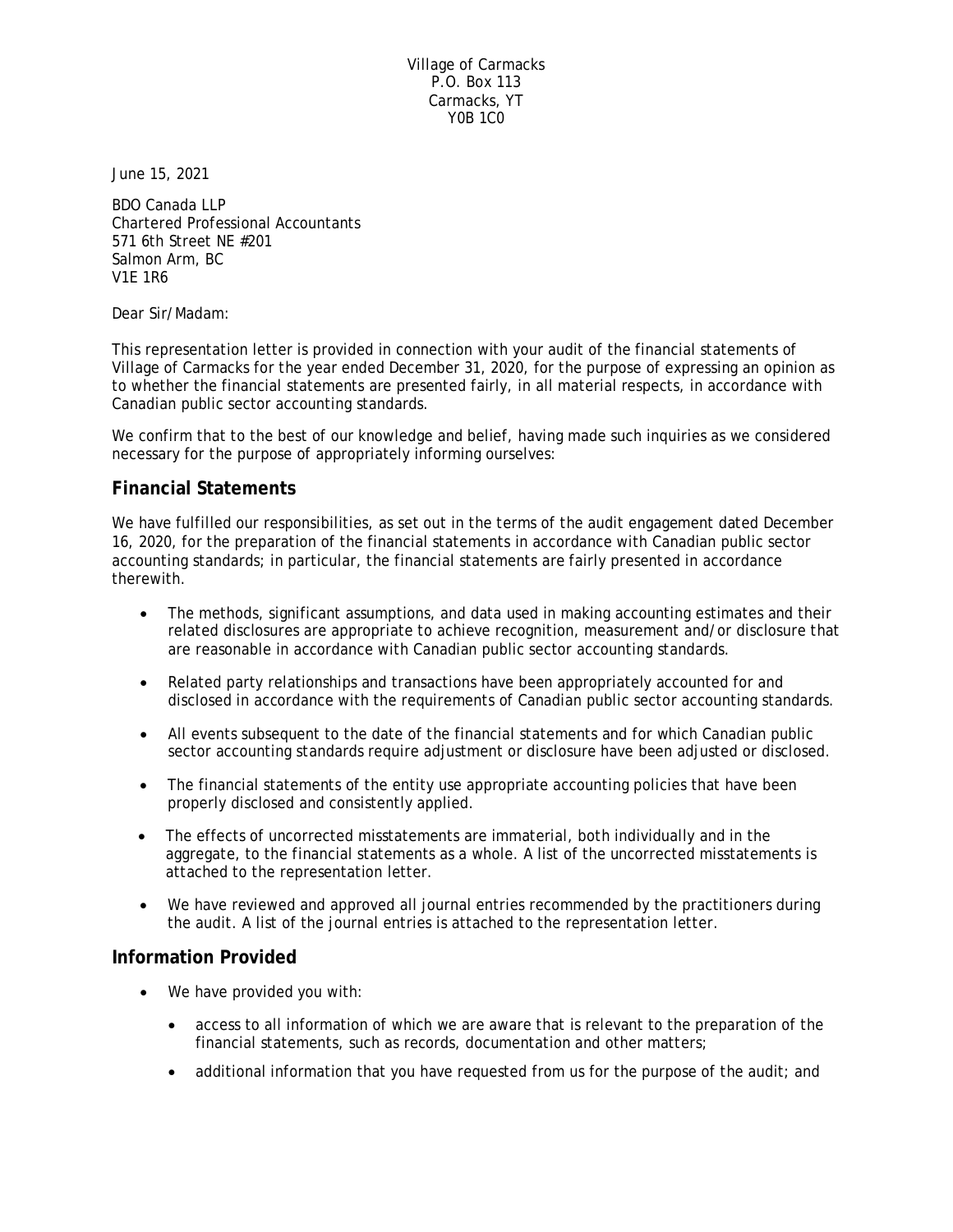- · unrestricted access to persons within the entity from whom you determined it necessary to obtain audit evidence.
- · We are responsible for the design, implementation and maintenance of internal controls to prevent, detect and correct fraud and error, and have communicated to you all deficiencies in internal control of which we are aware.
- · All transactions have been recorded in the accounting records and are reflected in the financial statements.
- · We have disclosed to you all known instances of non-compliance or suspected non-compliance with laws and regulations whose effects should be considered when preparing the financial statements.
- We have disclosed to you the identity of the entity's related parties and all the related party relationships and transactions of which we are aware.

#### **Fraud and Error**

- · We have disclosed to you the results of our assessment of the risk that the financial statements may be materially misstated as a result of fraud.
- · We have disclosed to you all information in relation to fraud or suspected fraud that we are aware of and that affects the entity and involves:
	- management;
	- · employees who have significant roles in internal control; or
	- · others where the fraud could have a material effect on the financial statements.
- · We have disclosed to you all information in relation to allegations of fraud, or suspected fraud, affecting the entity's financial statements communicated by employees, former employees, analysts, regulators, or others.

#### **General Representations**

- · Where the value of any asset has been impaired, an appropriate provision has been made in the financial statements or has otherwise been disclosed to you.
- · We have provided you with significant assumptions that in our opinion are reasonable and appropriately reflect our intent and ability to carry out specific courses of action on behalf of the entity when relevant to the use of fair value measurements or disclosures in the financial statements.
- $\bullet$  Except as disclosed in the financial statements, there have been no changes to title, control over assets, liens or assets pledged as security for liabilities or collateral.
- The entity has complied with all provisions in its agreements related to debt and there were no defaults in principal or interest, or in the covenants and conditions contained in such agreements.
- There have been no plans or intentions that may materially affect the recognition, measurement, presentation or disclosure of assets and liabilities (actual and contingent).
- · The nature of all material uncertainties have been appropriately measured and disclosed in the financial statements, including all estimates where it is reasonably possible that the estimate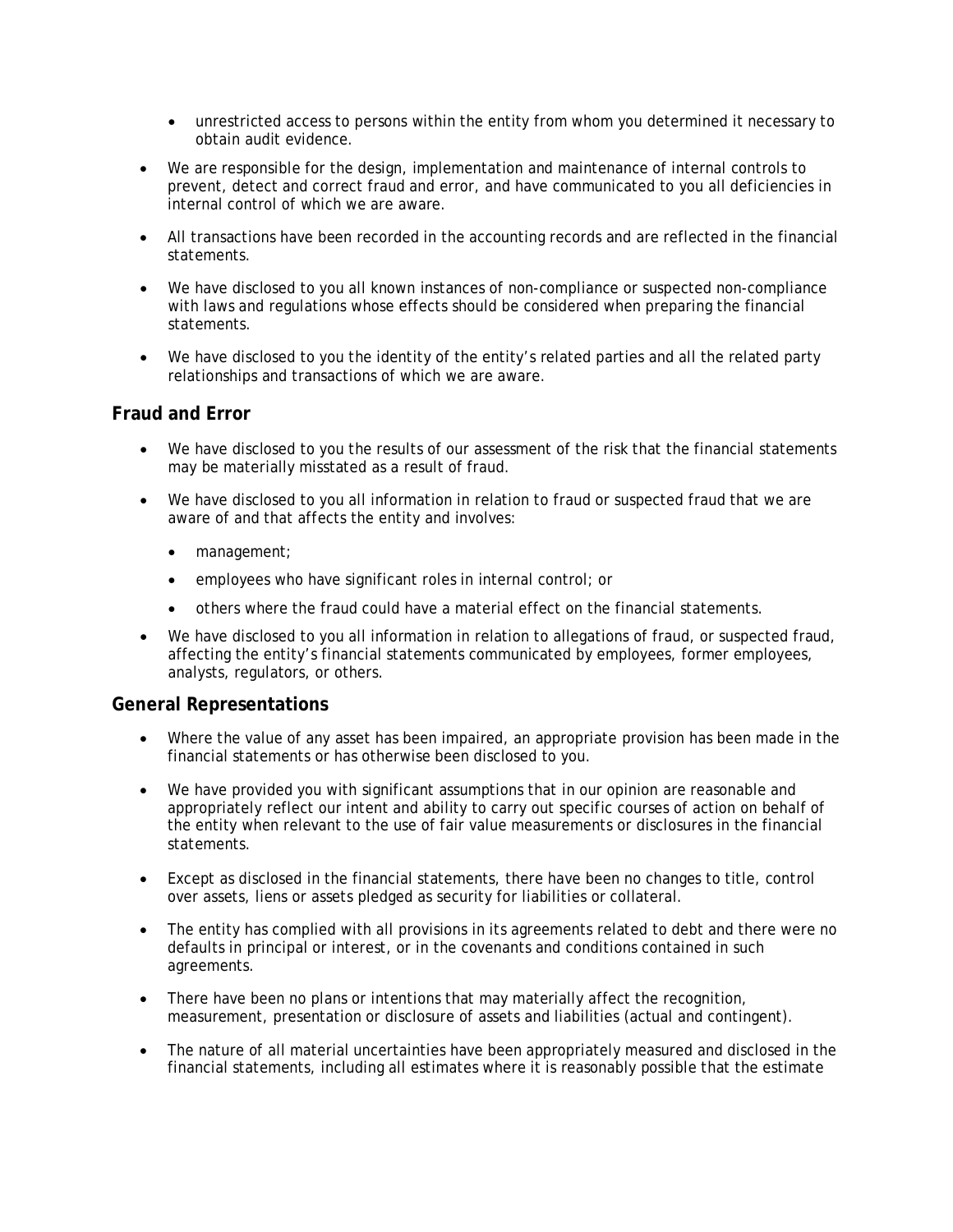will change in the near term and the effect of the change could be material to the financial statements.

There were no direct contingencies or provisions (including those associated with guarantees or indemnification provisions), unusual contractual obligations nor any substantial commitments, whether oral or written, other than in the ordinary course of business, which would materially affect the financial statements or financial position of the entity, except as disclosed in the financial statements.

#### Other Representations Where the Situation Exists

- We have informed you of all known actual or possible litigation and claims, whether or not they  $\bullet$ have been discussed with legal counsel. Since there are no actual, outstanding or possible litigation and claims, no disclosure is required in the financial statements.
- The financial statements and any other information in the annual report provided to you prior to the date of this representation letter are consistent with one another, and there is no material misstatement of the other information. We have provided you with the final version of the document(s) comprising the annual report.
- We will provide to you, when available and prior to issuance by the entity, the final version of the document(s) comprising the annual report.
- To the extent that our normal procedures and controls related to our financial statement close process at any of our locations were adversely impacted by the COVID-19 outbreak, we took appropriate actions and safeguards to reasonably ensure the fair presentation of the financial statements in accordance with Public Sector Accounting Standards.
- Other than as disclosed in the financial statements, no other impacts from the COVID-19 outbreak are necessary to be reflected in the financial statements.
- Disclosures included in the financial statements regarding the relevant significant business. financial, and reporting impacts of the COVID-19 outbreak accurately reflect management's full consideration of such impacts.

Yours truly

Signature

Signatuke

Position

Position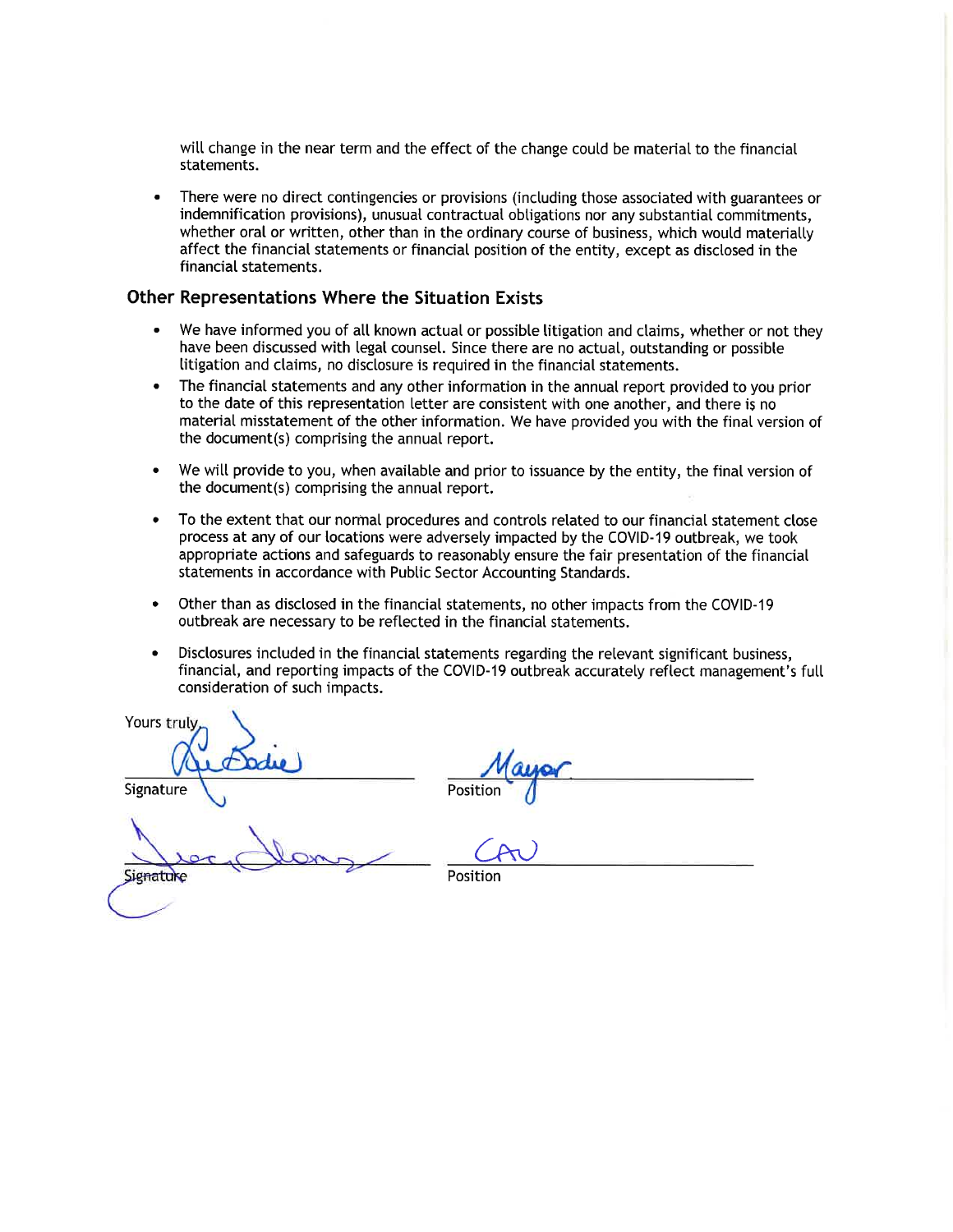## **APPENDIX D: ADJUSTED AND UNADJUSTED DIFFERENCES**

### **SUMMARY OF UNADJUSTED DIFFERENCES**

The following is a summary of uncorrected misstatements noted during the course of our audit engagement:

|                                                                        | Increase (Decrease) |             |      |           |                |                      |
|------------------------------------------------------------------------|---------------------|-------------|------|-----------|----------------|----------------------|
|                                                                        | <b>Assets</b>       | Liabilities |      | Equity    |                | <b>Net</b><br>Income |
| 2019 Revenue and Expenses not included in 2019 Financial<br>Statements | $\updownarrow$      | $\,$        | $\,$ | (19, 389) | $\,$           | 19,389               |
|                                                                        |                     |             |      |           |                |                      |
|                                                                        |                     |             |      |           |                |                      |
|                                                                        |                     |             |      |           |                |                      |
|                                                                        |                     |             |      |           |                |                      |
|                                                                        |                     |             |      |           |                |                      |
|                                                                        |                     |             |      |           |                |                      |
|                                                                        |                     |             |      |           |                |                      |
| Total                                                                  |                     |             |      | (19, 389) |                | 19,389               |
| Tax Effect                                                             |                     |             |      |           |                |                      |
| Effect of Prior Year's Reversing Errors                                |                     |             |      |           |                |                      |
| Total Unadjusted Differences \$                                        |                     | \$          | \$   | (19, 389) | $$\mathbb{S}$$ | 19,389               |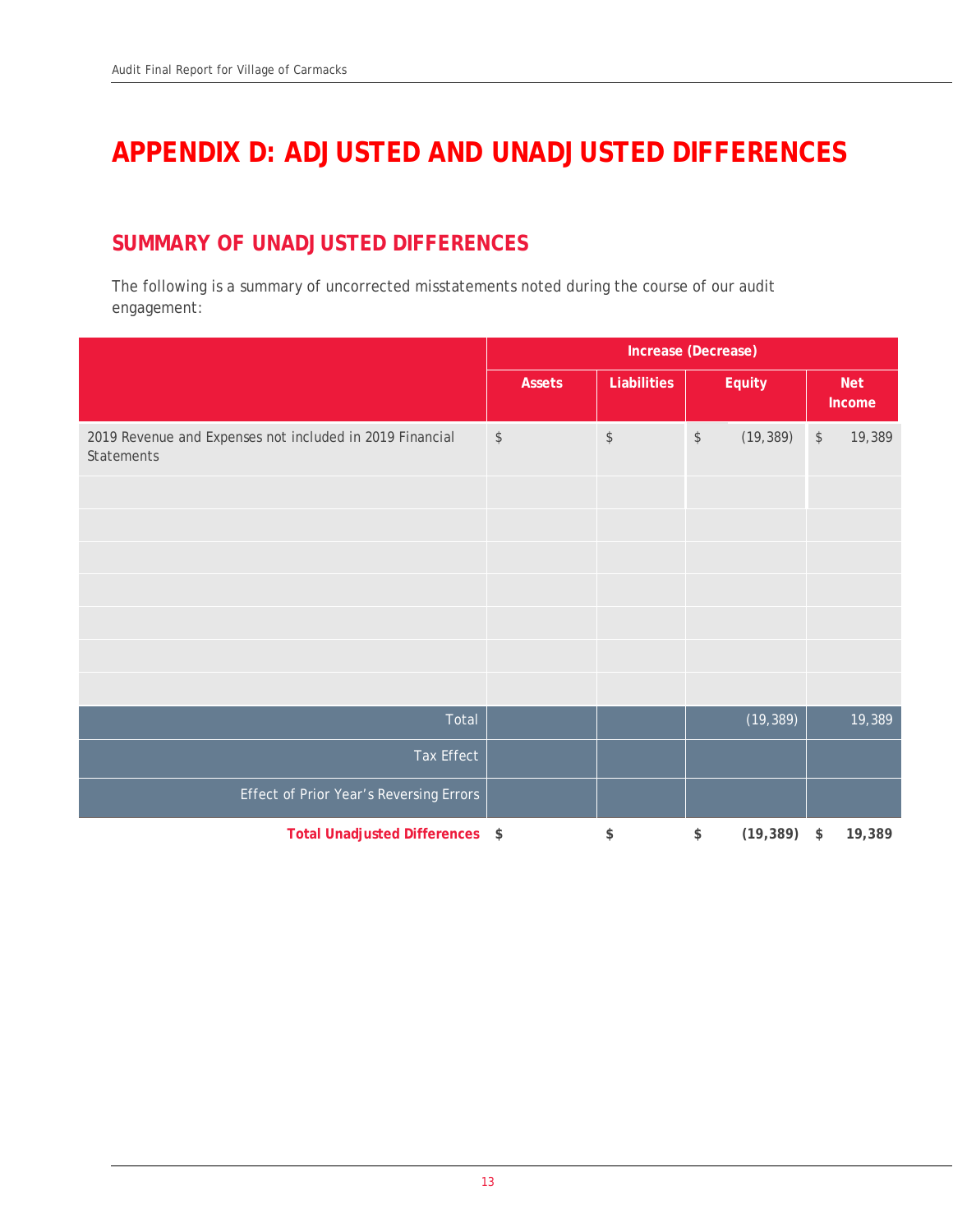## **APPENDIX E: BDO RESOURCES**

BDO is a leading provider of professional services to clients of all sizes in virtually all business sectors. Our team delivers a comprehensive range of assurance, accounting, tax, and advisory services, complemented by a deep industry knowledge gained from nearly 100 years of working within local communities. As part of the global BDO network, we are able to provide seamless and consistent cross-border services to clients with global needs. Commitment to knowledge and best practice sharing ensures that expertise is easily shared across our global network and common methodologies and information technology ensures efficient and effective service delivery to our clients.

#### **PSAS – Asset Retirement Obligation**

Section PS 3280, Asset Retirement Obligations, was issued by the Public Sector Accounting Standards Board (PSAB or the "Board") August 2018. It is effective for fiscal years beginning on or after April 1, 2021, which means, for the Village of Carmacks, December 31, 2022 will be the first yearend impacted. Section PS 3280 applies to all public sector entities following Public Sector Accounting Standards (PSAS). The standard provides guidance on how to account for and report a liability for asset retirement obligations (AROs). If necessary, we can provide a publication that will walk through a practical approach to applying Section PS 3280 including: how to determine whether an item is within the scope of this standard; the criteria that need to be met to recognize an asset retirement obligation; how to measure such an obligation; the impact of this standard on landfill liabilities; and the different options available to entities on transition.

Outlined below is a summary of certain BDO resources, which may be of interest to the Mayor and Council.

#### **TAX BULLETINS, ALERTS AND NEWSLETTERS**

BDO Canada's national tax department issues a number of bulletins, alerts and newsletters relating to corporate federal, personal, commodity, transfer pricing and international tax matters.

For additional information on tax matters and links to archived tax publications, please refer to the following link: Tax Library | BDO Canada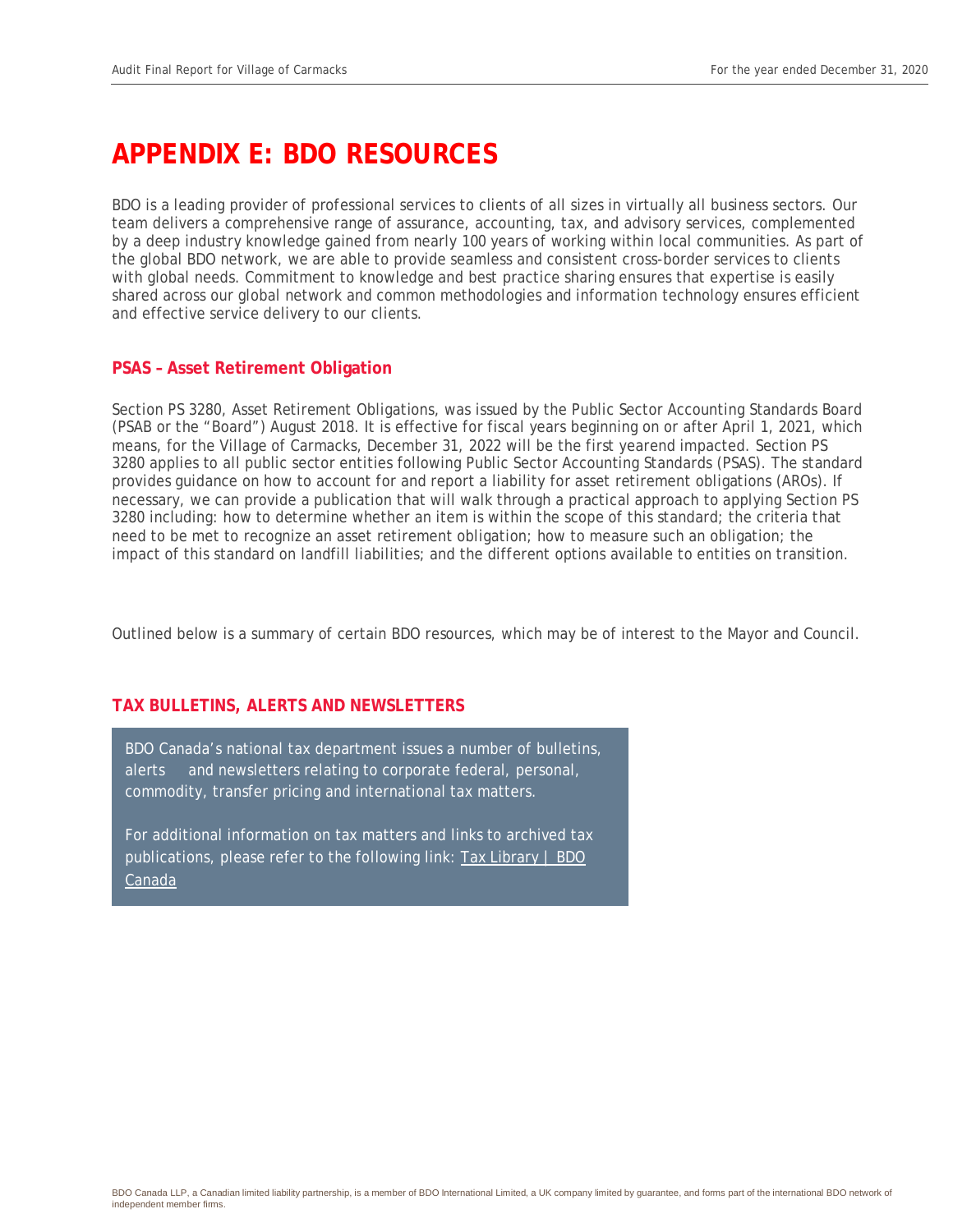|                                                       | <b>Village of Carmacks</b> |                                                                                                          |                   |                                |                                    |                       |                       | 0.08                 |                     |
|-------------------------------------------------------|----------------------------|----------------------------------------------------------------------------------------------------------|-------------------|--------------------------------|------------------------------------|-----------------------|-----------------------|----------------------|---------------------|
| Year End: December 31, 2020<br><b>Journal Entries</b> |                            |                                                                                                          | Prepared by       | <b>Detail Review</b>           |                                    | <b>General Review</b> | <b>Concurring Rev</b> |                      |                     |
|                                                       |                            | Date: 01/01/2020 To 12/31/2020                                                                           |                   | AK 03/17/2021<br>4th Level Rev | KCN 04/26/2021<br><b>IS Review</b> |                       | <b>Other Review</b>   | <b>Reviewed by</b>   |                     |
|                                                       |                            |                                                                                                          |                   |                                |                                    |                       |                       |                      |                     |
| Number                                                | Date                       | Name                                                                                                     | <b>Account No</b> |                                |                                    |                       |                       |                      |                     |
|                                                       |                            |                                                                                                          |                   |                                | Reference                          | <b>Debit</b>          |                       | Credit<br>Recurrence | <b>Misstatement</b> |
|                                                       |                            | 12/31/2020 Retained Earnings                                                                             | 3900              |                                | XX.03                              | 19,388.76             |                       |                      |                     |
| 4                                                     | 12/31/2020 Rentals         |                                                                                                          | 4055              |                                | XX.03                              | 2,150.00              |                       |                      |                     |
| 4                                                     |                            | 12/31/2020 Fire Protection Agreement                                                                     | 4115              |                                | XX.03                              |                       | 20,939.92             |                      |                     |
|                                                       |                            | 12/31/2020 Grant Revenue - Summer students                                                               | 4263              |                                | XX.03                              |                       | 1,912.26              |                      |                     |
| 1                                                     |                            | 12/31/2020 Housing Allowance                                                                             | 5015              |                                | XX.03                              |                       | 1,500.00              |                      |                     |
| 1                                                     | 12/31/2020 Training        |                                                                                                          | 5026              |                                | XX.03                              | 2,060.17              |                       |                      |                     |
| 1                                                     | 12/31/2020 Postage         |                                                                                                          | 5035              |                                | XX.03                              | . 185.00              |                       |                      |                     |
|                                                       | 12/31/2020 Internet        |                                                                                                          | 5039              |                                | XX.03                              |                       | 550.00                |                      |                     |
|                                                       | 12/31/2020 Cellphone       |                                                                                                          | 5040              |                                | XX.03                              | 340.00                |                       |                      |                     |
| 1                                                     |                            | 12/31/2020 Prof Fees - Other                                                                             | 5065              |                                | XX.03                              |                       | 1,000,00              |                      |                     |
| $\mathbf{1}$                                          |                            | 12/31/2020 Street Lights                                                                                 | 5142              |                                | XX.03                              |                       | 20,123.90             |                      |                     |
| 1                                                     |                            | 12/31/2020 Recycling refund                                                                              | 5160              |                                | XX.03                              | 853.25                |                       |                      |                     |
| 1                                                     |                            | 12/31/2020 Maintenance - Equipment                                                                       | 5562              |                                | XX.03                              | 21,123.90             |                       |                      |                     |
| đ                                                     |                            | 12/31/2020 Small Tools and Equipment                                                                     | 5151.0800         |                                | XX.03                              |                       | 75,00                 |                      |                     |
|                                                       |                            | To adjust retained earnings to<br>actual.                                                                |                   |                                |                                    |                       |                       |                      |                     |
| 2                                                     |                            | 12/31/2020 Accumulated Amort - Admin                                                                     | 1241              |                                |                                    |                       | 28,902.00             |                      |                     |
| $\overline{\mathbf{2}}$                               |                            | 12/31/2020 Accumulated Amort - Protection                                                                | 1242              |                                |                                    |                       | 58,183,00             |                      |                     |
| 2                                                     |                            | 12/31/2020 Accumulated Amort - Maintenance                                                               | 1243              |                                |                                    |                       | 114,240.00            |                      |                     |
| $\overline{\mathbf{2}}$                               |                            | 12/31/2020 Accumulated Amort - Enviro Health                                                             | 1244              |                                |                                    |                       | 251,038.00            |                      |                     |
| 2                                                     |                            | 12/31/2020 Accumulated Amort - Recreation                                                                | 1245              |                                |                                    |                       | 179,458.00            |                      |                     |
| $\overline{\mathbf{2}}$                               |                            | 12/31/2020 Amortization - Admin                                                                          | 5650              |                                |                                    | 28,902.00             |                       |                      |                     |
| $\overline{\mathbf{z}}$                               |                            | 12/31/2020 Amortization - Protection                                                                     | 5651              |                                |                                    | 58,183,00             |                       |                      |                     |
| 2                                                     |                            | 12/31/2020 Amortization - Maintenance                                                                    | 5652              |                                |                                    | 114,240.00            |                       |                      |                     |
| 2                                                     |                            | 12/31/2020 Amortization - Enviro Health                                                                  | 5653              |                                |                                    | 251,038,00            |                       |                      |                     |
| $\overline{2}$                                        |                            | 12/31/2020 Amortization - Recreation                                                                     | 5654              |                                |                                    | 179,458.00            |                       |                      |                     |
|                                                       |                            | To record amortization for the<br>fiscal year.                                                           |                   |                                |                                    |                       |                       |                      |                     |
| з                                                     |                            | 12/31/2020 Landfill Liabilties                                                                           | 2085              |                                | LL.02                              |                       | 3,541.80              |                      |                     |
| з                                                     |                            | 12/31/2020 Landfill Maintenance                                                                          | 5163              |                                | LL.02                              | 3,541.80              |                       |                      |                     |
|                                                       |                            | To adjust landfill liability to<br>actual.                                                               |                   |                                |                                    |                       |                       |                      |                     |
| 4                                                     |                            | 12/31/2020 Administration Assets                                                                         | 1234              |                                | U.1                                | 29,506,34             |                       |                      |                     |
| 4                                                     |                            | 12/31/2020 Maintenance Service assets                                                                    | 1236              |                                | U.1                                | 749.00                |                       |                      |                     |
| 4                                                     |                            | 12/31/2020 Environmental Health assets                                                                   | 1237              |                                | U. 1                               | 38,698.83             |                       |                      |                     |
| 4                                                     |                            | 12/31/2020 Environmental Health assets                                                                   | 1237              |                                | U. 1                               |                       | 12,000.00             |                      |                     |
| $\overline{4}$                                        |                            | 12/31/2020 Recreational assets                                                                           | 1238              |                                | U. 1                               | 210,398.53            |                       |                      |                     |
| 4                                                     |                            | 12/31/2020 Accumulated Amort - Enviro Health                                                             | 1244              |                                | U. 1                               | 12,000.00             |                       |                      |                     |
| 4                                                     |                            | 12/31/2020 Gain on disposal of assets                                                                    | 4999              |                                | U. 1                               |                       | 2,500.00              |                      |                     |
| 4                                                     |                            | 12/31/2020 Admin - Equipment                                                                             | 5512.0500         |                                | U.1                                |                       | 1,518.99              |                      |                     |
| 4                                                     |                            | 12/31/2020 Admin - Building                                                                              | 5513.0500         |                                | U. 1                               |                       | 10,807.62             |                      |                     |
| 4                                                     |                            | 12/31/2020 Admin - Duplex                                                                                | 5514.0500         |                                | U. 1                               |                       | 17,179.73             |                      |                     |
| 4                                                     |                            | 12/31/2020 Enviro Health - Vehicles                                                                      | 5543.0500         |                                | U.1                                | 2,500.00              |                       |                      |                     |
| $\overline{4}$                                        |                            | 12/31/2020 Enviro Health - Equipment                                                                     | 5546.0500         |                                | U. 1                               |                       | 38,698.83             |                      |                     |
| 4                                                     |                            | 12/31/2020 Recreation - Equipment                                                                        | 5552.0500         |                                | U. 1                               |                       | 53,652.01             |                      |                     |
| 4                                                     |                            | 12/31/2020 Recreation - Parks and Trails                                                                 | 5553.0500         |                                | U. 1                               |                       | 156,746.52            |                      |                     |
| 4                                                     |                            | 12/31/2020 Maintenance - Equipment                                                                       | 5562.0500         |                                | U. 1                               |                       | 749.00                |                      |                     |
|                                                       |                            | To reallocate capital transactions<br>in the year per the client listing, and disposal of garbage truck. |                   |                                |                                    |                       |                       |                      |                     |
| 5                                                     |                            | 12/31/2020 AYC Self Insurance                                                                            | 1080              |                                | W.02                               |                       | 414.00                |                      |                     |
| 5                                                     | 12/31/2020 Insurance       |                                                                                                          | 5054,0100         |                                | W.02                               | 414.00                |                       |                      |                     |
|                                                       |                            | To adjust self insurance to<br>actual.                                                                   |                   |                                |                                    |                       |                       |                      |                     |
| 6                                                     |                            | 12/31/2020 Accumulated Amort - Enviro Health                                                             | 1244              |                                | U.03                               | 520.00                |                       |                      |                     |
| 6                                                     |                            | 12/31/2020 Gain on disposal of assets                                                                    | 4999              |                                | U.03                               |                       | 520.00                |                      |                     |
|                                                       |                            | To adjust for accumulated<br>amortization on disposal of double recorded asset                           |                   |                                |                                    |                       |                       |                      |                     |
| 7                                                     |                            | 12/31/2020 Accounts Receivable                                                                           | 1050              |                                | GRA 06-3                           | 27,584.95             |                       |                      |                     |
| 7                                                     |                            | 12/31/2020 Gov't of Yukon Funding Other                                                                  | 4265              |                                | GRA.06-3                           |                       | 27,584.95             |                      |                     |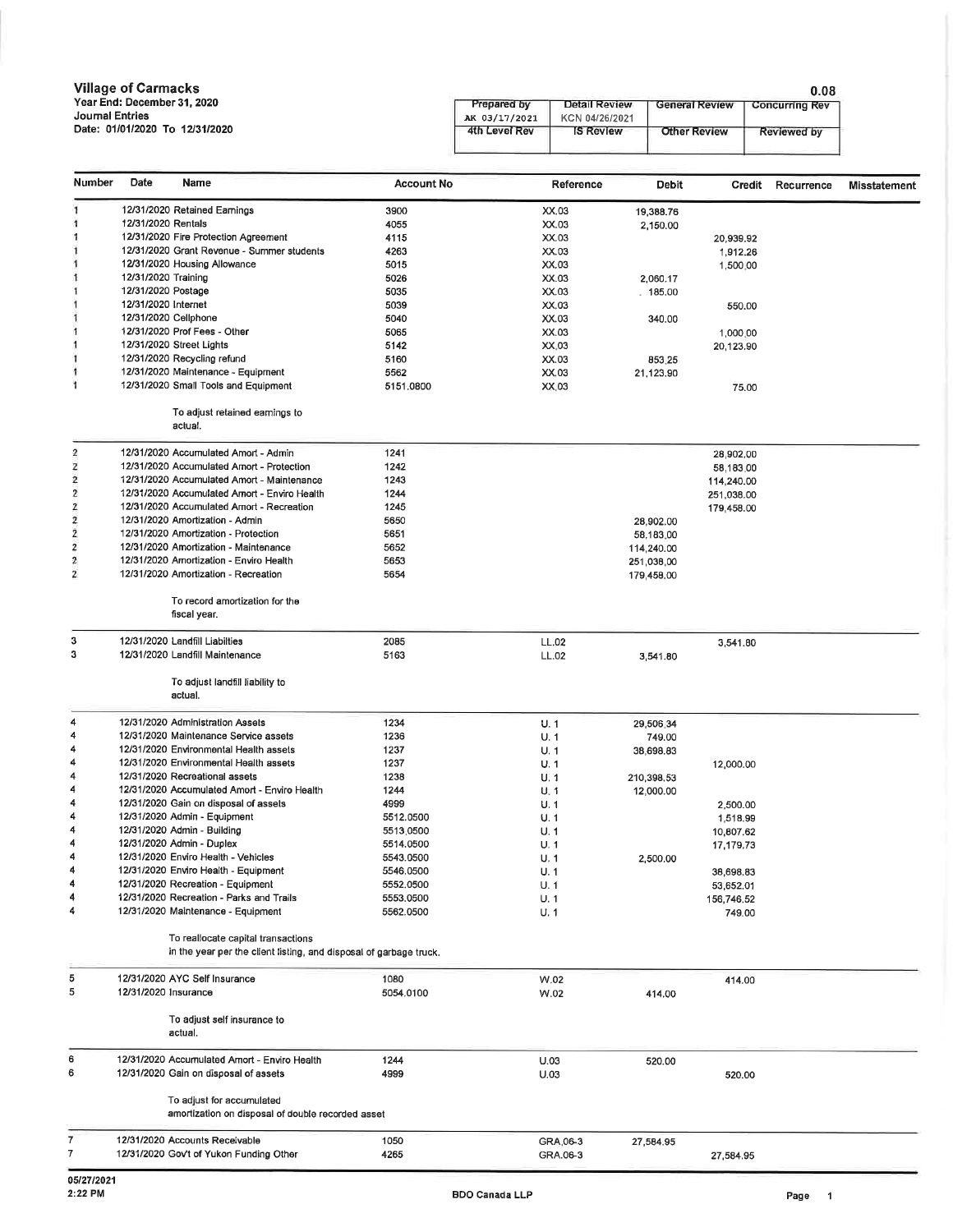|                     | $0.08 - 1$<br><b>Concurring Rev</b><br><b>Reviewed by</b> | <b>General Review</b><br><b>Other Review</b> |              | <b>Detail Review</b><br>KCN 04/26/2021<br><b>IS Review</b> | Prepared by<br>AK 03/17/2021<br>4th Level Rev |                   | <b>Village of Carmacks</b><br>Year End: December 31, 2020<br><b>Journal Entries</b><br>Date: 01/01/2020 To 12/31/2020 |      |        |
|---------------------|-----------------------------------------------------------|----------------------------------------------|--------------|------------------------------------------------------------|-----------------------------------------------|-------------------|-----------------------------------------------------------------------------------------------------------------------|------|--------|
| <b>Misstatement</b> | Recurrence                                                | Credit                                       | <b>Debit</b> | Reference                                                  |                                               | <b>Account No</b> | Name                                                                                                                  | Date | Number |
|                     |                                                           |                                              |              |                                                            |                                               |                   | To record grant funding related to<br>2020 but not received until 2021. Client to reverse on January 1, 2021.         |      |        |
|                     |                                                           | 1,028.00                                     |              | U.03                                                       |                                               | 1234              | 12/31/2020 Administration Assets                                                                                      |      | 8      |
|                     |                                                           |                                              | 7,501.87     | U.03                                                       |                                               | 1236              | 12/31/2020 Maintenance Service assets                                                                                 |      | 8      |
|                     |                                                           | 8,956.00                                     |              | U.03                                                       |                                               | 1238              | 12/31/2020 Recreational assets                                                                                        |      | 8      |
|                     |                                                           |                                              | 1,028.00     | U.03                                                       |                                               | 1241              | 12/31/2020 Accumulated Amort - Admin                                                                                  |      | 8      |
|                     |                                                           | 7,501.87                                     |              | U.03                                                       |                                               | 1243              | 12/31/2020 Accumulated Amort - Maintenance                                                                            |      | 8      |
|                     |                                                           |                                              | 2,687.00     | U.03                                                       |                                               | 1245              | 12/31/2020 Accumulated Amort - Recreation                                                                             |      | 8      |
|                     |                                                           |                                              | 6,269.00     | U.03                                                       |                                               | 5552.0500         | 12/31/2020 Recreation - Equipment                                                                                     |      | 8      |
|                     |                                                           |                                              |              |                                                            |                                               |                   | To record updated to capital asset<br>listing per client review.                                                      |      |        |
|                     |                                                           |                                              | 6,402.49     | U.03                                                       |                                               | 1234              | 12/31/2020 Administration Assets                                                                                      |      | 9      |
|                     |                                                           | 160.00                                       |              | U.03                                                       |                                               | 1241              | 12/31/2020 Accumulated Amort - Admin                                                                                  |      | 9      |
|                     |                                                           | 6,242.49                                     |              | U.03                                                       |                                               | 5099,0100         | 12/31/2020 Miscellaneous Expense                                                                                      |      | 9      |
|                     |                                                           |                                              |              |                                                            |                                               |                   | To record updated to capital asset<br>listing per client review.                                                      |      |        |
|                     |                                                           |                                              | 354,417.99   | C.03                                                       |                                               | 1050              | 12/31/2020 Accounts Receivable                                                                                        |      | 10     |
|                     |                                                           | 35,000.00                                    |              | GRA.08.39                                                  |                                               | 4270              | 12/31/2020 Gas Tax Revenue                                                                                            |      | 10     |
|                     |                                                           | 9,747.70                                     |              | GRA.08.48                                                  |                                               | 4270              | 12/31/2020 Gas Tax Revenue                                                                                            |      | 10     |
|                     |                                                           | 19.052.50                                    |              | GRA.08.59                                                  |                                               | 4270              | 12/31/2020 Gas Tax Revenue                                                                                            |      | 10     |
|                     |                                                           | 196,474.20                                   |              | GRA 08.72                                                  |                                               | 4270              | 12/31/2020 Gas Tax Revenue                                                                                            |      | 10     |
|                     |                                                           | 23.751.79                                    |              | GRA.08.15                                                  |                                               | 4270              | 12/31/2020 Gas Tax Revenue                                                                                            |      | 10     |
|                     |                                                           | 70,391.80                                    |              | GRA.08.93                                                  |                                               | 4270              | 12/31/2020 Gas Tax Revenue                                                                                            |      | 10     |
|                     |                                                           |                                              |              |                                                            |                                               |                   | To record Gas Tax Revenue related<br>to 2020 but not received in 2021. Client to reverse on January 1, 2021.          |      |        |
|                     |                                                           | 1,382,141.88                                 | 1,382,141.88 |                                                            |                                               |                   |                                                                                                                       |      |        |

Net Income (Loss)

62,509.01

I approve these year end adjusting journal<br>entries prepared by BDO Canada LLP

Bodie

 $\bar{\sigma}$ 

 $\widehat{\mathbb{G}}$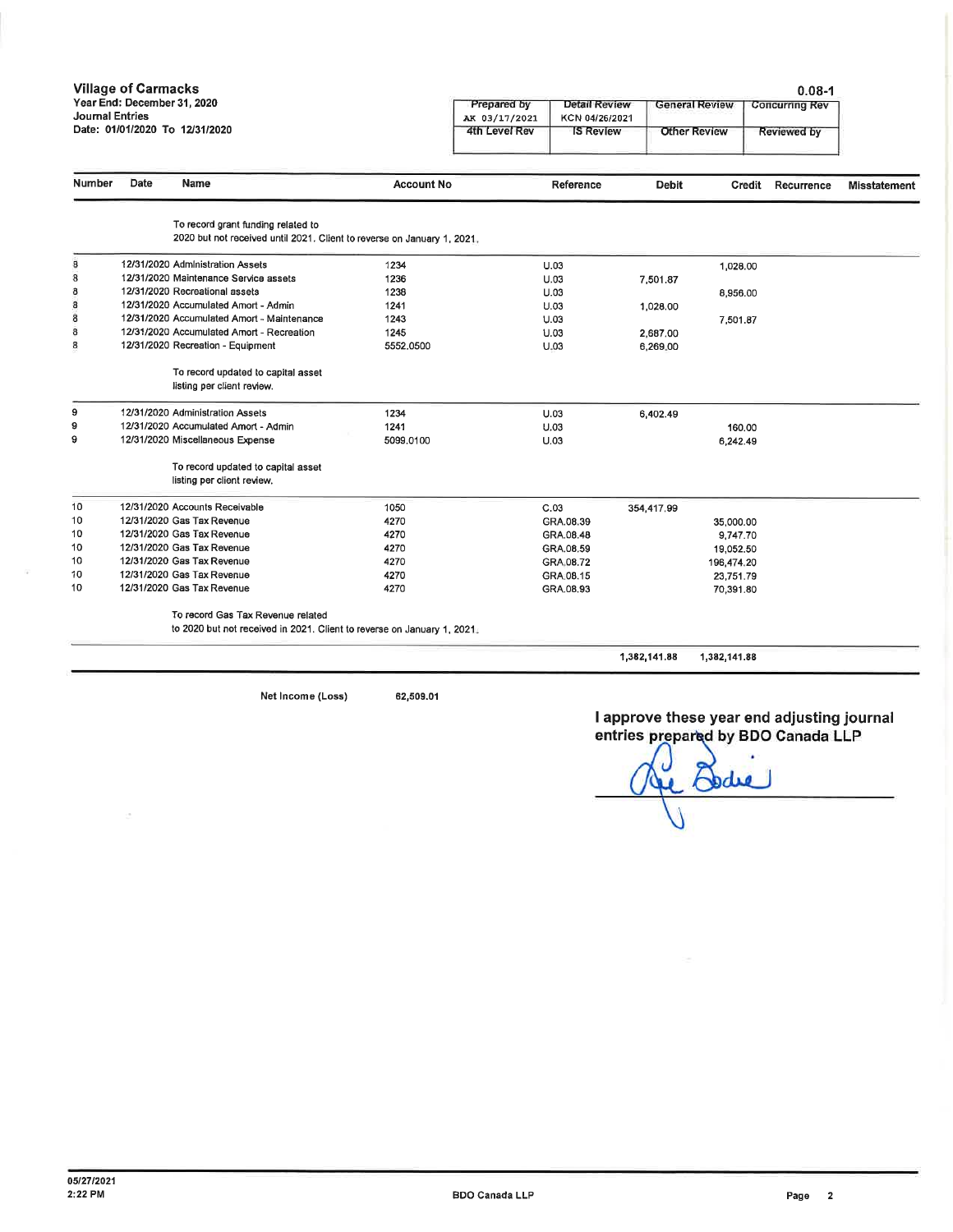| <b>Village of Carmacks</b>  |                    |                      |                       | 0.02A          |
|-----------------------------|--------------------|----------------------|-----------------------|----------------|
| Year End: December 31, 2020 | <b>Prepared by</b> | <b>Detail Review</b> | <b>General Review</b> | Concurring Rev |
| Leadsheet Summarv           | AK 03/17/2021      | KCN 04/26/2021       | AS 05/28/2021         |                |
|                             | 4th Level Rev      | <b>IS Review</b>     | <b>Other Review</b>   | Reviewed by    |
|                             |                    |                      |                       |                |

| Account                                           | Prelim         | Adj's         | Reclass | Rep            | Rep 12/19      |                        |                                 | Amount Chg %Chg Budget 12/20 Amount Chg %Chg |
|---------------------------------------------------|----------------|---------------|---------|----------------|----------------|------------------------|---------------------------------|----------------------------------------------|
| 1001 Petty Cash                                   | 159.24         | 0.00          | 0.00    | 159.24         | 156.08         | 3.16                   | $\overline{\mathbf{2}}$<br>0.00 | 159.24<br>0                                  |
| 1002 Recycling float                              | 1,616.35       | 0.00          | 0.00    | 1,616.35       | 2,500.00       | $(883.65)$ $(35)$      | 0.00                            | 1,616.35<br>0                                |
| 1003 Rec Center & VIC Float                       | 0.00           | 0.00          | 0.00    | 0.00           | 50.00          | (50.00)(100)           | 0.00                            | 0.00<br>0                                    |
| 1004 Deposit Clearing                             | 829.61         | 0.00          | 0.00    | 829.61         | 25,065.96      | $(24, 236.35)$ (97)    | 0.00                            | 829.61<br>0                                  |
| 1005 Cash in Scotia Bank                          | 27,031.70      | 0.00          | 0.00    | 27,031.70      | 33,482.17      | $(6,450.47)$ (19)      | 0.00                            | 27,031.70<br>0                               |
| 1006 Community Organization Fund                  | 11,513.44      | 0.00          | 0.00    | 11,513.44      | 11,513.44      | 0.00                   | 0<br>0.00                       | 11,513.44<br>0                               |
| 1007 Pelly/Carmacks Training Trust                | (2.05)         | 0.00          | 0.00    | (2.05)         | (2.05)         | 0.00                   | 0<br>0.00                       | 0<br>(2.05)                                  |
| 1025 Cash in CIBC Rec Board                       | 1,000.00       | 0.00          | 0.00    | 1,000.00       | 1,000.00       | 0.00                   | 0.00<br>0                       | 1,000.00<br>0                                |
| 1030 Power Savings Account                        | 640,537.85     | 0.00          | 0.00    | 640,537.85     | 872,214.34     | $(231, 676.49)$ $(27)$ | 0.00                            | 640,537.85<br>0                              |
| 1035 Reserves Savings Account                     | 187,572.55     | 0.00          | 0.00    | 187,572.55     | 1,928,057.67   | $(1,740,485.12)$ (90)  | 0.00                            | 187,572.55<br>0                              |
| 1045 Scotiabank GIC                               | 2,015,958.92   | 0.00          | 0.00    | 2,015,958.92   | 0.00           | 2,015,958.92           | 0.00<br>0                       | 2,015,958.92<br>0                            |
| A Cash                                            | 2,886,217.61   | 0.00          | 0.00    | 2,886,217.61   | 2,874,037.61   | 12,180.00              | 0<br>0.00                       | 2,886,217.61<br>0                            |
| 1049 Accounts Receivable Offset                   | 1,803.66       | 0.00          | 0.00    | 1,803.66       | 1,803.66       | 0.00                   | 0<br>0.00                       | 1,803.66<br>0                                |
| 1050 Accounts Receivable                          | 36,230.27      | 382,002.94    | 0.00    | 418,233.21     | 35,770.63      | 382,462.581069         | 0.00                            | 418,233.21<br>0                              |
| 1051 Allowance for Doubtful Accts                 | (3,239.41)     | 0.00          | 0.00    | (3,239.41)     | (3,239.41)     | 0.00                   | 0.00<br>0                       | (3,239.41)<br>0                              |
| C. 1 Accounts Receivable Audit I                  | 34,794.52      | 382,002.94    | 0.00    | 416,797.46     | 34,334.88      | 382,462.581114         | 0.00                            | 416,797.46<br>0                              |
| 1065 GST Input Tax Credit - 100%                  | 7,016.08       | 0.00          | 0.00    | 7,016.08       | 11,671.40      | $(4,655.32)$ $(40)$    | 0.00                            | 7,016.08<br>0                                |
| C.2                                               | 7,016.08       | 0.00          | 0.00    | 7,016.08       | 11,671.40      | $(4,655.32)$ $(40)$    | 0.00                            | 7,016.08<br>0                                |
| 1075 Prepaid Expenses                             | 1,325.00       | 0.00          | 0.00    | 1,325.00       | 0.00           | 1,325.00               | 0<br>0.00                       | 1,325.00<br>0                                |
| L Prepaid expenses & other curre                  | 1,325.00       | 0.00          | 0.00    | 1,325.00       | 0.00           | 1,325.00               | 0<br>0.00                       | 1,325.00<br>0                                |
| 1090 Investments - MFABC                          | 242,416.62     | 0.00          | 0.00    | 242,416.62     | 240,380.98     | 2,035.64               | 0.00<br>1                       | 242,416.62<br>0                              |
| M Long-term Investments                           | 242,416.62     | 0.00          | 0.00    | 242,416.62     | 240,380.98     | 2,035.64               | $\mathbf{1}$<br>0.00            | 242,416.62<br>0                              |
| 1080 AYC Self Insurance                           | 42,113.00      | (414.00)      | 0.00    | 41,699.00      | 42,113.00      | (414.00)               | (1)<br>0.00                     | 41,699.00<br>0                               |
| <b>W</b> Non-Financial Assets                     | 42,113.00      | (414.00)      | 0.00    | 41,699.00      | 42,113.00      | $(414.00)$ (1)         | 0.00                            | 41,699.00<br>0                               |
| 1234 Administration Assets                        | 941,405.56     | 34,880.83     | 0.00    | 976,286.39     | 941,405.56     | 34,880.83              | 4<br>0.00                       | 0<br>976,286.39                              |
| 1235 Protection Assets                            | 1,080,344.25   | 0.00          | 0.00    | 1,080,344.25   | 1,080,344.25   | 0.00                   | 0<br>0.00                       | 1,080,344.25<br>0                            |
| 1236 Maintenance Service assets                   | 3,237,829.49   | 8,250.87      | 0.00    | 3,246,080.36   | 3,237,829.49   | 8,250.87               | 0<br>0.00                       | 3,246,080.36<br>0                            |
| 1237 Environmental Health assets                  | 12,447,693.62  | 26,698.83     | 0.00    | 12,474,392.45  | 12,473,693.62  | 698.83                 | 0<br>0.00                       | 0<br>12,474,392.45                           |
| 1238 Recreational assets                          | 6,629,457.46   | 201,442.53    | 0.00    | 6,830,899.99   | 6,629,457.46   | 201,442.53             | 3<br>0.00                       | 6,830,899.99<br>0                            |
| 1241 Accumulated Amort - Admin                    | (637, 014.00)  | (28,034.00)   | 0.00    | (665,048.00)   | (637, 014.00)  | (28,034.00)            | 4<br>0.00                       | (665,048.00)<br>0                            |
| 1242 Accumulated Amort - Protectio                | (842, 287.00)  | (58, 183.00)  | 0.00    | (900, 470.00)  | (842, 287.00)  | (58, 183.00)           | 7<br>0.00                       | (900, 470.00)<br>0                           |
| 1243 Accumulated Amort - Maintena                 | (1,547,475.00) | (121, 741.87) | 0.00    | (1,669,216.87) | (1,547,475.00) | (121,741.87)           | 0.00<br>8                       | (1,669,216.87)<br>0                          |
| 1244 Accumulated Amort - Enviro He                | (2,793,204.00) | (238, 518.00) | 0.00    | (3,031,722.00) | (2,793,204.00) | (238, 518.00)          | 9<br>0.00                       | (3,031,722.00)<br>0                          |
| 1245 Accumulated Amort - Recreatic (3,553,578.53) |                | (176, 771.00) | 0.00    | (3,730,349.53) | (3,553,578.53) | (176, 771.00)          | 5<br>0.00                       | (3,730,349.53)<br>0                          |
| U Tangible Capital Assets (if app 14,963,171.85   |                | (351, 974.81) | 0.00    | 14,611,197.04  | 14,989,171.85  | $(377, 974.81)$ (3)    | 0.00                            | 14,611,197.04<br>0                           |
| 1010 Scotiabank Visa                              | (4,903.60)     | 0.00          | 0.00    | (4,903.60)     | (1,812.86)     | $(3,090.74)$ 170       | 0.00                            | (4,903.60)<br>0                              |
| 2015 Group Insurance Payable                      | (2,094.07)     | 0.00          | 0.00    | (2,094.07)     | (2, 104.46)    | 10.39                  | 0<br>0.00                       | $(2,094.07)$ 0                               |
| 2016 RRSP Payable                                 | (512.50)       | 0.00          | 0.00    | (512.50)       | (281.25)       | $(231.25)$ 82          | 0.00                            | (512.50) 0                                   |
| 2018 Wages Payable                                | (7,405.72)     | 0.00          | 0.00    | (7,405.72)     | 0.00           | $(7,405.72)$ 0         | 0.00                            | $(7,405.72)$ 0                               |
| 2020 Vacation Payable                             | (24, 424.58)   | 0.00          | 0.00    | (24, 424.58)   | (28, 612.56)   | 4,187.98 (15)          | 0.00                            | $(24, 424.58)$ 0                             |
| 2025 Accounts Payable                             | (34, 873.48)   | 0.00          | 0.00    | (34, 873.48)   | (71, 437.89)   | 36,564.41 (51)         | 0.00                            | $(34,873.48)$ 0                              |
| 2026 Accounts Payable Offset                      | (33,000.00)    | 0.00          | 0.00    | (33,000.00)    | (33,000.00)    | 0.00                   | 0<br>0.00                       | $(33,000.00)$ 0                              |
| 2027 Community Organization payal                 | (11, 875.35)   | 0.00          | 0.00    | (11, 875.35)   | (11, 875.35)   | 0.00                   | 0.00<br>0                       | (11, 875.35)<br>0                            |
| 2028 Firefighter Holdbacks                        | (1,450.00)     | 0.00          | 0.00    | (1,450.00)     | 0.00           | (1,450.00)             | 0.00<br>0                       | $(1,450.00)$ 0                               |
| CС                                                | (120, 539.30)  | 0.00          | 0.00    | (120, 539.30)  | (149, 124.37)  | 28,585.07 (19)         | 0.00                            | $(120, 539.30)$ 0                            |
| 2046 Deferred Revenue gas tax                     | (1,843.24)     | 0.00          | 0.00    | (1,843.24)     | (1,843.24)     | 0.00                   | 0<br>0.00                       | $(1,843.24)$ 0                               |
| 2047 Deferred Revenue other                       | (33,734.56)    | 0.00          | 0.00    | (33,734.56)    | (56, 238.21)   | 22,503.65              | (40)<br>0.00                    | (33,734.56 )<br>$\mathbf{0}$                 |
| <b>KK</b> Deferred revenue                        | (35,577.80)    | 0.00          | 0.00    | (35,577.80)    | (58,081.45)    | 22,503.65 (39)         | 0.00                            | $(35,577.80)$ 0                              |
| 2085 Landfill Liabilties                          | (49, 954.84)   | (3,541.80)    | 0.00    | (53,496.64)    | (49,954.84)    | $(3,541.80)$ 7         | 0.00                            | $(53, 496.64)$ 0                             |
| LL                                                | (49, 954.84)   | (3,541.80)    | 0.00    | (53, 496.64)   | (49, 954.84)   | $(3,541.80)$ 7         | 0.00                            | $(53, 496.64)$ 0                             |
| 3900.0100 Retained Earnings                       | (3,988,130.17) | 0.00          | 0.00    | (3,988,130.17) | 0.00           | (3,988,130.17)         | 0<br>0.00                       | $(3,988,130.17)$ 0                           |
| 3900.0200 Retained Earnings                       | 139,430.40     | 0.00          | 0.00    | 139,430.40     | 0.00           | 139,430.40             | 0<br>0.00                       | 139,430.40<br>0                              |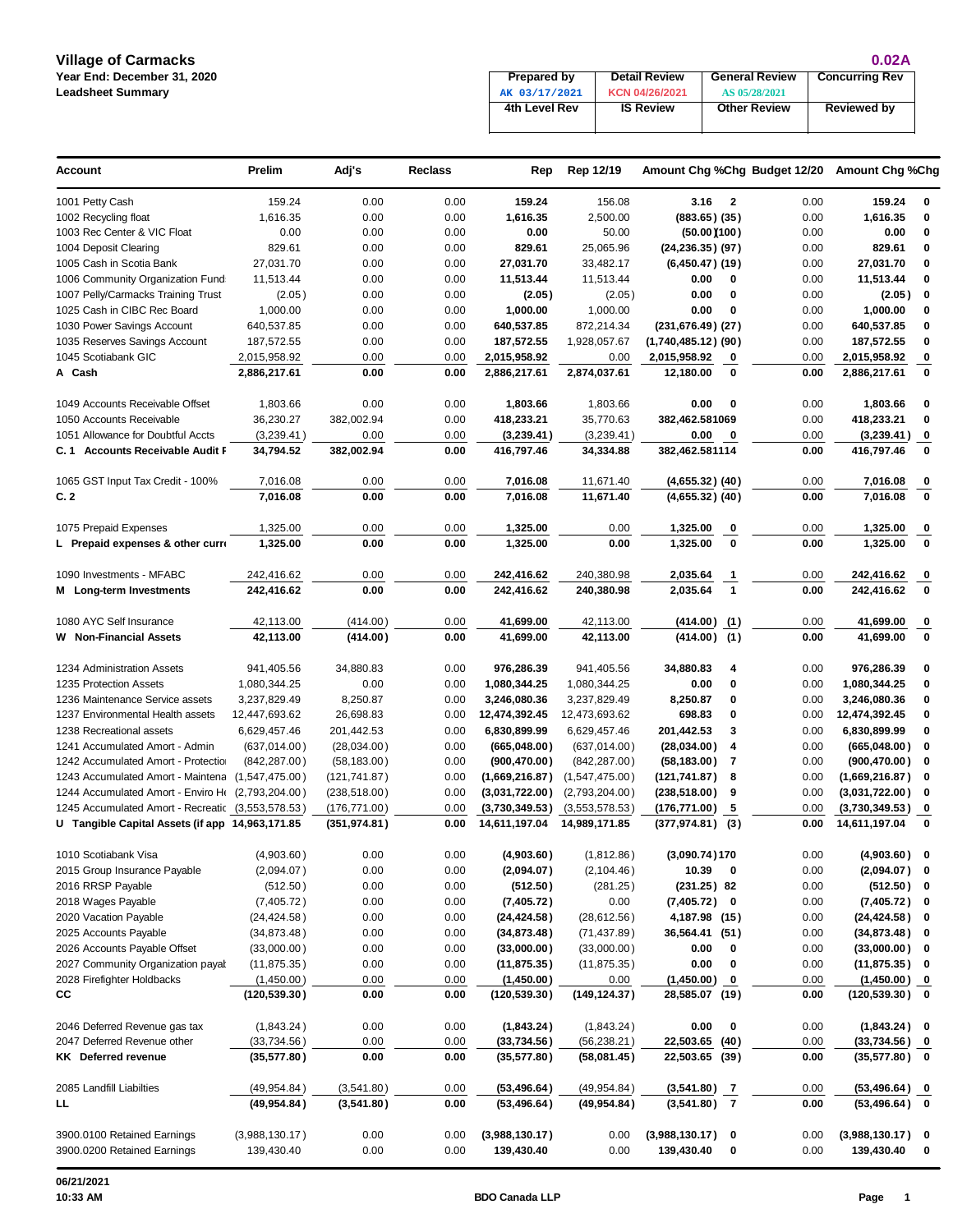| <b>Village of Carmacks</b>  |                    |                      |                       | $0.02A-1$             |
|-----------------------------|--------------------|----------------------|-----------------------|-----------------------|
| Year End: December 31, 2020 | <b>Prepared by</b> | <b>Detail Review</b> | <b>General Review</b> | <b>Concurring Rev</b> |
| <b>Leadsheet Summary</b>    | AK 03/17/2021      | KCN 04/26/2021       | AS 05/28/2021         |                       |
|                             | 4th Level Rev      | <b>IS Review</b>     | <b>Other Review</b>   | Reviewed by           |
|                             |                    |                      |                       |                       |

| Account                                          | Prelim          | Adj's        | <b>Reclass</b> | Rep             | Rep 12/19                           |                                                   |               | Amount Chg %Chg Budget 12/20 Amount Chg %Chg |
|--------------------------------------------------|-----------------|--------------|----------------|-----------------|-------------------------------------|---------------------------------------------------|---------------|----------------------------------------------|
| 3900.0300 Retained Earnings                      | 634.04          | 0.00         | 0.00           | 634.04          | 0.00                                | 634.04<br>0                                       | 0.00          | 634.04<br>0                                  |
| 3900.0400 Retained Earnings                      | 697.55          | 0.00         | 0.00           | 697.55          | 0.00                                | 697.55<br>0                                       | 0.00          | 697.55<br>0                                  |
| 3900.0500 Retained Earnings                      | 1,837,671.74    | 0.00         | 0.00           | 1,837,671.74    | 0.00                                | 1,837,671.74<br>0                                 | 0.00          | 1,837,671.74<br>0                            |
| 3900.0600 Retained Earnings                      | 1,305,167.69    | 0.00         | 0.00           | 1,305,167.69    | 0.00                                | 1,305,167.69<br>0                                 | 0.00          | 0<br>1,305,167.69                            |
| 3900.0700 Retained Earnings                      | 84,425.02       | 0.00         | 0.00           | 84,425.02       | 0.00                                | 84,425.02<br>0                                    | 0.00          | 84,425.02<br>0                               |
| 3900.0800 Retained Earnings                      | (8,028,823.46)  | 0.00         | 0.00           | (8,028,823.46)  | 0.00                                | (8,028,823.46)<br>0                               | 0.00          | (8,028,823.46)<br>$\bf{0}$                   |
| 3900.0900 Retained Earnings                      | 989,751.12      | 0.00         | 0.00           | 989,751.12      | 0.00                                | 989,751.12<br>0                                   | 0.00          | 989,751.12<br>0                              |
| 3900.1000 Retained Earnings                      | 3,792,945.99    | 0.00         | 0.00           | 3,792,945.99    | 0.00                                | 3,792,945.99<br>0                                 | 0.00          | 3,792,945.99<br>0                            |
| 3900.1100 Retained Earnings                      | 12,365.57       | 0.00         | 0.00           | 12,365.57       | 0.00                                | 0<br>12,365.57                                    | 0.00          | 12,365.57<br>0                               |
| 3900.1200 Retained Earnings                      | 4,167,411.74    | 0.00         | 0.00           | 4, 167, 411. 74 | 0.00                                | 4,167,411.74<br>0                                 | 0.00          | 0<br>4, 167, 411.74                          |
| 3900.1300 Retained Earnings                      | 3,894.67        | 0.00         | 0.00           | 3,894.67        | 0.00                                | 3,894.67<br>0                                     | 0.00          | 3,894.67<br>0                                |
| 3900.1400 Retained Earnings                      | 4,199.16        | 0.00         | 0.00           | 4,199.16        | 0.00                                | 4,199.16<br>0                                     | 0.00          | 4,199.16<br>0                                |
| 3900.1500 Retained Earnings                      | 834,003.76      | 0.00         | 0.00           | 834,003.76      | 0.00                                | 834,003.76<br>0                                   | 0.00          | 834,003.76<br>0                              |
| 3900.1600 Retained Earnings                      | 367,684.54      | 0.00         | 0.00           | 367,684.54      | 0.00                                | 367,684.54<br>0                                   | 0.00          | 367,684.54<br>0                              |
| 3900.1700 Retained Earnings                      | 319,585.96      | 0.00         | 0.00           | 319,585.96      | 0.00                                | 319,585.96<br>0                                   | 0.00          | 319,585.96<br>0                              |
| 3900.1800 Retained Earnings                      | (212, 650.49)   | 0.00         | 0.00           | (212, 650.49)   | 0.00                                | (212, 650.49)<br>0                                | 0.00          | (212, 650.49)<br>$\bf{0}$                    |
| 3900.2000 Retained Earnings                      | 47,885.83       | 0.00         | 0.00           | 47,885.83       | 0.00                                | 47,885.83<br>0                                    | 0.00          | 47,885.83<br>0                               |
| 3900.3000 Retained Earnings                      | (4,704.42)      | 0.00         | 0.00           | (4,704.42)      | 0.00                                | (4,704.42)<br>0                                   | 0.00          | (4,704.42 )<br>$\bf{0}$                      |
| 3900.5000 Retained Earnings                      | 4,746.00        | 0.00         | 0.00           | 4,746.00        | 0.00                                | 4,746.00<br>0                                     | 0.00          | 4,746.00<br>0                                |
| <b>UU</b> Operating Fund Balances                | 1,678,192.24    | 0.00         | 0.00           | 1,678,192.24    | 0.00                                | 1,678,192.24<br>0                                 | 0.00          | $\mathbf 0$<br>1,678,192.24                  |
| 3001 Equity in Fixed Assets                      | (17,909,525.14) | 0.00         | 0.00           |                 | $(17,909,525.14)$ $(17,909,525.14)$ | 0.00<br>0                                         | 0.00          | $(17,909,525.14)$ 0                          |
| 3005 Discretionary Reserve                       | 317,861.08      | 0.00         | 0.00           | 317,861.08      | 317,861.08                          | 0.00<br>0                                         | 0.00          | 317,861.08<br>0                              |
| 3045 AYC Self Insurance Reserve                  | (37, 557.00)    | 0.00         | 0.00           | (37, 557.00)    | (37, 557.00)                        | 0.00<br>0                                         | 0.00          | $(37,557.00)$ 0                              |
| 3900 Retained Earnings                           | (47, 102.80)    | 19,388.76    | 0.00           | (27, 714.04)    | 1,567,983.08                        | (1,595,697.12)(102)                               | 0.00          | (27, 714.04)<br>$\mathbf{0}$                 |
| XX Net assets / funds restricted                 | (17,676,323.86) | 19,388.76    | 0.00           |                 |                                     | (17,656,935.10) (16,061,237.98) (1,595,697.12) 10 | 0.00          | $(17,656,935.10)$ 0                          |
| 3020 Infrastructure Reserve                      | (1,913,967.20)  | 0.00         | 0.00           | (1,913,967.20)  | (1,913,967.20)                      | 0.00<br>0                                         | 0.00          | $(1,913,967.20)$ 0                           |
| 3050 Equipment Replacement Rese                  | (41, 836.00)    | 0.00         | 0.00           | (41, 836.00)    | (41, 836.00)                        | 0.00<br>0                                         | 0.00          | $(41,836.00)$ 0                              |
| 4299 Transfer from Reserves                      | 0.00            | 0.00         | 0.00           | 0.00            | 0.00                                | 0<br>0.00                                         | 733,494.00    | (733,494.00) (100)                           |
| WW Internally restricted net asse (1,955,803.20) |                 | 0.00         | 0.00           | (1,955,803.20)  | (1,955,803.20)                      | 0.00<br>0                                         | 733,494.00    | (2,689,297.20)(367)                          |
| 4000 Tax Revenue - General                       | 0.00            | 0.00         | 0.00           | 0.00            | 0.00                                | 0.00<br>0                                         | (310,000.00)  | 310,000.00 (100)                             |
| 4010 Tax Revenue - Penalty                       | 0.00            | 0.00         | 0.00           | 0.00            | 0.00                                | 0.00<br>0                                         | (1,000.00)    | 1,000.00 (100)                               |
| 4015 Tax Revenue - Interest                      | 0.00            | 0.00         | 0.00           | 0.00            | 0.00                                | 0.00<br>0                                         | (40.00)       | 40.00 (100)                                  |
| 4005.0100 Tax Revenue - General                  | (324, 367.87)   | 0.00         | 0.00           | (324, 367.87)   | (309, 561.29)                       | (14,806.58)<br>5                                  | 0.00          | $(324, 367.87)$ 0                            |
| 4010.0100 Tax Revenue - Penalty                  | (1,031.54)      | 0.00         | 0.00           | (1,031.54)      | (1,473.91)                          | 442.37<br>(30)                                    | 0.00          | $(1,031.54)$ 0                               |
| 4015.0100 Tax Revenue - Interest                 | (4.34)          | 0.00         | 0.00           | (4.34)          | (4.62)                              | 0.28<br>(6)                                       | 0.00          | (4.34) 0                                     |
| 10.1 General taxes                               | (325, 403.75)   | 0.00         | 0.00           | (325, 403.75)   | (311, 039.82)                       | (14, 363.93)<br>5                                 | (311, 040.00) | $(14, 363.75)$ 5                             |
| 4020 Grants in Lieu - Federal                    | 0.00            | 0.00         | 0.00           | 0.00            | 0.00                                | 0.00<br>0                                         | (17,000.00)   | 17,000.00 (100)                              |
| 4025 Grants in Lieu - YTG                        | 0.00            | 0.00         | 0.00           | 0.00            | 0.00                                | 0.00<br>0                                         | (142,000.00)  | 142,000.00 (100)                             |
| 4030 Grants in Lieu - CBC                        | 0.00            | 0.00         | 0.00           | 0.00            | 0.00                                | 0.00<br>0                                         | (200.00)      | 200.00 (100)                                 |
| 4035 Grants in Lieu - Yukon Energy               | 0.00            | 0.00         | 0.00           | 0.00            | 0.00                                | 0.00<br>0                                         | (75.00)       | 75.00 (100)                                  |
| 4020.0100 Grants in Lieu - Federal               | (17, 463.75)    | 0.00         | 0.00           | (17, 463.75)    | (16, 558.35)                        | $(905.40)$ 5                                      | 0.00          | $(17, 463.75)$ 0                             |
| 4025.0100 Grants in Lieu - YTG                   | (157, 636.95)   | 0.00         | 0.00           | (157, 636.95)   | (141,486.45)                        | $(16, 150.50)$ 11                                 | 0.00          | $(157, 636.95)$ 0                            |
| 4030.0100 Grants in Lieu - CBC                   | (293.55)        | 0.00         | 0.00           | (293.55)        | (198.60)                            | $(94.95)$ 48                                      | 0.00          | (293.55) 0                                   |
| 4035.0100 Grants in Lieu - Yukon Er              | (72.30)         | 0.00         | 0.00           | (72.30)         | (72.30)                             | 0.00 0                                            | 0.00          | (72.30) 0                                    |
| 10.2 Grants in leiu                              | (175, 466.55)   | 0.00         | 0.00           | (175, 466.55)   | (158, 315.70)                       | $(17, 150.85)$ 11                                 | (159, 275.00) | $(16, 191.55)$ 10                            |
| 4115 Fire Protection Agreement                   | 0.00            | (20, 939.92) | 0.00           | (20, 939.92)    | 0.00                                | $(20,939.92)$ 0                                   | (23,000.00)   | 2,060.08<br>(9)                              |
| 4115.0100 Fire Protection Agreemer               | (14, 202.91)    | 0.00         | 0.00           | (14, 202.91)    | 0.00                                | $(14,202.91)$ 0                                   | 0.00          | $(14, 202.91)$ 0                             |
| 10.3 Fire protection                             | (14, 202.91)    | (20, 939.92) | 0.00           | (35, 142.83)    | 0.00                                | $(35, 142.83)$ 0                                  | (23,000.00)   | $(12, 142.83)$ 53                            |
| 4070 Sewer Revenue                               | 0.00            | 0.00         | 0.00           | 0.00            | 0.00                                | 0.00<br>0                                         | (27,000.00)   | 27,000.00 (100)                              |
| 4070.0100 Sewer Revenue                          | (27, 327.60)    | 0.00         | 0.00           | (27, 327.60)    | (25, 455.50)                        | $(1,872.10)$ 7                                    | 0.00          | $(27, 327.60)$ 0                             |
| 10.4 Sewer service                               | (27, 327.60)    | 0.00         | 0.00           | (27, 327.60)    | (25, 455.50)                        | $(1,872.10)$ 7                                    | (27,000.00)   | $(327.60)$ 1                                 |
| 4075.1500 Pool Fees                              | 0.00            | 0.00         | 0.00           | 0.00            | (645.25)                            | 645.25 (100)                                      | 0.00          | 0.00                                         |
| 10.5 Pool fees                                   | 0.00            | 0.00         | 0.00           | 0.00            | (645.25)                            | 645.25 (100)                                      | 0.00          | $\bf{0}$<br>0.00                             |
| 4080 Business Licence Fees                       | 0.00            | 0.00         | 0.00           | 0.00            | 0.00                                | 0.00<br>0                                         | (1,800.00)    | 1,800.00 (100)                               |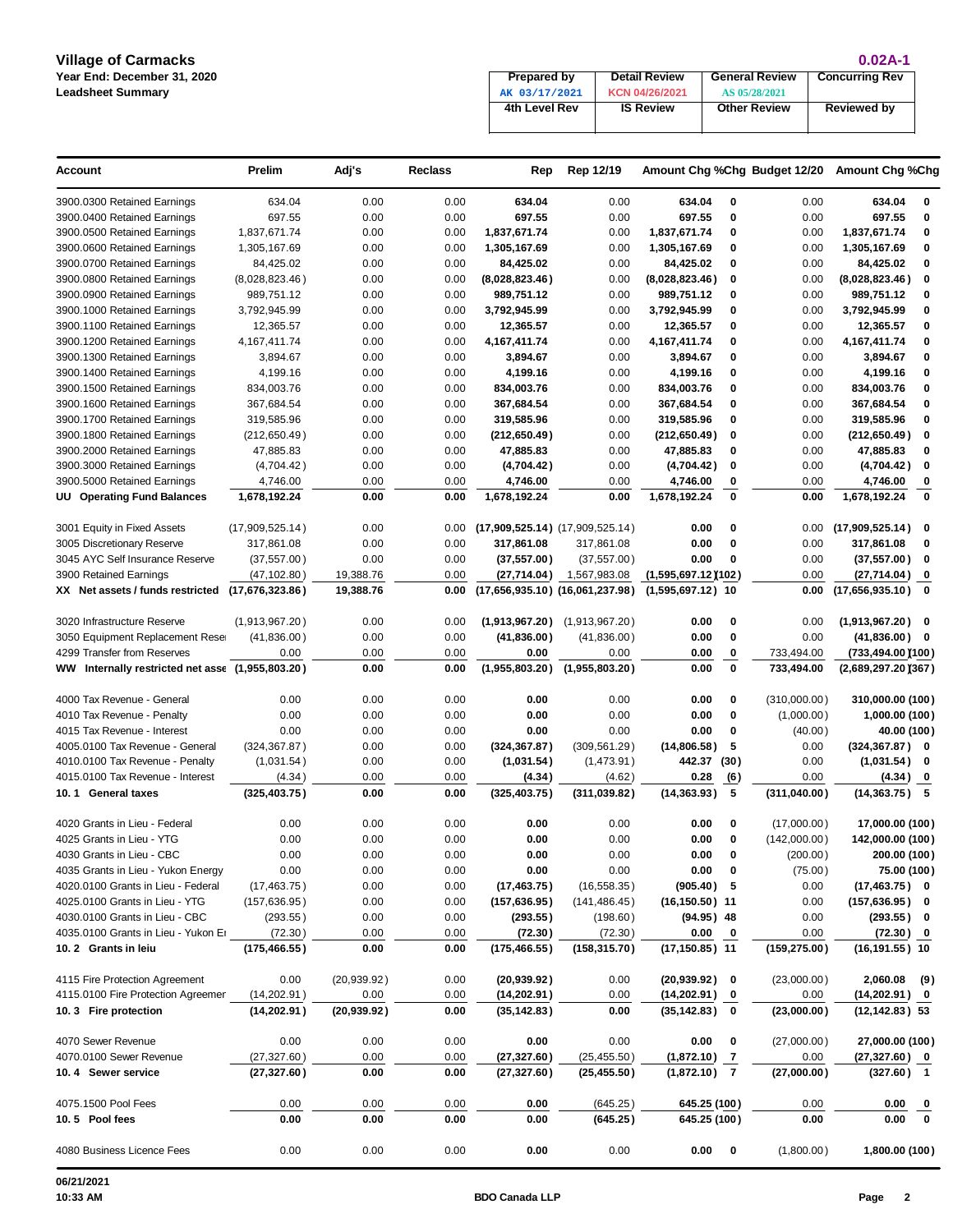| <b>Village of Carmacks</b>  |                    |                      |                       | $0.02A-2$             |  |
|-----------------------------|--------------------|----------------------|-----------------------|-----------------------|--|
| Year End: December 31, 2020 | <b>Prepared by</b> | <b>Detail Review</b> | <b>General Review</b> | <b>Concurring Rev</b> |  |
| <b>Leadsheet Summarv</b>    | AK 03/17/2021      | KCN 04/26/2021       | AS 05/28/2021         |                       |  |
|                             | 4th Level Rev      | <b>IS Review</b>     | <b>Other Review</b>   | Reviewed by           |  |
|                             |                    |                      |                       |                       |  |

| Account                                                            | Prelim                       | Adj's         | <b>Reclass</b> | Rep                         | Rep 12/19           |                                     |                | Amount Chg %Chg Budget 12/20 Amount Chg %Chg |
|--------------------------------------------------------------------|------------------------------|---------------|----------------|-----------------------------|---------------------|-------------------------------------|----------------|----------------------------------------------|
| 4085 Intermunicipal Bus Lic Fees                                   | 0.00                         | 0.00          | 0.00           | 0.00                        | 0.00                | 0.00<br>0                           | (1,000.00)     | 1,000.00 (100)                               |
| 4100 Permit Fees                                                   | 0.00                         | 0.00          | 0.00           | 0.00                        | 0.00                | 0.00<br>0                           | (200.00)       | 200.00 (100)                                 |
| 10.6 Licences and permits                                          | 0.00                         | 0.00          | 0.00           | 0.00                        | 0.00                | 0.00<br>$\mathbf 0$                 | (3,000.00)     | 3,000.00 (100)                               |
| 4055 Rentals                                                       | 0.00                         | 2,150.00      | 0.00           | 2,150.00                    | 0.00                | 2,150.00<br>0                       | 0.00           | 2,150.00<br>$\mathbf 0$                      |
| 2000-4116 Fire hall - rental                                       | 0.00                         | 0.00          | 0.00           | 0.00                        | 0.00                | 0.00<br>0                           | (10,800.00)    | 10,800.00 (100)                              |
| 4055.0900 Rentals                                                  | (10,800.00)                  | 0.00          | 0.00           | (10, 800.00)                | (10,800.00)         | 0.00<br>0                           | 0.00           | $(10,800.00)$ 0                              |
| 10.8 Rental - fire hall                                            | (10,800.00)                  | 2,150.00      | 0.00           | (8,650.00)                  | (10,800.00)         | (20)<br>2,150.00                    | (10,800.00)    | 2,150.00 (20)                                |
| 1000-4060 Rental - Duplex                                          | 0.00                         | 0.00          | 0.00           | 0.00                        | 0.00                | 0.00<br>0                           | (7,800.00)     | 7,800.00 (100)                               |
| 4055.0700 Rentals                                                  | (9,000.00)                   | 0.00          | 0.00           | (9,000.00)                  | (6,450.00)          | $(2,550.00)$ 40                     | 0.00           | $(9,000.00)$ 0                               |
| 10.9 Rental - duplex                                               | (9,000.00)                   | 0.00          | 0.00           | (9,000.00)                  | (6,450.00)          | $(2,550.00)$ 40                     | (7,800.00)     | $(1,200.00)$ 15                              |
| 4059 Misc Revenues                                                 | 0.00                         | 0.00          | 0.00           | 0.00                        | 0.00                | 0.00<br>0                           | (10,000.00)    | 10,000.00 (100)                              |
| 4065 Recycling Revenue                                             | (33, 420.45)                 | 0.00          | 0.00           | (33, 420.45)                | (15,019.62)         | $(18,400.83)$ 123                   | (55,000.00)    | 21,579.55 (39)                               |
| 4999 Gain on disposal of assets                                    | 0.00                         | (3,020.00)    | 0.00           | (3,020.00)                  | 0.00                | $(3,020.00)$ 0                      | 0.00           | $(3,020.00)$ 0                               |
| 5160 Recycling refund                                              | 10,947.45                    | 853.25        | 0.00           | 11,800.70                   | 6,292.44            | 5,508.26 88                         | 0.00           | 11,800.70<br>0                               |
| 4059.0100 Misc Revenues                                            | (1.00)                       | 0.00          | 0.00           | (1.00)                      | (4,882.94)          | 4,881.94 (100)                      | 0.00           | (1.00)<br>0                                  |
| 10.10 Miscellaneous                                                | (22, 474.00)                 | (2, 166.75)   | 0.00           | (24, 640.75)                | (13,610.12)         | $(11,030.63)$ 81                    | (65,000.00)    | 40,359.25<br>(62)                            |
| 4040 Interest Income - General                                     | 0.00                         | 0.00          | 0.00           | 0.00                        | 0.00                | 0.00<br>0                           | (3,000.00)     | 3,000.00 (100)                               |
| 4050 Interest Income - Investments                                 | 0.00                         | 0.00          | 0.00           | 0.00                        | 0.00                | 0.00<br>0                           | (35,000.00)    | 35,000.00 (100)                              |
| 4040.0100 Interest Income - Genera                                 | (223.63)                     | 0.00          | 0.00           | (223.63)                    | (9,891.36)          | 9,667.73<br>(98)                    | 0.00           | (223.63) 0                                   |
| 4050.0100 Interest Income - Investm                                | (33,750.45)                  | 0.00          | 0.00           | (33,750.45)                 | (38, 809.04)        | 5,058.59<br>(13)                    | 0.00           | $(33,750.45)$ 0                              |
| 10.11 Interest                                                     | (33,974.08)                  | 0.00          | 0.00           | (33,974.08)                 | (48,700.40)         | 14,726.32<br>(30)                   | (38,000.00)    | 4,025.92 (11)                                |
| 4125 Visitor Centre Revenue                                        | 0.00                         | 0.00          | 0.00           | 0.00                        | 0.00                | 0.00<br>0                           | (5,000.00)     | 5,000.00 (100)                               |
| 10.12                                                              | 0.00                         | 0.00          | 0.00           | 0.00                        | 0.00                | $\mathbf 0$<br>0.00                 | (5,000.00)     | 5,000.00 (100)                               |
| 4056 Fitness Revenue                                               | 0.00                         | 0.00          | 0.00           | 0.00                        | 0.00                | 0.00<br>0                           | (5,000.00)     | 5,000.00 (100)                               |
| 4057 Concession                                                    | 0.00                         | 0.00          | 0.00           | 0.00                        | 0.00                | 0.00<br>0                           | (1,500.00)     | 1,500.00 (100)                               |
| 4105 Fax & Photocopy Fees                                          | 0.00                         | 0.00          | 0.00           | 0.00                        | (10.85)             | 10.85 (100)                         | (10.00)        | 10.00 (100)                                  |
| 4057.1200 Concession                                               | (306.30)                     | 0.00          | 0.00           | (306.30)                    | (1,867.75)          | 1,561.45 (84)                       | 0.00           | (306.30)<br>$\mathbf{0}$                     |
| 4059.0600 Misc Revenues                                            | 0.00                         | 0.00          | 0.00           | 0.00                        | (1,400.00)          | 1,400.00 (100)                      | 0.00           | 0.00<br>0                                    |
| 4059.1200 Misc Revenues                                            | 0.00                         | 0.00          | 0.00           | 0.00                        | (1,633.23)          | 1,633.23 (100)                      | 0.00           | 0.00<br>0                                    |
| 10.13 Recreation revenue                                           | (306.30)                     | 0.00          | 0.00           | (306.30)                    | (4,911.83)          | 4,605.53 (94)                       | (6, 510.00)    | 6,203.70<br>(95)                             |
| 4080.0100 Business Licence Fees                                    | (1,620.00)                   | 0.00          | 0.00           | (1,620.00)                  | (1,695.00)          | 75.00<br>(4)                        | 0.00           | $(1,620.00)$ 0                               |
| 4085.0100 Intermunicipal Bus Lic Fe                                | (1,000.45)                   | 0.00          | 0.00           | (1,000.45)                  | (623.06)            | $(377.39)$ 61                       | 0.00           | (1,000.45)<br>0                              |
| 4100.0100 Permit Fees                                              | (120.00)                     | 0.00          | 0.00           | (120.00)                    | (70.00)             | $(50.00)$ 71                        | 0.00           | (120.00)<br>0                                |
| 10.135 Licenses & Permits                                          | (2,740.45)                   | 0.00          | 0.00           | (2,740.45)                  | (2,388.06)          | $(352.39)$ 15                       | 0.00           | $(2,740.45)$ 0                               |
| 4203 R.P.A.Y. Grant funding                                        | (3,000.00)                   | 0.00          | 0.00           | (3,000.00)                  | 0.00                | (3,000.00)<br>0                     | 0.00           | (3,000.00)<br>0                              |
| 4205 Grant Revenue - FireSmart                                     | 0.00                         | 0.00          | 0.00           | 0.00                        | (20,000.00)         | 20,000.00 (100)                     | 0.00           | 0.00<br>0                                    |
| 4224 Ground Water Monitoring Func                                  | (14, 861.02)                 | 0.00          | 0.00           | (14, 861.02)                | 0.00                | $(14,861.02)$ 0                     | 0.00           | $(14,861.02)$ 0                              |
| 4231 YLAP Funding                                                  | (3,833.67)                   | 0.00          | 0.00           | (3,833.67)                  | 0.00                | $(3,833.67)$ 0                      | 0.00           | $(3,833.67)$ 0                               |
| 4237 Sewer Lift Station Funding                                    | 1,515.50                     | 0.00          | 0.00           | 1,515.50                    | (1,515.50)          | 3,031.00 (200)                      | 0.00           | 1,515.50<br>0                                |
| 4251 Cond Building & Equip Reserv                                  | 0.00                         | 0.00          | 0.00           | 0.00                        | 0.00                | 0.00<br>0                           | (1,400,000.00) | 1,400,000.00 (100)                           |
| 4263 Grant Revenue - Summer stud                                   | (2,968.00)                   | (1,912.26)    | 0.00           | (4,880.26)                  | (15, 295.88)        | 10,415.62 (68)                      | 0.00           | $(4,880.26)$ 0                               |
| 4265 Gov't of Yukon Funding Other                                  | (70, 835.79)                 | (27, 584.95)  | 0.00           | (98, 420.74)                | (31, 507.23)        | $(66,913.51)$ 212                   | 0.00           | $(98, 420.74)$ 0                             |
| 4270 Gas Tax Revenue                                               | 0.00                         | (354, 417.99) | 0.00           | (354, 417.99)               | (228, 872.86)       | $(125, 545.13)$ 55                  | 0.00           | (354, 417.99)<br>0                           |
| 4016.0800 Grant Revenue - Special                                  | 0.00                         | 0.00          | 0.00           | 0.00                        | (14, 854.15)        | 14,854.15 (100)                     | 0.00           | 0.00<br>0                                    |
| 4202.0100 Community Training Trus                                  | (4,372.00)                   | 0.00          | 0.00           | (4,372.00)                  | 0.00                | $(4,372.00)$ 0                      | 0.00           | (4,372.00)<br>$\bf{0}$                       |
| 4203.1200 R.P.A.Y. Grant funding                                   | 0.00                         | 0.00          | 0.00           | 0.00                        | (4,830.29)          | 4,830.29 (100)                      | 0.00           | 0.00<br>0                                    |
| 4205.0100 Grant Revenue - FireSma<br>4210.0100 Grant Revenue - CDF | 0.00                         | 0.00          | 0.00           | 0.00                        | (3,349.42)          | 3,349.42 (100)                      | 0.00           | 0.00<br>0                                    |
| 4210.1800 Grant Revenue - CDF                                      | (1, 183.00)                  | 0.00          | 0.00           | (1, 183.00)                 | 0.00                | $(1, 183.00)$ 0                     | 0.00           | $(1, 183.00)$ 0                              |
| 4215.0100 Grant Revenue - Lotteries                                | (22, 732.81)<br>(17, 597.00) | 0.00<br>0.00  | 0.00<br>0.00   | (22, 732.81)<br>(17,597.00) | 0.00<br>(15,968.00) | $(22, 732.81)$ 0<br>$(1,629.00)$ 10 | 0.00<br>0.00   | $(22, 732.81)$ 0<br>$(17,597.00)$ 0          |
| 4221.1200 Special Youth Project                                    | (10,830.68)                  | 0.00          | 0.00           | (10, 830.68)                | 0.00                | (10,830.68)<br>0                    | 0.00           | $(10,830.68)$ 0                              |
| 4270.1800 Gas Tax Revenue                                          | 251.47                       | 0.00          | 0.00           | 251.47                      | 0.00                | 251.47<br>0                         | 0.00           | 251.47<br>$\bf{0}$                           |
| 10.14 Government grants                                            | (150, 447.00)                | (383, 915.20) | 0.00           | (534, 362.20)               | (336, 193.33)       | $(198, 168.87)$ 59                  | (1,400,000.00) | 865,637.80 (62)                              |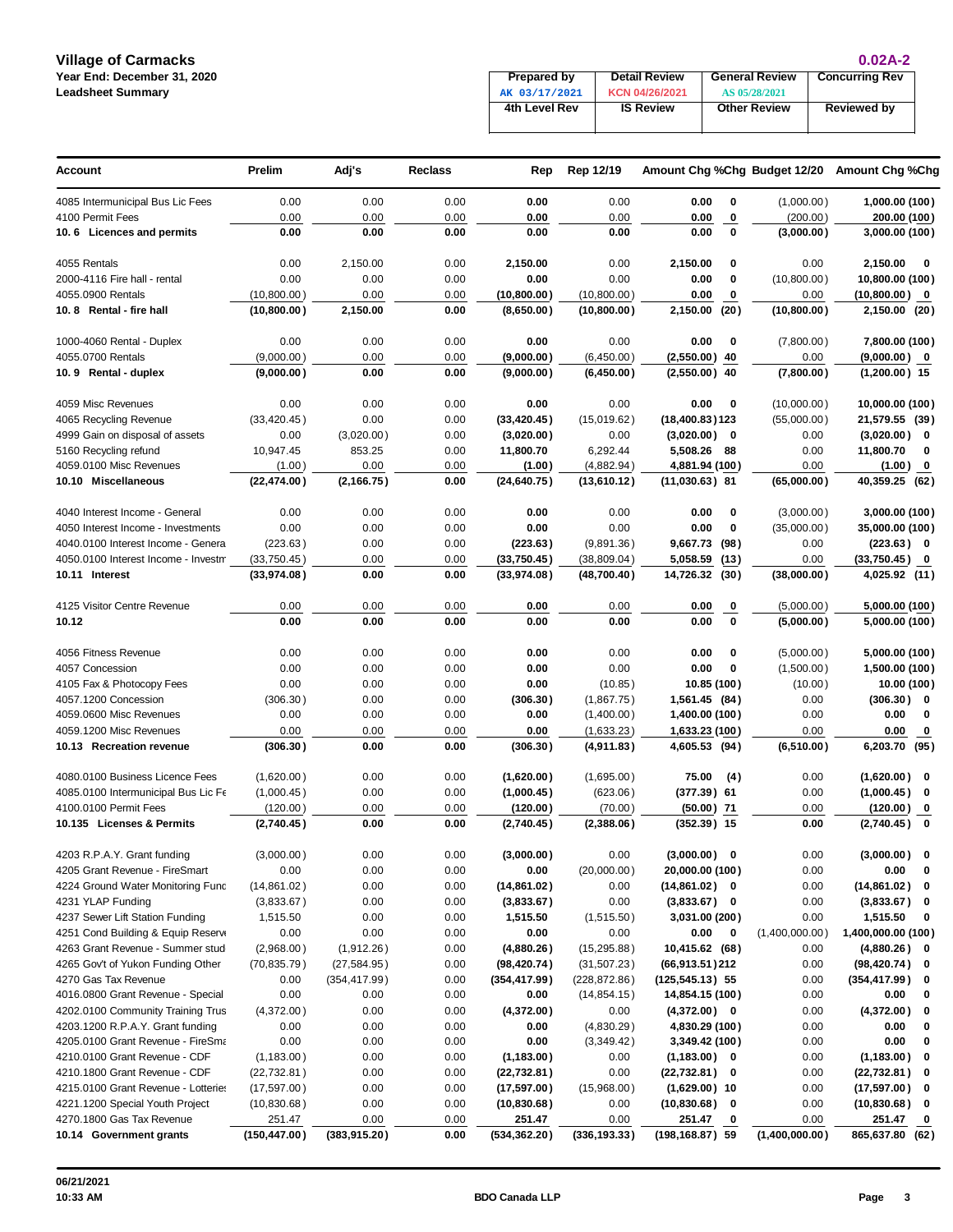| <b>Village of Carmacks</b>  |                    |                      |                       | $0.02A-3$             |
|-----------------------------|--------------------|----------------------|-----------------------|-----------------------|
| Year End: December 31, 2020 | <b>Prepared by</b> | <b>Detail Review</b> | <b>General Review</b> | <b>Concurring Rev</b> |
| <b>Leadsheet Summarv</b>    | AK 03/17/2021      | KCN 04/26/2021       | AS 05/28/2021         |                       |
|                             | 4th Level Rev      | <b>IS Review</b>     | <b>Other Review</b>   | Reviewed by           |
|                             |                    |                      |                       |                       |

| Account                                        | Prelim       | Adj's      | <b>Reclass</b> | Rep            | Rep 12/19      |                                |                | Amount Chg %Chg Budget 12/20 Amount Chg %Chg |
|------------------------------------------------|--------------|------------|----------------|----------------|----------------|--------------------------------|----------------|----------------------------------------------|
| 4260 Comprehensive Grant - Uncon(1,375,038.00) |              | 0.00       | 0.00           | (1,375,038.00) | (1,336,669.00) | (38, 369.00)<br>-3             | 0.00           | $(1,375,038.00)$ 0                           |
| 4261 Comprehensive Grant - Equipn              | 0.00         | 0.00       | 0.00           | 0.00           | 0.00           | 0.00<br>0                      | (1,375,038.00) | 1,375,038.00 (100)                           |
| 4231.1200 YLAP Funding                         | 0.00         | 0.00       | 0.00           | 0.00           | (25, 869.68)   | 25,869.68 (100)                | 0.00           | 0.00<br>$\bf{0}$                             |
| 10.15 Comprehensive block fund (1,375,038.00)  |              | 0.00       | 0.00           | (1,375,038.00) | (1,362,538.68) | (12, 499.32)<br>$\overline{1}$ | (1,375,038.00) | $\mathbf 0$<br>0.00                          |
| 4101 Refundable Deposits                       | (400.00)     | 0.00       | 0.00           | (400.00)       | 0.00           | (400.00)<br>0                  | 0.00           | (400.00) 0                                   |
| 1000-4055 Rental - Admin Building              | 0.00         | 0.00       | 0.00           | 0.00           | 0.00           | 0.00<br>0                      | (20,000.00)    | 20,000.00 (100)                              |
| 4055.0200 Rentals                              | (20, 150.00) | 0.00       | 0.00           | (20, 150.00)   | (20,900.00)    | (4)<br>750.00                  | 0.00           | $(20, 150.00)$ 0                             |
| 10.18 Rental - administration bui              | (20, 550.00) | 0.00       | 0.00           | (20, 550.00)   | (20,900.00)    | 350.00<br>(2)                  | (20,000.00)    | $(550.00)$ 3                                 |
| 1200-4055 Rentals                              | 0.00         | 0.00       | 0.00           | 0.00           | 0.00           | 0.00<br>0                      | (3,390.00)     | 3,390.00 (100)                               |
| 4055.1200 Rentals                              | (7,523.50)   | 0.00       | 0.00           | (7,523.50)     | (5,865.95)     | $(1,657.55)$ 28                | 0.00           | $(7,523.50)$ 0                               |
| 4056.1200 Fitness Revenue                      | (1,335.00)   | 0.00       | 0.00           | (1, 335.00)    | (6,600.00)     | 5,265.00<br>(80)               | 0.00           | $(1,335.00)$ 0                               |
| 10.19 Rental - rec centre                      | (8,858.50)   | 0.00       | 0.00           | (8,858.50)     | (12, 465.95)   | 3,607.45<br>(29)               | (3,390.00)     | (5,468.50)161                                |
| 5562.0500 Maintenance - Equipmen               | 749.00       | (749.00)   | 0.00           | 0.00           | 0.00           | 0.00<br>0                      | 0.00           | 0.00<br>0                                    |
| 20.6 Capital - Maintenance                     | 749.00       | (749.00)   | 0.00           | 0.00           | 0.00           | $\mathbf{0}$<br>0.00           | 0.00           | $\mathbf{0}$<br>0.00                         |
| 4210 Grant Revenue - CDF                       | 0.00         | 0.00       | 0.00           | 0.00           | (4,512.75)     | 4,512.75 (100)                 | 0.00           | 0.00<br>0                                    |
| 20.11 Capital - CDF                            | 0.00         | 0.00       | 0.00           | 0.00           | (4,512.75)     | 4,512.75 (100)                 | 0.00           | $\mathbf{0}$<br>0.00                         |
| 5015 Housing Allowance                         | 0.00         | (1,500.00) | 0.00           | (1,500.00)     | 6,696.92       | (8,196.92)(122)                | 0.00           | $(1,500.00)$ 0                               |
| 5002.0100 Salaries Managers                    | 0.00         | 0.00       | 0.00           | 0.00           | 14,378.42      | (14,378.42)(100)               | 193,397.00     | (193,397.00) (100)                           |
| 5003.0100 Salaries - Full Time                 | 165,082.82   | 0.00       | 0.00           | 165,082.82     | 150,406.51     | 14,676.31 10                   | 0.00           | 165,082.82<br>0                              |
| 5004.0100 Salaries - Part Time                 | 20,201.84    | 0.00       | 0.00           | 20,201.84      | 0.00           | 20,201.84<br>0                 | 0.00           | 20,201.84<br>0                               |
| 5005.0100 Salaries - Student                   | (505.19)     | 0.00       | 0.00           | (505.19)       | 30,500.61      | (31,005.80)(102)               | 45,000.00      | (45,505.19) (101)                            |
| 5009.0100 WCB                                  | 16,572.34    | 0.00       | 0.00           | 16,572.34      | 8,953.20       | 7,619.14 85                    | 12,000.00      | 4,572.34<br>38                               |
| 5014.0100 Yearly Travel Bonus                  | 5,000.00     | 0.00       | 0.00           | 5,000.00       | 2,500.00       | 2,500.00 100                   | 5,000.00       | 0<br>0.00                                    |
| 5016.0100 RSP Employer Portion                 | 7,500.00     | 0.00       | 0.00           | 7,500.00       | 0.00           | 7,500.00<br>0                  | 7,000.00       | $\overline{7}$<br>500.00                     |
| 5017.0100 Group Ins. Employer Por              | 10,925.76    | 0.00       | 0.00           | 10,925.76      | 7,127.87       | 3,797.89<br>53                 | 10,000.00      | 925.76<br>9                                  |
| 5018.0100 CPP Employer Portion                 | 8,827.70     | 0.00       | 0.00           | 8,827.70       | 7,200.17       | 1,627.53<br>23                 | 10,000.00      | $(1,172.30)$ (12)                            |
| 5019.0100 EI Employer portion                  | 2,700.50     | 0.00       | 0.00           | 2,700.50       | 3,078.24       | (377.74) (12)                  | 3,400.00       | (699.50 ) (21 )                              |
| 31.1 Admin - Wages                             | 236,305.77   | (1,500.00) | 0.00           | 234,805.77     | 230,841.94     | 3,963.83<br>$\overline{2}$     | 285,797.00     | $(50,991.23)$ (18)                           |
| 5026 Training                                  | 0.00         | 2,060.17   | 0.00           | 2,060.17       | 0.00           | 2,060.17<br>0                  | 0.00           | 2,060.17<br>0                                |
| 5035 Postage                                   | 0.00         | 185.00     | 0.00           | 185.00         | 0.00           | 185.00<br>0                    | 0.00           | 185.00<br>0                                  |
| 5024.0100 Office Supplies                      | 8,644.35     | 0.00       | 0.00           | 8,644.35       | 10,375.40      | $(1,731.05)$ (17)              | 6,000.00       | 2,644.35<br>44                               |
| 5025.0100 Supplies                             | 1,663.06     | 0.00       | 0.00           | 1,663.06       | 770.53         | 892.53 116                     | 1,500.00       | 163.06<br>11                                 |
| 5025.0200 Supplies                             | 1,013.49     | 0.00       | 0.00           | 1,013.49       | 906.28         | 107.21<br>12                   | 1,000.00       | 13.49<br>-1                                  |
| 5026.0100 Training                             | 4,130.71     | 0.00       | 0.00           | 4,130.71       | 2,582.00       | 1,548.71<br>60                 | 12,000.00      | $(7,869.29)$ (66)                            |
| 5026.0600 Training                             | 200.00       | 0.00       | 0.00           | 200.00         | 18,255.22      | $(18,055.22)$ (99)             | 7,500.00       | $(7,300.00)$ $(97)$                          |
| 5035.0100 Postage                              | 531.80       | 0.00       | 0.00           | 531.80         | 879.09         | $(347.29)$ $(40)$              | 800.00         | (268.20)(34)                                 |
| 5036.0100 Fax                                  | 893.33       | 0.00       | 0.00           | 893.33         | 860.12         | 33.21<br>4                     | 850.00         | 43.33<br>5                                   |
| 5039.0100 Internet                             | 13,089.85    | 0.00       | 0.00           | 13,089.85      | 7,329.05       | 5,760.80 79                    | 7,000.00       | 6,089.85 87                                  |
| 5053.0200 Security                             | 300.00       | 0.00       | 0.00           | 300.00         | 300.00         | 0.00<br>0                      | 350.00         | $(50.00)$ $(14)$                             |
| 5099.0100 Miscellaneous Expense                | 0.00         | (6,242.49) | 0.00           | (6, 242.49)    | 0.00           | $(6,242.49)$ 0                 | 250.00         | (6,492.492597)                               |
| 5107.0100 Meeting Expenses                     | 0.00         | 0.00       | 0.00           | 0.00           | 180.00         | (180.00)(100)                  | 250.00         | (250.00)(100)                                |
| 5129.0100 Pins, Logos and Flags                | 0.00         | 0.00       | 0.00           | 0.00           | 4,149.41       | (4, 149.41)(100)               | 1,000.00       | (1,000.00)(100)                              |
| 5133.0600 Elections                            | 0.00         | 0.00       | 0.00           | 0.00           | 0.00           | 0.00<br>0                      | 1,000.00       | (1,000.00)(100)                              |
| 5151.0100 Small Tools and Equipme              | 0.00         | 0.00       | 0.00           | 0.00           | 0.00           | 0.00<br>0                      | 200.00         | (200.00)(100)                                |
| 5175.0600 Events Special                       | 1,230.19     | 0.00       | 0.00           | 1,230.19       | 10,292.31      | $(9,062.12)$ $(88)$            | 12,000.00      | $(10,769.81)$ $(90)$                         |
| 5180.0100 Emergency Measures                   | 0.00         | 0.00       | 0.00           | 0.00           | 0.00           | 0.00<br>0                      | 250.00         | (250.00)(100)                                |
| 5196.0100 Late Payment Penalties               | 230.03       | 0.00       | 0.00           | 230.03         | 906.91         | (676.88) (75)                  | 250.00         | $(19.97)$ $(8)$                              |
| 5197.0100 Bad Debt Expense                     | 0.00         | 0.00       | 0.00           | 0.00           | 0.00           | 0.00<br>0                      | 50.00          | (50.00)(100)                                 |
| 31.2 Admin - Office                            | 31,926.81    | (3,997.32) | 0.00           | 27,929.49      | 57,786.32      | $(29, 856.83)$ $(52)$          | 52,250.00      | $(24,320.51)$ $(47)$                         |
| 5054.0100 Insurance                            | 9,071.00     | 414.00     | 0.00           | 9,485.00       | 2,025.00       | 7,460.00 368                   | 9,000.00       | 485.00<br>5                                  |
| 5054.0200 Insurance                            | 3,497.00     | 0.00       | 0.00           | 3,497.00       | 3,100.00       | 397.00 13                      | 3,497.00       | 0.00<br>0                                    |
| 5055.0100 Reciprocal Insurance                 | 4,143.00     | 0.00       | 0.00           | 4,143.00       | 4,322.00       | $(179.00)$ $(4)$               | 6,000.00       | $(1,857.00)$ $(31)$                          |
| 31.3 Admin - Insurance                         | 16,711.00    | 414.00     | 0.00           | 17,125.00      | 9,447.00       | 7,678.00 81                    | 18,497.00      | $(1,372.00)$ (7)                             |
| 5064 Prof Fees - Consultants                   | 3,153.15     | 0.00       | 0.00           | 3,153.15       | 0.00           | 3,153.15<br>0                  | 0.00           | 3,153.15<br>$\mathbf 0$                      |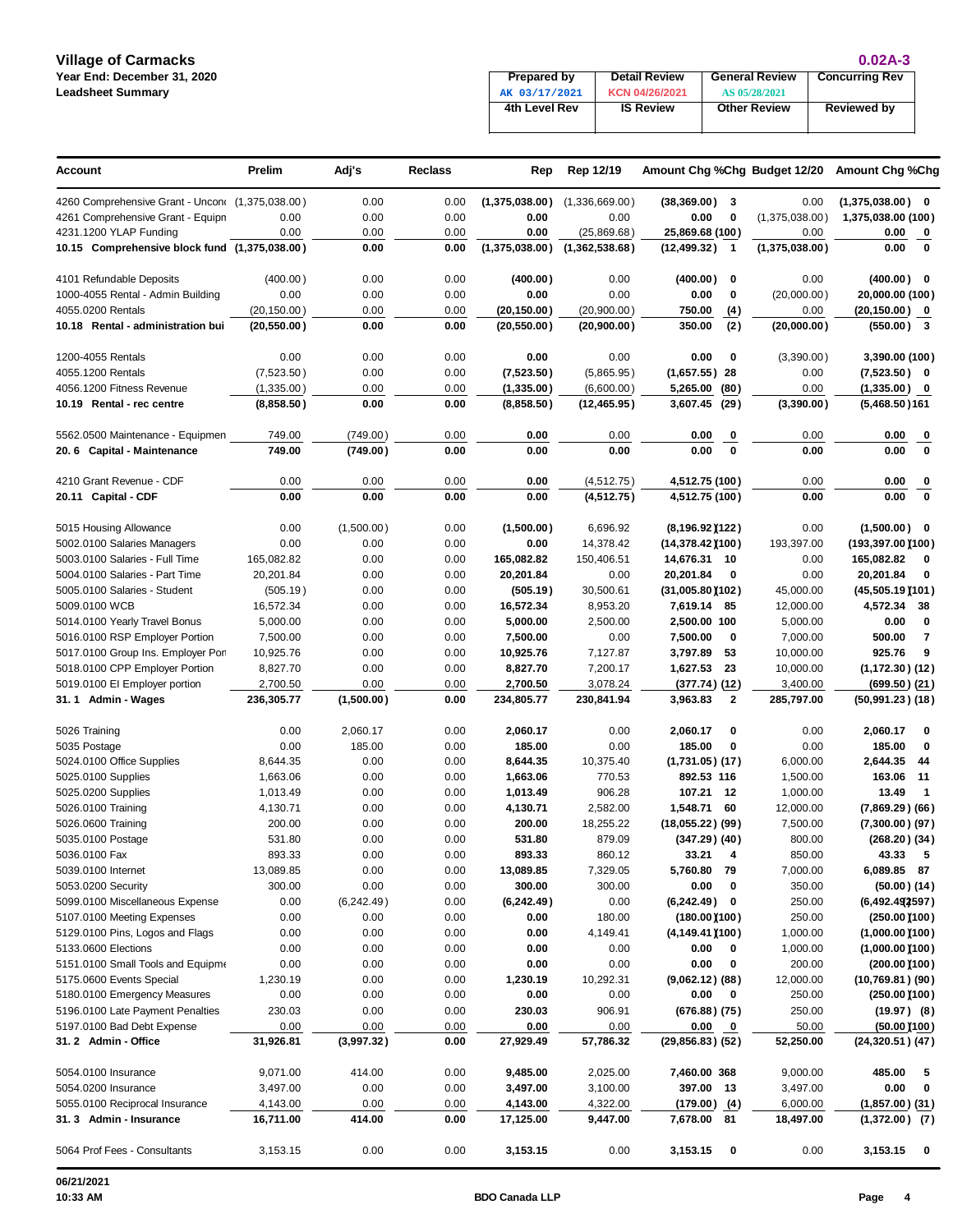| <b>Village of Carmacks</b>  |                    |                      |                       | $0.02A - 4$    |
|-----------------------------|--------------------|----------------------|-----------------------|----------------|
| Year End: December 31, 2020 | <b>Prepared by</b> | <b>Detail Review</b> | <b>General Review</b> | Concurring Rev |
| <b>Leadsheet Summarv</b>    | AK 03/17/2021      | KCN 04/26/2021       | AS 05/28/2021         |                |
|                             | 4th Level Rev      | <b>IS Review</b>     | <b>Other Review</b>   | Reviewed by    |
|                             |                    |                      |                       |                |

| <b>Account</b>                                              | Prelim                 | Adj's                        | <b>Reclass</b> | Rep               | Rep 12/19          |                                   |                   | Amount Chg %Chg Budget 12/20 Amount Chg %Chg |
|-------------------------------------------------------------|------------------------|------------------------------|----------------|-------------------|--------------------|-----------------------------------|-------------------|----------------------------------------------|
| 5065 Prof Fees - Other                                      | 0.00                   | (1,000.00)                   | 0.00           | (1,000.00)        | 0.00               | $(1,000.00)$ 0                    | 0.00              | $(1,000.00)$ 0                               |
| 5061.0100 Prof Fees - Audit                                 | 42,812.00              | 0.00                         | 0.00           | 42,812.00         | 32,279.99          | 10,532.01<br>33                   | 33.000.00         | 9,812.00<br>30                               |
| 5062.0100 Prof Fees - Assessments                           | 7,721.81               | 0.00                         | 0.00           | 7,721.81          | 6,310.87           | 1,410.94<br>22                    | 6,500.00          | 1,221.81<br>19                               |
| 5063.0100 Prof Fees - Legal                                 | 1,792.63               | 0.00                         | 0.00           | 1,792.63          | 394.90             | 1,397.73 354                      | 10,000.00         | $(8,207.37)$ $(82)$                          |
| 5063.1800 Prof Fees - Legal                                 | 422.17                 | 0.00                         | 0.00           | 422.17            | 0.00               | 422.17<br>0                       | 0.00              | 422.17<br>0                                  |
| 5064.0100 Prof Fees - Consultants                           | 37,476.79              | 0.00                         | 0.00           | 37,476.79         | 7,900.00           | 29,576.79 374                     | 60,000.00         | $(22, 523.21)$ $(38)$                        |
| 5064.0600 Prof fees - Consultants                           | 37,927.80              | 0.00                         | 0.00           | 37,927.80         | 0.00               | 37,927.80<br>0                    | 100,000.00        | $(62,072.20)$ $(62)$                         |
| 5064.1800 Prof Fees - Consultants                           | 161,468.73             | 0.00                         | 0.00           | 161,468.73        | 0.00               | 161,468.73<br>0                   | 0.00              | 161,468.73<br>0                              |
| 5064.5000 Prof Fees - Consultants                           | 0.00                   | 0.00                         | 0.00           | 0.00              | 29,413.80          | (29, 413.80)(100)                 | 0.00              | 0.00<br>0                                    |
| 5065.0100 Prof Fees - Other                                 | 0.00                   | 0.00                         | 0.00           | 0.00              | 2,290.00           | (2,290.00)(100)                   | 7,500.00          | (7,500.00)(100)                              |
| 31.4 Admin - Professional fees                              | 292,775.08             | (1,000.00)                   | 0.00           | 291,775.08        | 78,589.56          | 213,185.52 271                    | 217,000.00        | 74,775.08<br>- 34                            |
|                                                             |                        |                              |                |                   |                    |                                   |                   |                                              |
| 5101.0100 Community Investment C                            | 0.00                   | 0.00                         | 0.00           | 0.00              | 0.00               | 0.00<br>0                         | 10,000.00         | (10,000.00)(100)                             |
| 5105.0100 Community Investment C                            | 19,636.89              | 0.00                         | 0.00           | 19,636.89         | 12,493.73          | 7,143.16<br>57                    | 15,000.00         | 4,636.89 31                                  |
| 31.5 Admin - Community investr                              | 19,636.89              | 0.00                         | 0.00           | 19,636.89         | 12,493.73          | 57<br>7,143.16                    | 25,000.00         | $(5,363.11)$ $(21)$                          |
| 5001-0600 Indemnities                                       | 0.00                   | 0.00                         | 0.00           | 0.00              | 0.00               | 0.00<br>0                         | 39,000.00         | (39,000.00)(100)                             |
| 5001.0600 Indemnities                                       | 39,000.26              | 0.00                         | 0.00           | 39,000.26         | 39,000.26          | 0.00<br>0                         | 0.00              | 39,000.26<br>0                               |
| 5010.0600 Travel                                            | 1,293.84               | 0.00                         | 0.00           | 1,293.84          | 14,328.37          | $(13,034.53)$ (91)                | 15,000.00         | $(13,706.16)$ (91)                           |
| 5011.0600 Per Diem                                          | 10,450.00              | 0.00                         | 0.00           | 10,450.00         | 17,075.00          | $(6,625.00)$ $(39)$               | 18,000.00         | $(7,550.00)$ $(42)$                          |
| 5040.0600 Cellphone                                         | 0.00                   | 0.00                         | 0.00           | 0.00              | 0.00               | 0.00<br>0                         | 250.00            | (250.00)(100)                                |
| 5107.0600 Meeting Expenses                                  | 347.57                 | 0.00                         | 0.00           | 347.57            | 1,424.43           | $(1,076.86)$ $(76)$               | 1,500.00          | $(1, 152.43)$ (77)                           |
| 5134.0600 Contributions                                     | 2,561.22               | 0.00                         | 0.00           | 2,561.22          | 1,360.37           | 1,200.85<br>88                    | 1,500.00          | 1,061.22 71                                  |
| 31.6 Admin - Council expenses                               | 53,652.89              | 0.00                         | 0.00           | 53,652.89         | 73,188.43          | $(19,535.54)$ $(27)$              | 75,250.00         | $(21,597.11)$ $(29)$                         |
|                                                             |                        |                              |                |                   |                    |                                   |                   |                                              |
| 5031.0100 Advertising                                       | 1,195.37               | 0.00                         | 0.00           | 1,195.37          | 2,250.00           | $(1,054.63)$ $(47)$               | 2,500.00          | $(1,304.63)$ (52)                            |
| 5031.0600 Advertising                                       | 1,083.96               | 0.00                         | 0.00           | 1,083.96          | 396.98             | 686.98 173                        | 2,000.00          | (916.04) (46)                                |
| 31.7 Admin - Advertising                                    | 2,279.33               | 0.00                         | 0.00           | 2,279.33          | 2,646.98           | $(367.65)$ $(14)$                 | 4,500.00          | $(2,220.67)$ (49)                            |
| 5028.0100 Memberships                                       | 788.67                 | 0.00                         | 0.00           | 788.67            | 1,402.44           | $(613.77)$ $(44)$                 | 1,500.00          | $(711.33)$ $(47)$                            |
| 5028.0600 Memberships                                       | 13,926.38              | 0.00                         | 0.00           | 13,926.38         | 15,041.70          | $(1, 115.32)$ (7)                 | 15,500.00         | $(1,573.62)$ (10)                            |
| 5106.0100 Licences                                          | 519.90                 | 0.00                         | 0.00           | 519.90            | 340.50             | 179.40<br>53                      | 500.00            | 19.90<br>4                                   |
| 31.9 Admin - Licence, fees & due                            | 15,234.95              | 0.00                         | 0.00           | 15,234.95         | 16,784.64          | $(1,549.69)$ (9)                  | 17,500.00         | $(2,265.05)$ (13)                            |
| 5045 Repairs and Maintenance                                | 0.00                   | 0.00                         | 0.00           | 0.00              | 88,737.87          | (88,737.87)(100)                  | 0.00              | 0.00<br>0                                    |
| 5021.0200 Contract - Janitorial                             | 7,200.00               | 0.00                         | 0.00           | 7,200.00          | 7,200.00           | 0.00<br>0                         | 7,200.00          | 0.00<br>0                                    |
| 5022.0100 Janitorial Supplies                               | 0.00                   | 0.00                         | 0.00           | 0.00              | 26.98              | (26.98)(100)                      | 0.00              | 0.00<br>0                                    |
| 5022.0200 Janitorial Supplies                               | 356.65                 | 0.00                         | 0.00           | 356.65            | 309.71             | 46.94 15                          | 400.00            | $(43.35)$ $(11)$                             |
| 5045.0100 Repairs and Maintenance                           |                        |                              |                |                   |                    |                                   |                   | 0.00                                         |
| 5045.0200 Repairs and Maintenance                           | 0.00<br>7,572.44       | 0.00<br>0.00                 | 0.00           | 0.00              | 100.00<br>4,635.29 | (100.00)(100)<br>2,937.15 63      | 0.00              | 0<br>$(9,427.56)$ (55)                       |
| 5108.0100 Loss to Theft and Vandal                          |                        |                              | 0.00           | 7,572.44          |                    |                                   | 17,000.00         |                                              |
|                                                             | 0.00                   | 0.00                         | 0.00           | 0.00              | 0.00               | 0.00<br>0                         | 500.00            | (500.00)(100)                                |
| 5512.0500 Admin - Equipment                                 | 1,518.99               | (1,518.99)                   | 0.00           | 0.00              | 0.00               | 0.00<br>0                         | 0.00              | 0.00<br>0                                    |
| 5513.0500 Admin - Building                                  | 10,807.62              | (10, 807.62)                 | 0.00           | 0.00              | 0.00               | 0.00<br>0                         | 0.00              | 0.00<br>0                                    |
| 5514.0500 Admin - Duplex<br>31.10 Admin - Repairs & mainten | 17,179.73<br>44,635.43 | (17, 179.73)<br>(29, 506.34) | 0.00<br>0.00   | 0.00<br>15,129.09 | 0.00<br>101,009.85 | 0.00<br>0<br>$(85,880.76)$ $(85)$ | 0.00<br>25,100.00 | 0.00<br>$\mathbf{0}$<br>$(9,970.91)$ $(40)$  |
|                                                             |                        |                              |                |                   |                    |                                   |                   |                                              |
| 5010.0100 Travel                                            | 5,060.45               | 0.00                         | 0.00           | 5,060.45          | 11,843.04          | $(6,782.59)$ (57)                 | 15,000.00         | $(9,939.55)$ (66)                            |
| 5011.0100 Per Diem                                          | 200.00                 | 0.00                         | 0.00           | 200.00            | 1,000.00           | $(800.00)$ $(80)$                 | 2,500.00          | $(2,300.00)$ $(92)$                          |
| 5015.0100 Moving Expenses                                   | 2,123.08               | 0.00                         | 0.00           | 2,123.08          | 0.00               | 2,123.08<br>$\bf{0}$              | 6,000.00          | $(3,876.92)$ (65)                            |
| 31.11 Admin - Travel                                        | 7,383.53               | 0.00                         | 0.00           | 7,383.53          | 12,843.04          | $(5,459.51)$ (43)                 | 23,500.00         | $(16, 116.47)$ (69)                          |
| 5039 Internet                                               | 0.00                   | (550.00)                     | 0.00           | (550.00)          | 0.00               | (550.00)<br>0                     | 0.00              | (550.00) 0                                   |
| 5040 Cellphone                                              | 0.00                   | 340.00                       | 0.00           | 340.00            | 0.00               | 340.00<br>0                       | 0.00              | 340.00<br>0                                  |
| 5037.0100 Telephone                                         | 6,842.39               | 0.00                         | 0.00           | 6,842.39          | 6,645.32           | 197.07<br>3                       | 6,500.00          | 342.39<br>5                                  |
| 5040.0100 Cellphone                                         | 1,433.54               | 0.00                         | 0.00           | 1,433.54          | 984.91             | 448.63<br>46                      | 1,200.00          | 233.54<br>19                                 |
| 5042.0100 Electricity                                       | 0.00                   | 0.00                         | 0.00           | 0.00              | 307.54             | (307.54)(100)                     | 0.00              | 0.00<br>0                                    |
| 5042.0200 Electricity                                       | 4,538.84               | 0.00                         | 0.00           | 4,538.84          | 3,532.70           | 1,006.14                          | 3,700.00          | 838.84<br>23                                 |
|                                                             |                        |                              |                |                   |                    | 28                                |                   |                                              |
| 5511.0500 Computers/desks/Phone                             | (1,049.00)             | 0.00                         | 0.00           | (1,049.00)        | 0.00               | (1,049.00)<br>0                   | 0.00              | (1,049.00)<br>0                              |
| 31.12 Admin - Telephone & utiliti                           | 11,765.77              | (210.00)                     | 0.00           | 11,555.77         | 11,470.47          | 85.30<br>$\mathbf{1}$             | 11,400.00         | 155.77<br>$\overline{1}$                     |
| 5033 Ceridian Service Charges                               | 2,300.96               | 0.00                         | 0.00           | 2,300.96          | 2,505.55           | $(204.59)$ $(8)$                  | 2,500.00          | $(199.04)$ $(8)$                             |
| 5029.0100 Visa Yearly S/C                                   | 0.00                   | 0.00                         | 0.00           | 0.00              | 75.00              | (75.00)(100)                      | 0.00              | 0.00<br>0                                    |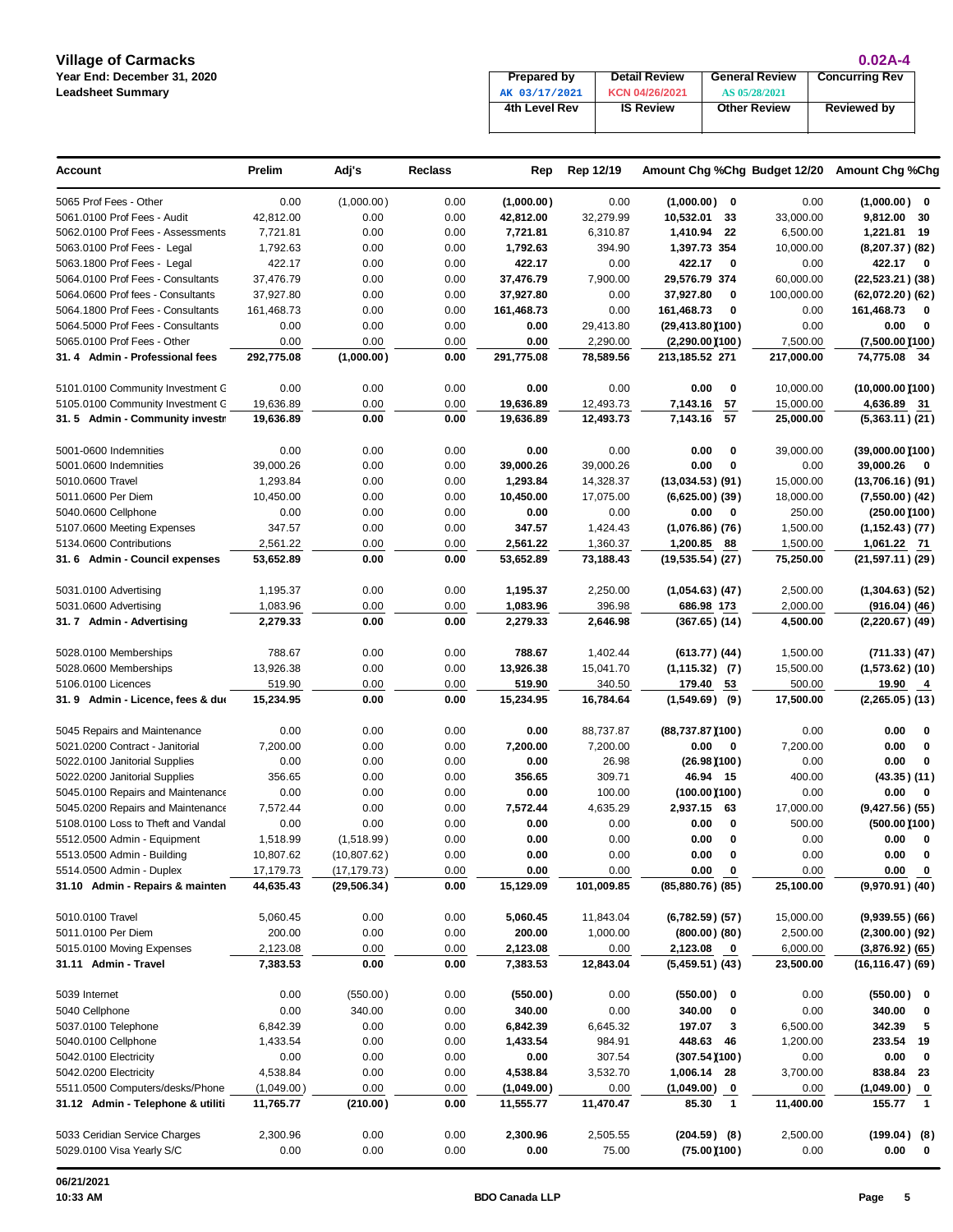| <b>Village of Carmacks</b>  |                    |                      |                       | $0.02A-5$      |
|-----------------------------|--------------------|----------------------|-----------------------|----------------|
| Year End: December 31, 2020 | <b>Prepared by</b> | <b>Detail Review</b> | <b>General Review</b> | Concurring Rev |
| <b>Leadsheet Summarv</b>    | AK 03/17/2021      | KCN 04/26/2021       | AS 05/28/2021         |                |
|                             | 4th Level Rev      | <b>IS Review</b>     | <b>Other Review</b>   | Reviewed by    |
|                             |                    |                      |                       |                |

| Account                                               | <b>Prelim</b>    | Adj's        | <b>Reclass</b> | Rep              | Rep 12/19    |                                      |              | Amount Chg %Chg Budget 12/20 Amount Chg %Chg     |
|-------------------------------------------------------|------------------|--------------|----------------|------------------|--------------|--------------------------------------|--------------|--------------------------------------------------|
| 5030.0100 Bank Charges                                | 2,014.92         | 0.00         | 0.00           | 2,014.92         | 2,094.94     | $(80.02)$ $(4)$                      | 2,500.00     | $(485.08)$ (19)                                  |
| 31.13 Admin - Bank charges                            | 4,315.88         | 0.00         | 0.00           | 4,315.88         | 4,675.49     | $(359.61)$ $(8)$                     | 5,000.00     | (684.12) (14)                                    |
| 5041.0200 Fuel                                        | 11,468.05        | 0.00         | 0.00           | 11,468.05        | 12,830.92    | $(1,362.87)$ (11)                    | 10,000.00    | 1,468.05<br>15                                   |
| 31.14 Admin - Fuel                                    | 11.468.05        | 0.00         | 0.00           | 11,468.05        | 12,830.92    | $(1,362.87)$ (11)                    | 10,000.00    | 1,468.05<br>15                                   |
| 5197 Bad Debt Expense                                 | 0.00             | 0.00         | 0.00           | 0.00             | 36,859.11    | (36,859.11)(100)                     | 0.00         | 0.00<br>0                                        |
| 31.16 Bad debt                                        | 0.00             | 0.00         | 0.00           | 0.00             | 36,859.11    | (36,859.11)(100)                     | 0.00         | $\mathbf{0}$<br>0.00                             |
| 5001.0900 Indemnities                                 | 13,435.00        | 0.00         | 0.00           | 13,435.00        | 8,500.00     | 4,935.00<br>-58                      | 14,000.00    | $(565.00)$ $(4)$                                 |
| 5010.0900 Travel                                      | 1,402.62         | 0.00         | 0.00           | 1,402.62         | 967.98       | 434.64<br>45                         | 5,000.00     | $(3,597.38)$ $(72)$                              |
| 5024.0900 Office Supplies                             | 564.06           | 0.00         | 0.00           | 564.06           | 0.00         | 564.06<br>0                          | 500.00       | 64.06<br>- 13                                    |
| 5025.0900 Supplies                                    | 2,806.31         | 0.00         | 0.00           | 2,806.31         | 315.95       | 2,490.36 788                         | 15,000.00    | $(12, 193.69)$ $(81)$                            |
| 5026.0900 Training                                    | 2,471.39         | 0.00         | 0.00           | 2,471.39         | 3,113.24     | $(641.85)$ $(21)$                    | 7,500.00     | $(5,028.61)$ $(67)$                              |
| 5028.0900 Memberships                                 | 192.14           | 0.00         | 0.00           | 192.14           | 390.00       | $(197.86)$ $(51)$                    | 300.00       | (107.86)(36)                                     |
| 5045.0900 Repairs and Maintenance                     | 2,732.51         | 0.00         | 0.00           | 2,732.51         | 656.42       | 2,076.09 316                         | 5,000.00     | $(2,267.49)$ (45)                                |
| 5047.0900 Testing                                     | 0.00             | 0.00         | 0.00           | 0.00             | 3,871.25     | (3,871.25)(100)                      | 0.00         | 0.00<br>- 0                                      |
| 5053.0900 Security                                    | 300.00           | 0.00         | 0.00           | 300.00           | 300.00       | 0.00<br>0                            | 400.00       | $(100.00)$ $(25)$                                |
| 5151.0900 Small Tools and Equipme                     | 0.00             | 0.00         | 0.00           | 0.00             | 0.00         | 0.00<br>0                            | 1,000.00     | (1,000.00)(100)                                  |
| 32.1 Protec Serv - Fire departme                      | 23,904.03        | 0.00         | 0.00           | 23,904.03        | 18,114.84    | 32<br>5,789.19                       | 48,700.00    | $(24, 795.97)$ (51)                              |
| 5021.0900 Contract - Janitorial                       | 3,600.00         | 0.00         | 0.00           | 3,600.00         | 3,600.00     | 0.00<br>0                            | 3,600.00     | 0.00<br>0                                        |
| 5037.0900 Telephone                                   | 1,359.20         | 0.00         | 0.00           | 1,359.20         | 1,322.52     | 36.68<br>3                           | 1,500.00     | $(140.80)$ (9)                                   |
| 5038.0900 Telephone Loop                              | 0.00             | 0.00         | 0.00           | 0.00             | 2,140.71     | (2,140.71)(100)                      | 0.00         | 0.00<br>0                                        |
| 5041.0900 Fuel                                        | 11,131.50        | 0.00         | 0.00           | 11,131.50        | 7,570.77     | 3,560.73<br>47                       | 7,500.00     | 3,631.50<br>48                                   |
| 5042.0900 Electricity                                 | 3,976.54         | 0.00         | 0.00           | 3,976.54         | 3,524.16     | 452.38<br>13                         | 3,500.00     | 476.54<br>14                                     |
| 32.2 Protec Serv - Firehall                           | 20,067.24        | 0.00         | 0.00           | 20,067.24        | 18,158.16    | 1,909.08<br>11                       | 16,100.00    | 3,967.24<br>25                                   |
| 5070.0900 Vehicles - Fuel                             | 1,703.29         | 0.00         | 0.00           | 1,703.29         | 667.77       | 1,035.52 155                         | 1,000.00     | 703.29<br>-70                                    |
| 5071.0900 Vehicles - R&M                              | 80.13            | 0.00         | 0.00           | 80.13            | 37.83        | 42.30 112                            | 10,000.00    | $(9,919.87)$ (99)                                |
| 32. 3 Protec Serv - Fire truck                        | 1,783.42         | 0.00         | 0.00           | 1,783.42         | 705.60       | 1,077.82 153                         | 11,000.00    | $(9,216.58)$ (84)                                |
| 5054.0900 Insurance                                   | 3,328.00         | 0.00         | 0.00           | 3,328.00         | 3,725.00     | $(397.00)$ $(11)$                    | 3,400.00     | $(72.00)$ $(2)$                                  |
| 5072.0900 Vehicles - Insurance                        | 5,818.00         | 0.00         | 0.00           | 5,818.00         | 0.00         | 5,818.00<br>0                        | 2,384.00     | 3,434.00 144                                     |
| 32.5 Protec Serv - Insurance                          | 9,146.00         | 0.00         | 0.00           | 9,146.00         | 3,725.00     | 5,421.00 146                         | 5,784.00     | 3,362.00<br>58                                   |
| 5651 Amortization - Protection                        | 0.00             | 58,183.00    | 0.00           | 58,183.00        | 59,205.00    | (2)<br>(1,022.00)                    | 0.00         | 58,183.00<br>0                                   |
| 32.6                                                  | 0.00             | 58,183.00    | 0.00           | 58,183.00        | 59,205.00    | $(1,022.00)$ $(2)$                   | 0.00         | 58,183.00<br>0                                   |
| 5009.0900 WCB                                         | 7,068.20         | 0.00         | 0.00           | 7,068.20         | 8,509.17     | $(1,440.97)$ (17)                    | 9,000.00     | $(1,931.80)$ $(21)$                              |
| 5011.0900 Per Diem                                    | 10,050.00        | 0.00         | 0.00           | 10,050.00        | 7,590.00     | 2,460.00<br>32                       | 9,000.00     | 1,050.00<br>12                                   |
| 32.7 Protec Serv - Wages & bene                       | 17,118.20        | 0.00         | 0.00           | 17,118.20        | 16,099.17    | 1,019.03<br>6                        | 18,000.00    | $(881.80)$ $(5)$                                 |
| 5045.0800 Repairs and Maintenance                     | 12,654.33        | 0.00         | 0.00           | 12,654.33        | 14,277.42    | $(1,623.09)$ $(11)$                  | 65,000.00    | $(52, 345.67)$ $(81)$                            |
| 34.1 Enviro Health - Sewer lines                      | 12,654.33        | 0.00         | 0.00           | 12,654.33        | 14,277.42    | $(1,623.09)$ (11)                    | 65,000.00    | $(52, 345.67)$ (81)                              |
| 5042.0800 Electricity                                 | 33,467.49        | 0.00         | 0.00           | 33,467.49        | 27,789.65    | 5,677.84 20                          | 25,000.00    | 8,467.49<br>-34                                  |
| 34. 2 Enviro Health - Sewer plant                     | 33,467.49        | 0.00         | 0.00           | 33,467.49        | 27,789.65    | 5,677.84 20                          | 25,000.00    | 8,467.49 34                                      |
| 5028.0800 Memberships                                 | 103.95           | 0.00         | 0.00           | 103.95           | 297.00       | $(193.05)$ (65)                      | 300.00       | $(196.05)$ (65)                                  |
| 5053.0800 Security                                    | 1,193.33         | 0.00         | 0.00           | 1,193.33         | 1,161.32     | 32.01<br>3                           | 1,100.00     | 93.33<br>- 8                                     |
| 5064.0800 Prof Fees - Consultants                     | 1,050.00         | 0.00         | 0.00           | 1,050.00         | 0.00         | 1,050.00<br>0                        | 80,000.00    | $(78,950.00)$ $(99)$                             |
| 5151.0800 Small Tools and Equipme                     | 28.25            | (75.00)      | 0.00           | (46.75)          | 120.00       | (166.75)(139)                        | 500.00       | (546.75)(109)                                    |
| 5541.1000 Enviro Health - Wastewal                    | 14,408.88        | 0.00         | 0.00           | 14,408.88        | 0.00         | 14,408.88<br>0                       | 0.00         | 14,408.88 0                                      |
| 34.4 Enviro Health - Supplies                         | 16,784.41        | (75.00)      | 0.00           | 16,709.41        | 1,578.32     | 15,131.09 959                        | 81,900.00    | $(65, 190.59)$ $(80)$                            |
|                                                       |                  |              |                |                  |              |                                      |              |                                                  |
| 5037.0800 Telephone<br>34.5 Enviro Health - Telephone | 707.57<br>707.57 | 0.00<br>0.00 | 0.00<br>0.00   | 707.57<br>707.57 | 0.00<br>0.00 | 707.57<br>0<br>$\mathbf 0$<br>707.57 | 0.00<br>0.00 | 707.57<br>$\overline{\mathbf{0}}$<br>707.57<br>0 |
|                                                       |                  |              |                |                  |              |                                      |              |                                                  |
| 5026.0800 Training                                    | 66.86            | 0.00         | 0.00           | 66.86            | 974.88       | $(908.02)$ $(93)$                    | 2,000.00     | $(1,933.14)$ (97)                                |
| 5047.0800 Testing                                     | 0.00             | 0.00         | 0.00           | 0.00             | 28,114.18    | (28, 114.18)(100)                    | 30,000.00    | (30,000.00)(100)                                 |
| 34.6 Enviro Health - Sewer plant                      | 66.86            | 0.00         | 0.00           | 66.86            | 29,089.06    | (29,022.20)(100)                     | 32,000.00    | (31,933.14)(100)                                 |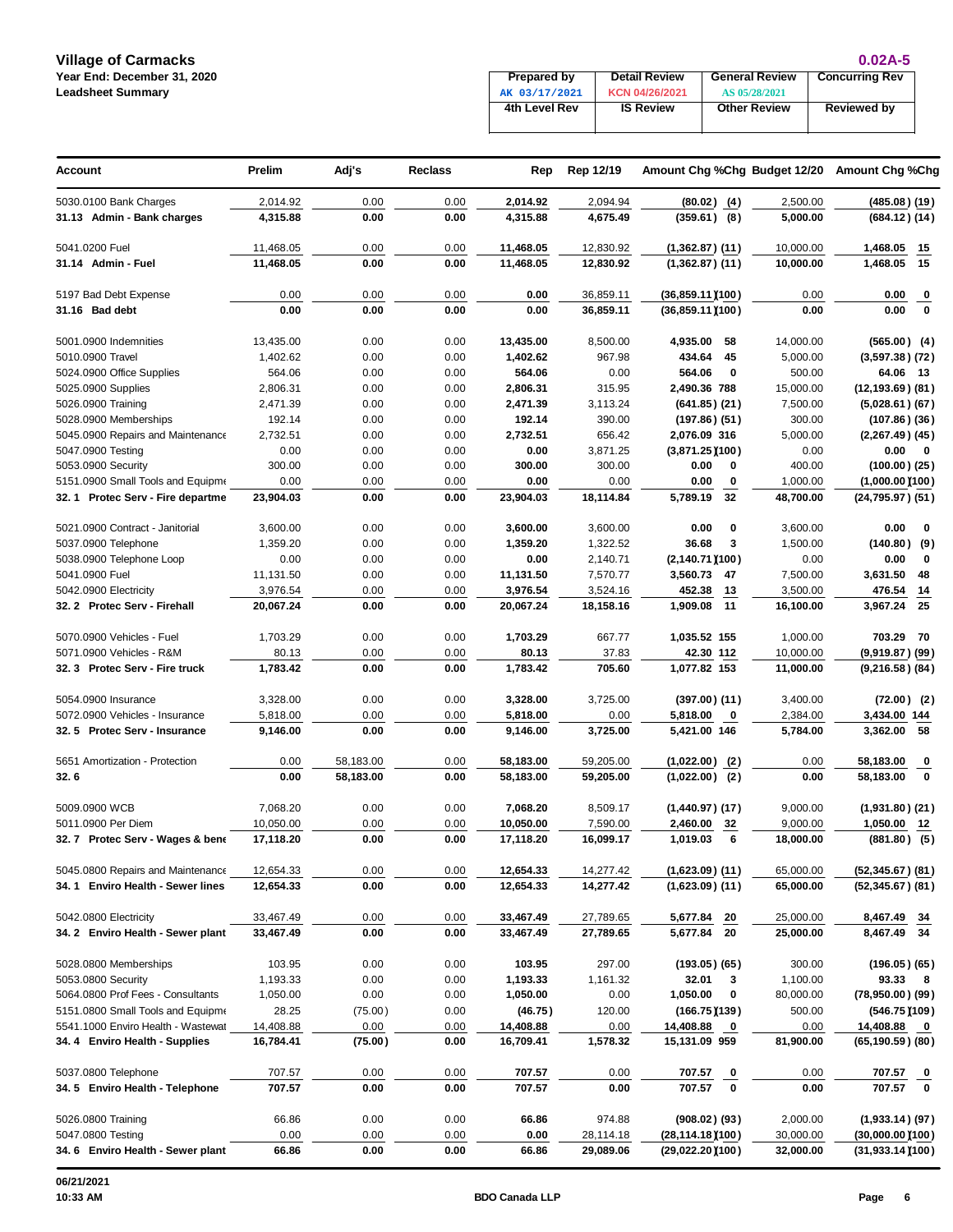| <b>Village of Carmacks</b>  |                    |                      |                       | $0.02A - 6$           |
|-----------------------------|--------------------|----------------------|-----------------------|-----------------------|
| Year End: December 31, 2020 | <b>Prepared by</b> | <b>Detail Review</b> | <b>General Review</b> | <b>Concurring Rev</b> |
| <b>Leadsheet Summarv</b>    | AK 03/17/2021      | KCN 04/26/2021       | AS 05/28/2021         |                       |
|                             | 4th Level Rev      | <b>IS Review</b>     | <b>Other Review</b>   | Reviewed by           |
|                             |                    |                      |                       |                       |

| Account                                | Prelim           | Adj's        | Reclass      | Rep              | Rep 12/19        |                                               |                    | Amount Chg %Chg Budget 12/20 Amount Chg %Chg  |
|----------------------------------------|------------------|--------------|--------------|------------------|------------------|-----------------------------------------------|--------------------|-----------------------------------------------|
| 5036.0800 Fax                          | 491.29           | 0.00         | 0.00         | 491.29           | 860.12           | $(368.83)$ $(43)$                             | 850.00             | $(358.71)$ $(42)$                             |
| 5164.0800 Cemetery Maintenance         | 332.64           | 0.00         | 0.00         | 332.64           | 663.50           | $(330.86)$ $(50)$                             | 2,500.00           | $(2,167.36)$ $(87)$                           |
| 34.8 Enviro Health - Cemetary &        | 823.93           | 0.00         | 0.00         | 823.93           | 1,523.62         | $(699.69)$ $(46)$                             | 3,350.00           | $(2,526.07)$ (75)                             |
| 5010.0800 Travel                       | 0.00             | 0.00         | 0.00         | 0.00             | 0.00             | 0.00<br>0                                     | 2,000.00           | (2,000.00)(100)                               |
| 5041.0800 Fuel                         | 22,880.99        | 0.00         | 0.00         | 22,880.99        | 26,148.80        | $(3,267.81)$ (12)                             | 20,000.00          | 2,880.99<br>14                                |
| 5543.0500 Enviro Health - Vehicles     | (2,500.00)       | 2,500.00     | 0.00         | 0.00             | 0.00             | 0.00<br>0                                     | 0.00               | 0.00<br>0                                     |
| 5546.0500 Enviro Health - Equipmer     | 38,698.83        | (38, 698.83) | 0.00         | 0.00             | 0.00             | 0.00<br>0                                     | 0.00               | 0.00<br>$\overline{\mathbf{0}}$               |
| 34.9 Enviro Health - Vehicle           | 59,079.82        | (36, 198.83) | 0.00         | 22,880.99        | 26,148.80        | $(3,267.81)$ (12)                             | 22,000.00          | $\overline{4}$<br>880.99                      |
| 5054.0800 Insurance                    | 17,905.00        | 0.00         | 0.00         | 17,905.00        | 20,292.00        | $(2,387.00)$ $(12)$                           | 18,000.00          | $(95.00)$ $(1)$                               |
| 34.10 Enviro Health - Insurance        | 17,905.00        | 0.00         | 0.00         | 17,905.00        | 20,292.00        | $(2,387.00)$ $(12)$                           | 18,000.00          | $(95.00)$ $(1)$                               |
| 5163 Landfill Maintenance              | 0.00             | 3,541.80     | 0.00         | 3,541.80         | 0.00             | 3,541.80<br>0                                 | 0.00               | 3,541.80<br>0                                 |
| 5163.0800 Landfill Maintenance         | 19,277.00        | 0.00         | 0.00         | 19,277.00        | 39,754.61        | $(20, 477.61)$ (52)                           | 70,000.00          | $(50, 723.00)$ $(72)$                         |
| 34.11 Enviro Health - Dump main        | 19,277.00        | 3,541.80     | 0.00         | 22,818.80        | 39,754.61        | $(16,935.81)$ $(43)$                          | 70,000.00          | $(47, 181.20)$ (67)                           |
| 5653 Amortization - Enviro Health      | 0.00             | 251,038.00   | 0.00         | 251,038.00       | 244,018.00       | 7,020.00<br>3                                 | 0.00               | 251,038.00<br>0                               |
| 34.12 Enviro Health - Supplies ar      | 0.00             | 251,038.00   | 0.00         | 251,038.00       | 244,018.00       | 3<br>7,020.00                                 | 0.00               | $\mathbf 0$<br>251,038.00                     |
| 5002.1200 Salaries Managers            | 0.00             | 0.00         | 0.00         | 0.00             | 0.00             | 0.00<br>0                                     | 80,000.00          | (80,000.00)(100)                              |
| 5002.1500 Salaries Managers            | 0.00             | 0.00         | 0.00         | 0.00             | 0.00             | 0.00<br>0                                     | 15,000.00          | (15,000.00)(100)                              |
| 5003.1200 Salaries - Full Time         | 30,045.44        | 0.00         | 0.00         | 30,045.44        | 53,204.51        | $(23, 159.07)$ $(44)$                         | 0.00               | 30,045.44<br>0                                |
| 5003.1500 Salaries - Full Time         | 0.00             | 0.00         | 0.00         | 0.00             | 16,851.04        | (16, 851.04)(100)                             | 0.00               | 0.00<br>0                                     |
| 5004.1200 Salaries - Part Time         | 72,009.70        | 0.00         | 0.00         | 72,009.70        | 92,332.11        | $(20, 322.41)$ $(22)$                         | 90,000.00          | $(17,990.30)$ $(20)$                          |
| 5004.1500 Salaries - Part Time         | 0.00             | 0.00         | 0.00         | 0.00             | 9,652.73         | (9,652.73)(100)                               | 12,000.00          | (12,000.00)(100)                              |
| 5005.1200 Salaries - Student           | 12,654.44        | 0.00         | 0.00         | 12,654.44        | 40,713.53        | $(28,059.09)$ (69)                            | 32,985.00          | $(20, 330.56)$ (62)                           |
| 5012.1200 Overtime                     | 483.36           | 0.00         | 0.00         | 483.36           | 0.00             | 483.36<br>$\mathbf{0}$                        | 1,500.00           | $(1,016.64)$ (68)                             |
| 5012.1500 Overtime                     | 0.00             | 0.00         | 0.00         | 0.00             | 3,222.48         | (3,222.48)(100)                               | 200.00             | (200.00)(100)                                 |
| 5014.1200 Yearly Travel Bonus          | 3,750.00         | 0.00         | 0.00         | 3,750.00         | 2,500.00         | 1,250.00 50                                   | 2,500.00           | 1,250.00 50                                   |
| 5017.1200 Group Ins. Employer Por      | 1,484.64         | 0.00         | 0.00         | 1,484.64         | 3,627.25         | $(2, 142.61)$ (59)                            | 7,398.00           | $(5,913.36)$ $(80)$                           |
| 5018.1200 CPP Employer Portion         | 5,506.64         | 0.00         | 0.00         | 5,506.64         | 8,664.13         | $(3, 157.49)$ $(36)$                          | 10,000.00          | $(4,493.36)$ $(45)$                           |
| 5018.1500 CPP Employer Portion         | 0.00             | 0.00         | 0.00         | 0.00             | 788.30           | (788.30)(100)                                 | 1,500.00           | (1,500.00)(100)                               |
| 5019.1200 EI Employer portion          | 2,612.05         | 0.00         | 0.00         | 2,612.05         | 5,135.00         | $(2,522.95)$ (49)                             | 4,256.00           | $(1,643.95)$ (39)                             |
| 5019.1500 EI Employer portion          | 0.00             | 0.00         | 0.00         | 0.00             | 445.32           | (445.32)(100)                                 | 750.00             | (750.00 )(100)                                |
| 35.1 Rec Facilities - Wages            | 128,546.27       | 0.00         | 0.00         | 128,546.27       | 237,136.40       | $(108,590.13)$ $(46)$                         | 258,089.00         | $(129, 542.73)$ (50)                          |
| 5010.1200 Travel                       | 1,000.00         | 0.00         | 0.00         | 1,000.00         | 257.10           | 742.90 289                                    | 3,100.00           | $(2,100.00)$ (68)                             |
| 5010.1500 Travel                       | 0.00             | 0.00         | 0.00         | 0.00             | 0.00             | 0.00<br>0                                     | 500.00             | (500.00 )(100 )                               |
| 35.2 Rec Facilities - Travel           | 1,000.00         | 0.00         | 0.00         | 1,000.00         | 257.10           | 742.90 289                                    | 3,600.00           | $(2,600.00)$ $(72)$                           |
| 5064.1200 Prof Fees - Consultants      | 0.00             | 0.00         | 0.00         | 0.00             | 0.00             | 0.00<br>0                                     | 25.000.00          | (25,000.00) (100)                             |
| 35.5 Professional Fees                 | 0.00             | 0.00         | 0.00         | 0.00             | 0.00             | 0<br>0.00                                     | 25,000.00          | (25,000.00)(100)                              |
| 5169 Special Youth Funding             | 2,235.96         | 0.00         | 0.00         | 2,235.96         | 0.00             | 2,235.96<br>0                                 | 0.00               | 2,235.96<br>0                                 |
| 5554 Recreation - Pool                 | 0.00             | 0.00         | 0.00         | 0.00             | 2,706.17         | (2,706.17)(100)                               | 0.00               | 0.00<br>0                                     |
| 5022.1200 Janitorial Supplies          | 1,964.14         | 0.00         | 0.00         | 1,964.14         | 4,689.11         | $(2,724.97)$ (58)                             | 4,000.00           | $(2,035.86)$ (51)                             |
| 5022.1500 Janitorial Supplies          | 0.00             | 0.00         | 0.00         | 0.00             | 465.40           | (465.40)(100)                                 | 0.00               | 0.00<br>$\mathbf 0$                           |
| 5024.1200 Office Supplies              | 1,867.58         | 0.00         | 0.00         | 1,867.58         | 2,156.97         | $(289.39)$ $(13)$                             | 2,500.00           | (632.42) (25)                                 |
| 5024.1500 Office Supplies              | 0.00             | 0.00         | 0.00         | 0.00             | 0.00             | 0.00<br>0                                     | 150.00             | (150.00)(100)                                 |
| 5025.1200 Supplies                     | 2,724.37         | 0.00         | 0.00         | 2,724.37         | 3,002.67         | $(278.30)$ (9)                                | 25,000.00          | $(22, 275.63)$ $(89)$                         |
| 5025.1500 Supplies                     | 0.00<br>2,259.58 | 0.00         | 0.00         | 0.00<br>2,259.58 | 570.87           | (570.87)(100)                                 | 4,500.00           | (4,500.00)(100)                               |
| 5025.1800 Supplies                     | 1,337.14         | 0.00<br>0.00 | 0.00<br>0.00 | 1,337.14         | 0.00<br>3,374.93 | 2,259.58<br>$\mathbf{0}$<br>$(2,037.79)$ (60) | 0.00<br>3,500.00   | 2,259.58<br>$\mathbf{0}$<br>$(2,162.86)$ (62) |
| 5026.1200 Training                     | 0.00             |              | 0.00         |                  |                  |                                               |                    |                                               |
| 5026.1500 Training                     | 250.00           | 0.00         |              | 0.00<br>250.00   | 2,785.01         | (2,785.01)(100)<br>150.00 150                 | 2,500.00<br>200.00 | (2,500.00)(100)<br>50.00 25                   |
| 5028.1200 Memberships                  | 0.00             | 0.00<br>0.00 | 0.00<br>0.00 | 0.00             | 100.00<br>110.00 | (110.00)(100)                                 | 250.00             | (250.00)(100)                                 |
| 5028.1500 Memberships<br>5036.1200 Fax | 491.29           | 0.00         | 0.00         | 491.29           | 860.12           |                                               | 800.00             | $(308.71)$ $(39)$                             |
| 5040.1200 Cellphone                    | 1,606.47         | 0.00         | 0.00         | 1,606.47         | 1,311.04         | $(368.83)$ $(43)$<br>295.43 23                | 1,200.00           | 406.47 34                                     |
| 5041.1200 Fuel                         | 53,857.51        | 0.00         | 0.00         | 53,857.51        | 46,092.85        | 7,764.66 17                                   | 35,000.00          | 18,857.51 54                                  |
| 5041.1300 Fuel                         | 0.00             | 0.00         | 0.00         | 0.00             | 653.15           | (653.15)(100)                                 | 8,000.00           | (8,000.00)(100)                               |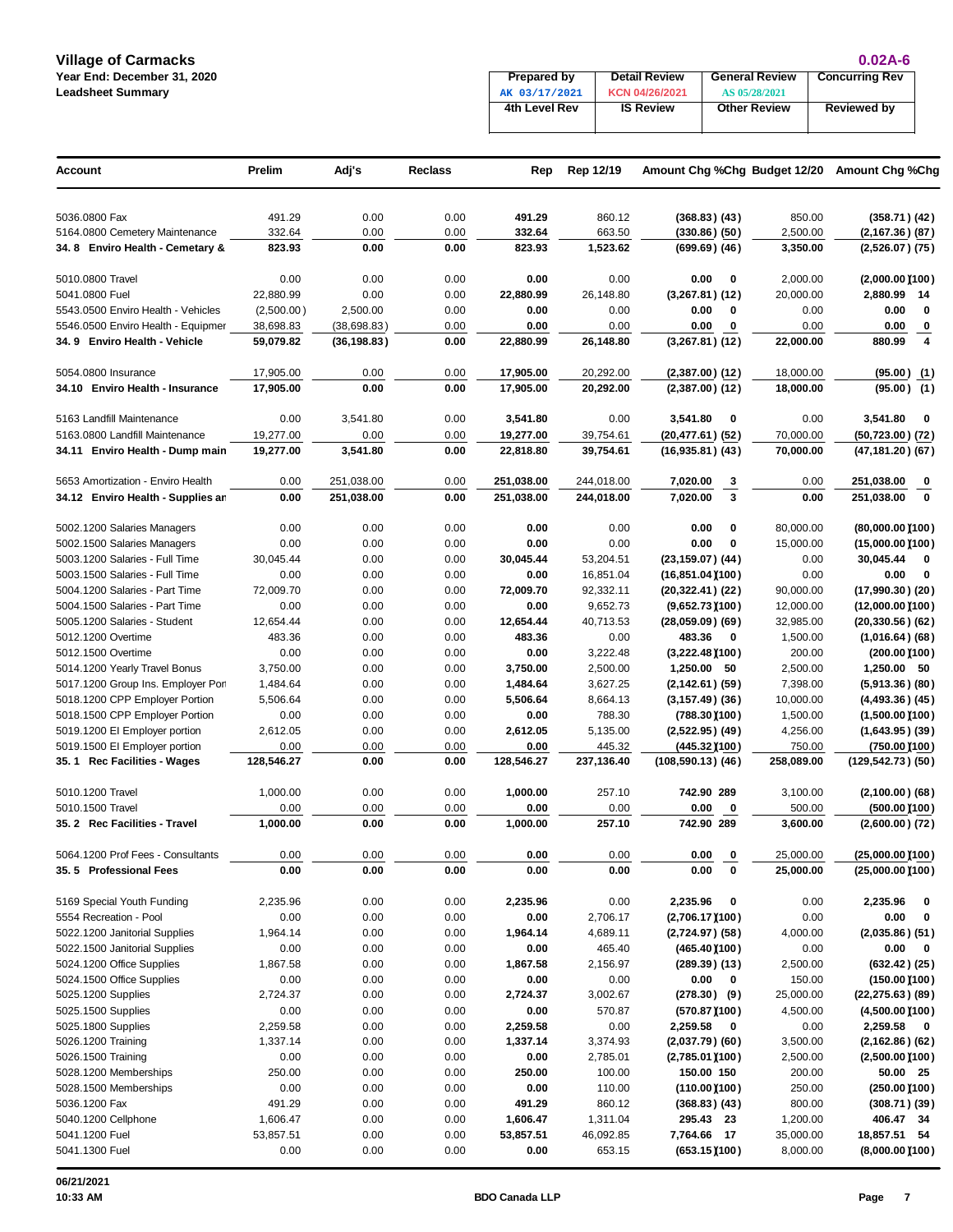| <b>Village of Carmacks</b>  |                    |                      |                       | $0.02A-7$             |
|-----------------------------|--------------------|----------------------|-----------------------|-----------------------|
| Year End: December 31, 2020 | <b>Prepared by</b> | <b>Detail Review</b> | <b>General Review</b> | <b>Concurring Rev</b> |
| <b>Leadsheet Summarv</b>    | AK 03/17/2021      | KCN 04/26/2021       | AS 05/28/2021         |                       |
|                             | 4th Level Rev      | <b>IS Review</b>     | <b>Other Review</b>   | Reviewed by           |
|                             |                    |                      |                       |                       |

| Account                                            | Prelim       | Adj's         | <b>Reclass</b> | Rep                       | Rep 12/19    |                                    |              | Amount Chg %Chg Budget 12/20 Amount Chg %Chg |
|----------------------------------------------------|--------------|---------------|----------------|---------------------------|--------------|------------------------------------|--------------|----------------------------------------------|
| 5041.1500 Fuel                                     | 0.00         | 0.00          | 0.00           | 0.00                      | 6,383.81     | (6,383.81)(100)                    | 0.00         | 0.00<br>0                                    |
| 5041.1800 Fuel                                     | 3,043.39     | 0.00          | 0.00           | 3,043.39                  | 0.00         | 3,043.39<br>0                      | 0.00         | 3,043.39<br>0                                |
| 5042.1200 Electricity                              | 32,542.34    | 0.00          | 0.00           | 32,542.34                 | 19,332.13    | 13,210.21<br>68                    | 20,000.00    | 12,542.34 63                                 |
| 5042.1500 Electricity                              | 0.00         | 0.00          | 0.00           | 0.00                      | 3,799.04     | (3,799.04)(100)                    | 3,500.00     | (3,500.00)(100)                              |
| 5045.1200 Repairs and Maintenance                  | 41,975.31    | 0.00          | 0.00           | 41,975.31                 | 25,599.88    | 16,375.43 64                       | 50,000.00    | $(8,024.69)$ (16)                            |
| 5045.1500 Repairs and Maintenance                  | 0.00         | 0.00          | 0.00           | 0.00                      | 8,117.04     | (8, 117.04)(100)                   | 5,000.00     | (5,000.00)(100)                              |
| 5053.1200 Security                                 | 3,070.87     | 0.00          | 0.00           | 3,070.87                  | 2,320.24     | 750.63 32                          | 2,500.00     | 570.87 23                                    |
| 5053.1500 Security                                 | 0.00         | 0.00          | 0.00           | 0.00                      | 1,330.52     | (1,330.52)(100)                    | 1,200.00     | (1,200.00)(100)                              |
| 5054.1200 Insurance                                | 30,699.00    | 0.00          | 0.00           | 30,699.00                 | 20,079.00    | 10,620.00 53                       | 24,199.00    | 6,500.00 27                                  |
| 5054.1500 Insurance                                | 0.00         | 0.00          | 0.00           | 0.00                      | 4,500.00     | (4,500.00)(100)                    | 5,326.00     | (5,326.00)(100)                              |
| 5070.1200 Vehicles - Fuel                          | 0.00         | 0.00          | 0.00           | 0.00                      | 917.49       | (917.49)(100)                      | 1,000.00     | (1,000.00)(100)                              |
| 5071.1200 Vehicles - R&M                           | 0.00         | 0.00          | 0.00           | 0.00                      | 2,031.51     | (2,031.51)(100)                    | 3,750.00     | (3,750.00)(100)                              |
| 5072.1200 Vehicles - Insurance                     | 1,219.00     | 0.00          | 0.00           | 1,219.00                  | 0.00         | 1,219.00<br>0                      | 972.00       | 247.00 25                                    |
| 5151.1200 Small Tools and Equipme                  | 0.00         | 0.00          | 0.00           | 0.00                      | 0.00         | 0.00<br>0                          | 1,250.00     | (1,250.00)(100)                              |
| 5151.1500 Small Tools and Equipme                  | 0.00         | 0.00          | 0.00           | 0.00                      | 0.00         | 0.00<br>0                          | 500.00       | (500.00)(100)                                |
| 5169.1200 Special Youth Funding                    | 0.00         | 0.00          | 0.00           | 0.00                      | 8,819.56     | (8,819.56)(100)                    | 0.00         | 0.00<br>$\mathbf{0}$                         |
| 5178.1200 Concession                               | 787.80       | 0.00          | 0.00           | 787.80                    | 1,029.60     | $(241.80)$ $(23)$                  | 1,200.00     | (412.20)(34)                                 |
| 5556.0500 Recreation - Skating Rink                | 0.00         | 0.00          | 0.00           | 0.00                      | 0.00         | 0.00<br>0                          | 25,000.00    | (25,000.00)(100)                             |
| 35.8 Rec Facilities - Community                    | 181,931.75   | 0.00          | 0.00           | 181,931.75                | 173,138.11   | 5<br>8,793.64                      | 232,997.00   | $(51,065.25)$ $(22)$                         |
|                                                    |              |               |                |                           |              |                                    |              |                                              |
| 5171.1200 Rec Board Grants                         | 16,332.31    | 0.00          | 0.00           | 16,332.31                 | 11,600.00    | 4,732.31<br>41                     | 15,000.00    | 1,332.31<br>9                                |
| 35.13 Rec Facilities - Recreation                  | 16,332.31    | 0.00          | 0.00           | 16,332.31                 | 11,600.00    | 41<br>4,732.31                     | 15,000.00    | 9<br>1,332.31                                |
| 5552.0500 Recreation - Equipment                   | 53,652.01    | (47, 383.01)  | 0.00           | 6,269.00                  | 0.00         | 6,269.00<br>0                      | 0.00         | 6,269.00<br>0                                |
| 5553.0500 Recreation - Parks and T                 | 156,746.52   | (156, 746.52) | 0.00           | 0.00                      | 0.00         | 0.00<br>0                          | 0.00         | 0.00<br>0                                    |
| 35.18 Rec Facilities - Parks & pl                  | 210,398.53   | (204, 129.53) | 0.00           | 6,269.00                  | 0.00         | 6,269.00<br>0                      | 0.00         | 6,269.00<br>$\mathbf 0$                      |
| 5147.1200 Spring Cleanup                           | 0.00         | 0.00          | 0.00           | 0.00                      | 1,975.00     | (1,975.00)(100)                    | 2,000.00     | (2,000.00)(100)                              |
| 5174.1200 Events - Regular                         | (3,399.39)   | 0.00          | 0.00           | (3,399.39)                | 12,027.94    | (15, 427.33)(128)                  | 20,000.00    | (23,399.39)(117)                             |
| 5174.1800 Events - Regular                         | 4,584.96     | 0.00          | 0.00           | 4,584.96                  | 0.00         | 4,584.96<br>0                      | 0.00         | 4,584.96<br>$\bf{0}$                         |
| 5175.1200 Events - Special                         | 0.00         | 0.00          | 0.00           | 0.00                      | 2,280.05     | (2,280.05)(100)                    | 500.00       | (500.00)(100)                                |
| 35.19 Rec Facilities - Special ev                  | 1,185.57     | 0.00          | 0.00           | 1,185.57                  | 16,282.99    | $(15,097.42)$ (93)                 | 22,500.00    | $(21, 314.43)$ (95)                          |
| 5158.1000 Animal Control                           | 23,476.53    | 0.00          | 0.00           | 23,476.53                 | 0.00         | 23,476.53<br>0                     | 20,000.00    | 3,476.53 17                                  |
| 5159.1000 Mosquito Control                         | 11,909.08    | 0.00          | 0.00           | 11,909.08                 | 12,680.93    | (771.85)<br>(6)                    | 15,000.00    | $(3,090.92)$ $(21)$                          |
| 36. 2 Maint Services - Animal cor                  | 35,385.61    | 0.00          | 0.00           | 35,385.61                 | 12,680.93    | 22,704.68 179                      | 35,000.00    | 385.61<br>$\overline{1}$                     |
|                                                    |              |               |                |                           |              |                                    |              |                                              |
| 5002.1000 Salaries Managers                        | 0.00         | 0.00          | 0.00           | 0.00                      | 0.00         | 0<br>0.00                          | 260,200.00   | $(260, 200.00)$ (100)                        |
| 5003.1000 Salaries - Full Time                     | 265,945.55   | 0.00          | 0.00           | 265,945.55                | 253,536.89   | 12,408.66<br>5                     | 0.00         | 265,945.55<br>0                              |
| 5004.1000 Salaries - Part Time                     | 36,462.57    | 0.00          | 0.00           | 36,462.57                 | 0.00         | 36,462.57<br>0                     | 0.00         | 36,462.57<br>0                               |
| 5005.1000 Salaries - Student                       | 0.00         | 0.00          | 0.00           | 0.00                      | 12,176.79    | (12, 176.79)(100)                  | 41,594.00    | (41,594.00)(100)                             |
| 5012.1000 Overtime                                 | 1,139.68     | 0.00          | 0.00           | 1,139.68                  | 2,517.96     | $(1,378.28)$ (55)                  | 2,500.00     | $(1,360.32)$ (54)                            |
| 5013.1000 Standby Pay                              | 3,380.00     | 0.00          | 0.00           | 3,380.00                  | 3,380.00     | 0.00 0                             | 3,500.00     | $(120.00)$ $(3)$                             |
| 5014.1000 Yearly Travel Bonus                      | 10,000.00    | 0.00          | 0.00           | 10,000.00                 | 10,000.00    | 0.00<br>0                          | 10,000.00    | 0<br>0.00                                    |
| 5016.1000 RSP Employer Portion                     | 14,857.15    | 0.00          | 0.00           | 14,857.15                 | 13,599.36    | 1,257.79<br>9                      | 15,000.00    | $(142.85)$ $(1)$                             |
| 5017.1000 Group Ins. Employer Por                  | 13,440.91    | 0.00          | 0.00           | 13,440.91                 | 9,837.64     | 3,603.27 37                        | 13,280.00    | 160.91<br>$\mathbf{1}$                       |
| 5018.1000 CPP Employer Portion                     | 12,843.88    | 0.00          | 0.00           | 12,843.88                 | 11,584.82    | 1,259.06 11                        | 13,700.00    | $(856.12)$ $(6)$                             |
| 5019.1000 EI Employer portion                      | 5,654.95     | 0.00          | 0.00           | 5,654.95                  | 5,297.12     | 357.83<br>$\overline{7}$           | 5,757.00     | $(102.05)$ (2)                               |
| 36. 3 Maint Services - Wages                       | 363,724.69   | 0.00          | 0.00           | 363,724.69                | 321,930.58   | 41,794.11 13                       | 365,531.00   | $(1,806.31)$ 0                               |
| 5167.1000 Playground Maintenance                   | 20,491.08    | 0.00          | 0.00           | 20,491.08                 | 4,883.79     | 15,607.29 320                      | 5,000.00     | 15,491.08 310                                |
| 36.4 Maint Services - Parks & Pl                   | 20,491.08    | 0.00          | 0.00           | 20,491.08                 | 4,883.79     | 15,607.29 320                      | 5,000.00     | 15,491.08 310                                |
|                                                    |              | (20, 123.90)  |                |                           |              |                                    |              |                                              |
| 5142 Street Lights<br>5562 Maintenance - Equipment | 0.00<br>0.00 | 21,123.90     | 0.00<br>0.00   | (20, 123.90)<br>21,123.90 | 0.00<br>0.00 | $(20, 123.90)$ 0<br>21,123.90<br>0 | 0.00<br>0.00 | $(20, 123.90)$ 0<br>21,123.90<br>$\mathbf 0$ |
|                                                    |              |               |                |                           |              |                                    |              |                                              |
| 5010.1000 Travel                                   | 735.46       | 0.00          | 0.00           | 735.46                    | 3,027.56     | $(2,292.10)$ (76)                  | 1,000.00     | $(264.54)$ $(26)$                            |
| 5024.1000 Office Supplies                          | 633.22       | 0.00          | 0.00           | 633.22                    | 2,218.25     | $(1,585.03)$ (71)                  | 1,200.00     | $(566.78)$ $(47)$                            |
| 5025.1000 Supplies                                 | 3,598.36     | 0.00          | 0.00           | 3,598.36                  | 1,376.54     | 2,221.82 161                       | 2,500.00     | 1,098.36 44                                  |
| 5026.1000 Training                                 | 224.23       | 0.00          | 0.00           | 224.23                    | 610.00       | $(385.77)$ $(63)$                  | 2,500.00     | $(2,275.77)$ (91)                            |
| 5028.1000 Memberships                              | 0.00         | 0.00          | 0.00           | 0.00                      | 100.00       | (100.00)(100)                      | 0.00         | 0.00<br>$\mathbf{0}$                         |
| 5040.1000 Cellphone                                | 1,851.18     | 0.00          | 0.00           | 1,851.18                  | 1,556.00     | 295.18 19                          | 2,000.00     | (148.82) (7)                                 |
| 5041.1000 Fuel                                     | 18,104.97    | 0.00          | 0.00           | 18,104.97                 | 18,411.76    | $(306.79)$ $(2)$                   | 13,000.00    | 5,104.97 39                                  |